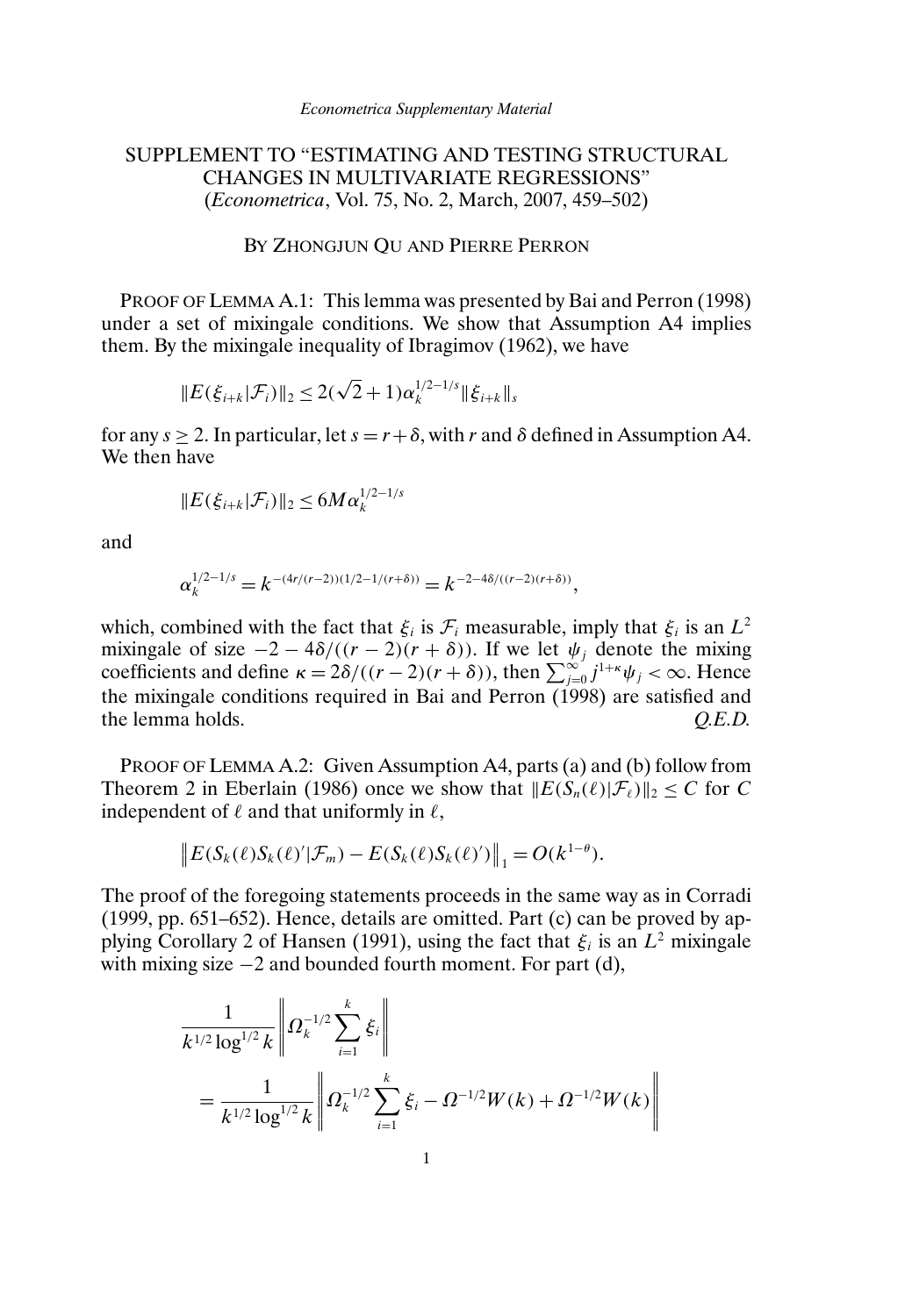$$
\leq \frac{1}{k^{1/2} \log^{1/2} k} \left\| \Omega_k^{-1/2} \sum_{i=1}^k \xi_i - \Omega^{-1/2} W(k) \right\|
$$
  
+ 
$$
\frac{1}{k^{1/2} \log^{1/2} k} \| \Omega^{-1/2} W(k) \|.
$$

Given that

$$
\frac{1}{k^{1/2} \log^{1/2} k} \left\| \Omega_k^{-1/2} \sum_{i=1}^k \xi_i - \Omega^{-1/2} W(k) \right\| = o_{\text{a.s.}}(1)
$$

by part (a) and

$$
\limsup_{k \to \infty} \frac{1}{k^{1/2} \log^{1/2} k} \| \Omega^{-1/2} W(k) \| = O_p(1)
$$

by the law of iterated logarithm (LIL) for vector-valued Brownian motion processes, we have

$$
\lim \sup_{k \to \infty} \frac{1}{k^{1/2} \log^{1/2} k} \left\| \Omega_k^{-1/2} \sum_{i=1}^k \xi_i \right\| = O_p(1),
$$

which completes the proof.  $Q.E.D.$ 

PROOF OF LEMMA A.3: To prove this result, we show that under Assumptions A1–A9, slightly different versions of the 10 properties of the quasilikelihood ratio discussed in Bai, Lumsdaine, and Stock (1998), henceforth BLS (1998), and Bai (2000) are satisfied under our set of assumptions. Once these are established, the proof proceeds as in Bai (2000, pp. 324–329). Following BLS (1998), but using slightly different notation, the quasi-likelihood ratio using the first k observations, evaluated at  $\theta$  and  $\Sigma$ , can be written as

$$
\mathcal{L}(1, k; \beta, \Sigma) = \frac{\prod_{i=1}^{k} f(y_i | x_i, \dots, \beta, \Sigma)}{\prod_{i=1}^{k} f(y_i | x_i, \dots, \beta^0, \Sigma^0)}.
$$

Let  $\hat{\beta}_{(k)}$  and  $\hat{\Sigma}_{(k)}$  denote the values of  $\beta$  and  $\Sigma$  that correspond to the maximum of  $\mathcal{L}(1, k; \beta, \Sigma)$ . We have the following property about the magnitude of the parameter estimates and the likelihood function in the absense of structural change. *Q.E.D.*

PROPERTY 1: *For each*  $\delta \in (0, 1]$ ,

$$
\sup_{T\delta\leq k\leq T}\mathcal{L}(1,k;\hat{\beta}_{(k)},\hat{\Sigma}_{(k)})=O_p(1),
$$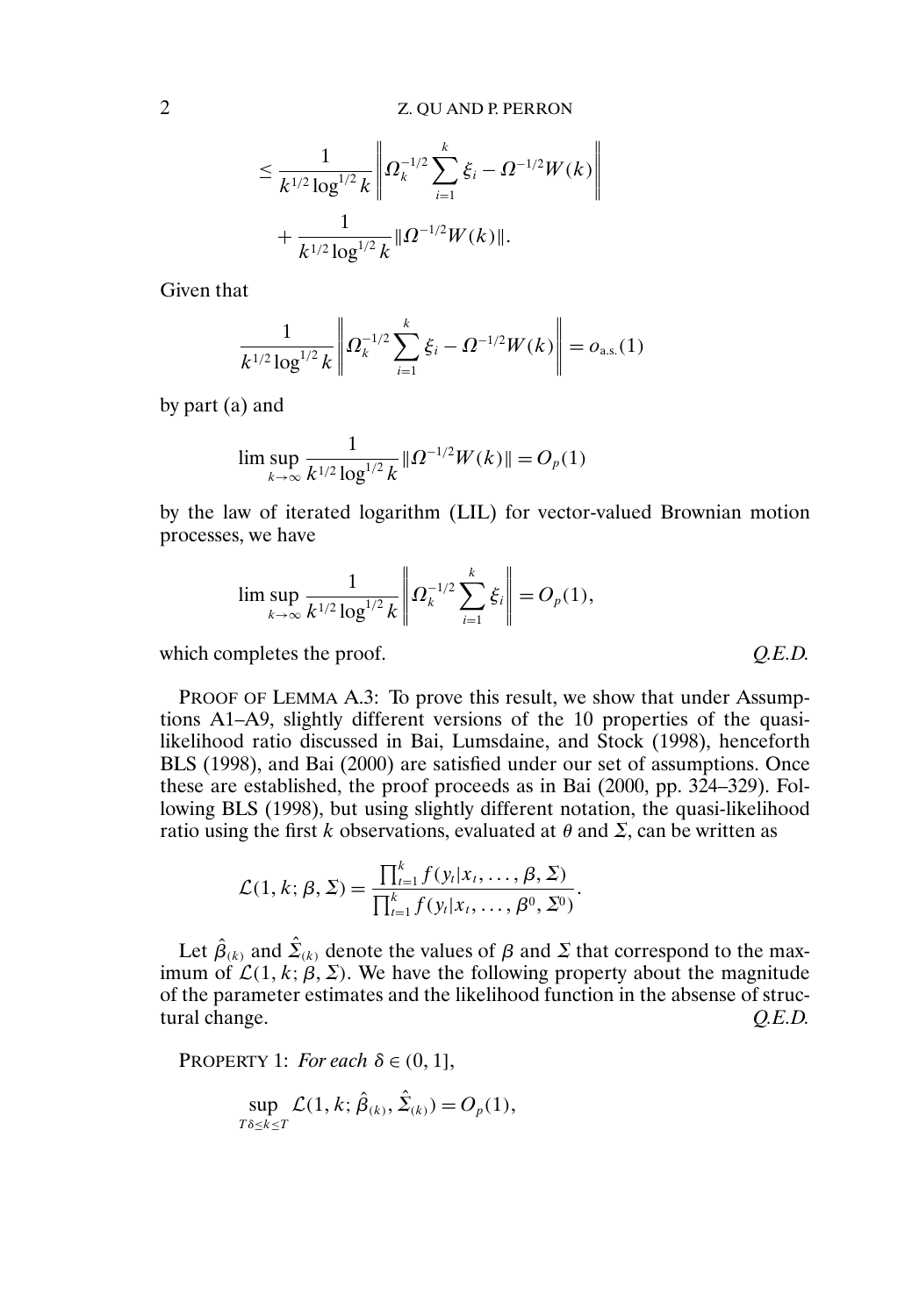$$
\sup_{T\delta\leq k\leq T}(\|\hat{\beta}_{(k)}-\beta^0\|+\|\hat{\Sigma}_{(k)}-\Sigma^0\|)=O_p(T^{-1/2}).
$$

This statement corresponds to Property 1 of BLS (1998, p. 420). It states that the likelihood function and the maximum likelihood estimate are well behaved in large samples. The uniformity of the bound is important because we need to search over all admissible partitions to find the break points. Bai, Lumsdaine, and Stock (1998) provided a proof for the seemingly unrelated regression model with common regressors, in which case the covariance matrix plays no role in estimating  $β$ . Here, our setup is more complicated because the interaction between  $\beta$  and  $\Sigma$  makes the problem nonlinear. The solution is to use an argument based on the minimization of the *Kullback–Leibler* distance, which is from Domowitz and White (1982, Theorem 2.2).

PROOF OF PROPERTY 1: First, simple arguments lead to the result that  $E_0(\log \mathcal{L}(1, k; \beta, \Sigma))$  achieves a maximum at  $\beta_{(k)} = \beta^0$  and  $\Sigma_{(k)} = \Sigma^0 =$  $E_0(k^{-1}\sum_{t=1}^k u_t u_t)$ , where  $E_0$  denotes the expectation taken over the true density. Let  $\Theta_1$  denote an open sphere that contains  $(\beta^0, \Sigma^0)$  and let  $\overline{\Theta}_1$  be its closure constructed in such a way that it excludes values of  $\Sigma$  such that  $|\Sigma| = 0$ . Then, applying a strong law of large numbers (SLLN) and a functional central limit theorem, we have

$$
\left|\log \mathcal{L}(1, k; \beta, \Sigma) - E_0(\log \mathcal{L}(1, k; \beta, \Sigma))\right| \stackrel{\text{a.s.}}{\rightarrow} 0
$$

uniformly over  $\bar{\Theta}_1$ . Using the continuous mapping theorem, we have

$$
\|\tilde{\beta}_{(k)} - \beta^0\| + \|\tilde{\Sigma}_{(k)} - \Sigma^0\| \stackrel{\text{a.s.}}{\rightarrow} 0,
$$

where

$$
(\tilde{\beta}_{(k)}, \tilde{\Sigma}_{(k)}) = \arg \max_{(\beta, \Sigma) \in \tilde{\Theta}_1} \log \mathcal{L}(1, k; \beta, \Sigma).
$$

In the preceding equation, the maximization is taken over a compact set. We now show that the strong consistency still holds when that restriction is dropped. Notice that for large  $k$ , with probability arbitrarily close to 1, log  $\mathcal{L}(1, k; \beta, \Sigma)$  is continuous and strictly concave at  $(\tilde{\beta}_{(k)}, \tilde{\Sigma}_{(k)})$ , an inner point of  $\bar{\Theta}_1$ . Under the assumption that the likelihood function does not have multiple maxima, we can conclude that for large  $k$ ,  $(\tilde{\beta}_{(k)}, \tilde{\Sigma}_{(k)})$  coincides with  $(\hat{\beta}_{(k)}, \hat{\Sigma}_{(k)})$ , which is the unique solution obtained by solving the first-order condition of the quasi-maximum likelihood without directly imposing  $(\beta, \Sigma) \in \overline{\Theta}_1$ . Hence the strong consistency of  $(\hat{\beta}_{(k)}, \hat{\Sigma}_{(k)})$  is proved.

Now, using the fact that  $\hat{\beta}_{(k)} - \beta^0 = (\sum_{t=1}^k x_t \hat{\Sigma}_{(k)}^{-1} x_t')^{-1} \sum_{t=1}^k x_t \hat{\Sigma}_{(k)}^{-1} u_t$  and applying the generalized Hájek–Rényi inequality on  $\sum_{t=1}^{k} x_t(\Sigma^{0})^{-1}u_t$ , together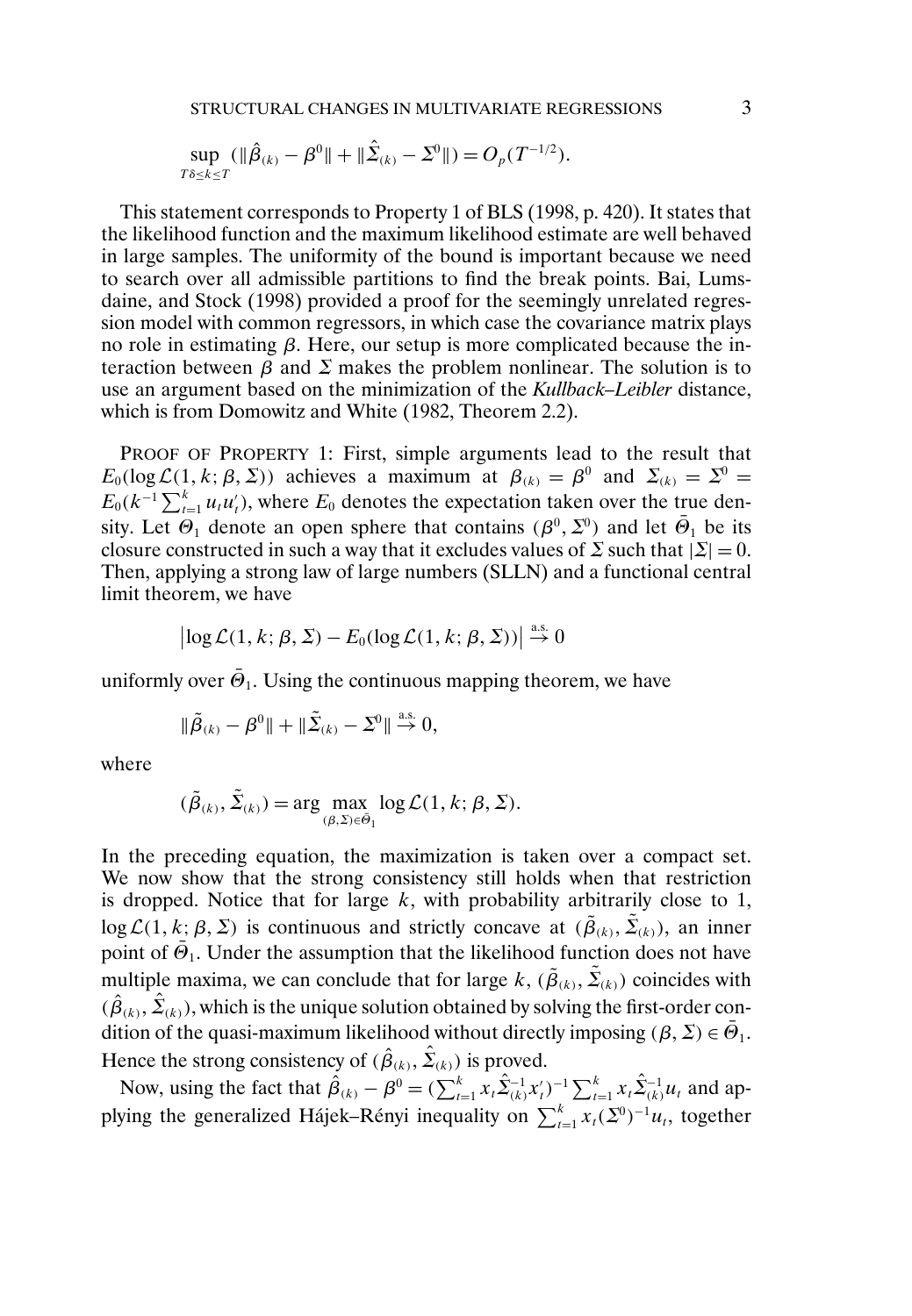with the strong consistency of  $\hat{\Sigma}_{(k)}$ , we have  $\sup_{T\delta\leq k\leq T} \|\hat{\beta}_{(k)} - \beta^0\| = O_p(T^{-1/2})$ . For  $\hat{\Sigma}_{(k)} - \Sigma^0$ , we use the fact that

$$
\hat{\Sigma}_{(k)} - \Sigma^{0} = \frac{1}{k} \sum_{t=1}^{k} (u_{t} - x_{t}'(\hat{\beta}_{(k)} - \beta^{0})) (u_{t} - x_{t}'(\hat{\beta}_{(k)} - \beta^{0}))' - \Sigma^{0}
$$

and again applying the generalized Hájek–Rényi inequality, we have  $\sup_{T_{\delta\leq k\leq T}} \|\tilde{\Sigma}_{(k)} - \Sigma^0\| = O_p(T^{-1/2})$ . Finally,  $\sup_{T_{\delta\leq k\leq T}} \mathcal{L}(1, k; \hat{\beta}_{(k)}, \hat{\Sigma}_{(k)}) = O_p(1)$ is a direct implication of the foregoing results, which completes the proof. *Q.E.D.*

The following property corresponds to Property 2 of BLS (1998), which provides a bound for the sequential quasi-likelihood function in small samples. Two additional complications appear in our context. First, we allow a general dependence structure for the errors and the regressors. Second, as before, the interaction between  $\beta$  and  $\Sigma$  makes the problem nonlinear. The solution is to apply the strong approximation theorem and the LIL.

PROPERTY 2: *For each*  $\epsilon > 0$ *, there exists a*  $B > 0$  *such that for all large T*,

$$
\Pr\Bigl(\sup_{1\leq k\leq T}T^{-B}\mathcal{L}(1,k;\hat{\beta}_{(k)},\hat{\Sigma}_{(k)})>1\Bigr)<\epsilon.
$$

PROOF: The likelihood function evaluated at  $\hat{\beta}_{(k)}$  and  $\hat{\Sigma}_{(k)}$  can be written as

$$
\log \mathcal{L}(1, k; \hat{\beta}_{(k)}, \hat{\Sigma}_{(k)})
$$
  
=  $-\frac{k}{2} (\log |\hat{\Sigma}_{(k)}| - \log |\Sigma^0|) + \frac{1}{2} \left( \sum_{t=1}^k u'_t (\Sigma^0)^{-1} u_t - kn \right).$ 

Denote  $A_k = \hat{\beta}_{(k)} - \beta^0$ . Then

$$
A_k = \left(\sum_{t=1}^k x_t \hat{\Sigma}_{(k)}^{-1} x_t'\right)^{-1} \sum_{t=1}^k x_t \hat{\Sigma}_{(k)}^{-1} u_t
$$

and

$$
\hat{\Sigma}_{(k)} = \frac{1}{k} \sum_{t=1}^{k} (u_t - x'_t A_k)(u_t - x'_t A_k)'.
$$

Note that  $\hat{\Sigma}_{(k)} \to$ <sup>a.s.</sup>  $\hat{\Sigma}^0$ ,  $\hat{\beta}_{(k)} \to$ <sup>a.s.</sup>  $\beta^0$ , and  $k^{-1} \sum_{t=1}^k u_t u_t' \to$ <sup>a.s.</sup>  $\Sigma^0$  as  $k \to \infty$ , which can be shown by applying a SLLN. Hence, we have

$$
\sup_{k \ge k_1} \|\hat{\Sigma}_{(k)}^{-1} - (\Sigma^0)^{-1}\| = O_p(1),
$$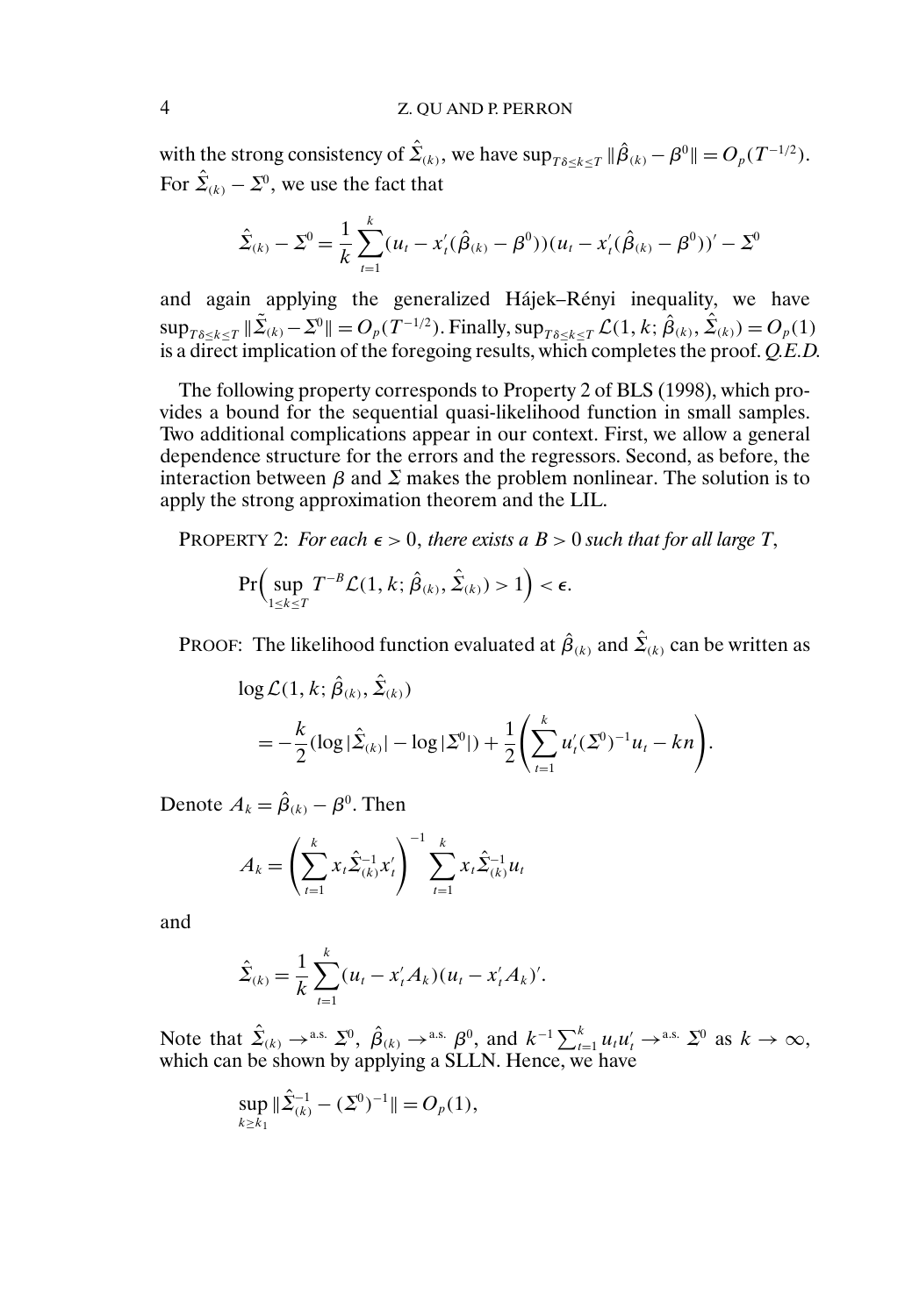$$
\sup_{k\geq k_1}\left\|\left(\frac{1}{k}\sum_{t=1}^k x_t(\Sigma^0)^{-1}x_t'\right)^{-1}\right\|=O_p(1),
$$

and

$$
\sup_{k \ge k_1} \left\| \left( \frac{1}{k} \sum_{t=1}^k x_t \hat{\Sigma}_{(k)}^{-1} x_t' \right)^{-1} - \left( \frac{1}{k} \sum_{t=1}^k x_t (\Sigma^0)^{-1} x_t' \right)^{-1} \right\| = O_p(1)
$$

for some fixed  $k_1$ . Because  $\sup_{k \leq k_1} \mathcal{L}(1, k; \hat{\beta}_{(k)}, \hat{\Sigma}_{(k)}) = O_p(1)$ , without loss of generality, we may assume  $k \geq k_1$ . Then

$$
\sup_{k \ge k_1} ||A_k|| \le \sup_{k \ge k_1} k^{-1/2} \left\| \left( k^{-1} \sum_{t=1}^k x_t \hat{\Sigma}_{(k)}^{-1} x_t' \right)^{-1} \right\|
$$
  

$$
\times \sup_{k \ge k_1} \left\| k^{-1/2} \sum_{t=1}^k x_t \hat{\Sigma}_{(k)}^{-1} u_t \right\|
$$
  

$$
= \sup_{k \ge k_1} \left\| k^{-1/2} \sum_{t=1}^k x_t \hat{\Sigma}_{(k)}^{-1} u_t \right\| O_p(1).
$$

Now, letting  $\Omega_k^0 = \text{var}(\sum_{t=1}^k x_t(\Sigma^0)^{-1}u_t)$ , we have

$$
\frac{1}{k^{1/2} \log^{1/2} T} \sup_{k \ge k_1} \left\| (\Omega_k^0)^{-1/2} \sum_{t=1}^k x_t (\Sigma^0)^{-1} u_t \right\|
$$
  
\n
$$
\le \frac{1}{k^{1/2} \log^{1/2} T} \sup_{k \ge k_1} \left\| (\Omega_k^0)^{-1/2} \sum_{t=1}^k x_t (\Sigma^0)^{-1} u_t - W(k) \right\|
$$
  
\n
$$
+ \frac{1}{k^{1/2} \log^{1/2} T} \sup_{k \ge k_1} \| W(k) \|,
$$

where  $W(k)$  is a vector-valued Wiener process. Hence,

$$
\frac{1}{k^{1/2}\log^{1/2} T} \sup_{k\ge k_1} \left\| (\Omega_k^0)^{-1/2} \sum_{t=1}^k x_t (\Sigma^0)^{-1} u_t - W(k) \right\| = o_{\text{a.s.}}(1)
$$

from Lemma A.2 and  $(k^{1/2} \log^{1/2} T)^{-1} \sup_{k \geq k_1} ||W(k)|| = o_{\text{a.s.}}(1)$  using a LIL for a vector-valued Wiener process. This shows that  $\sup_{k\geq k_1} ||A_k|| = O_p(\log^{1/2} T)$ . Now we use this result to obtain a bound for the likelihood function. Applying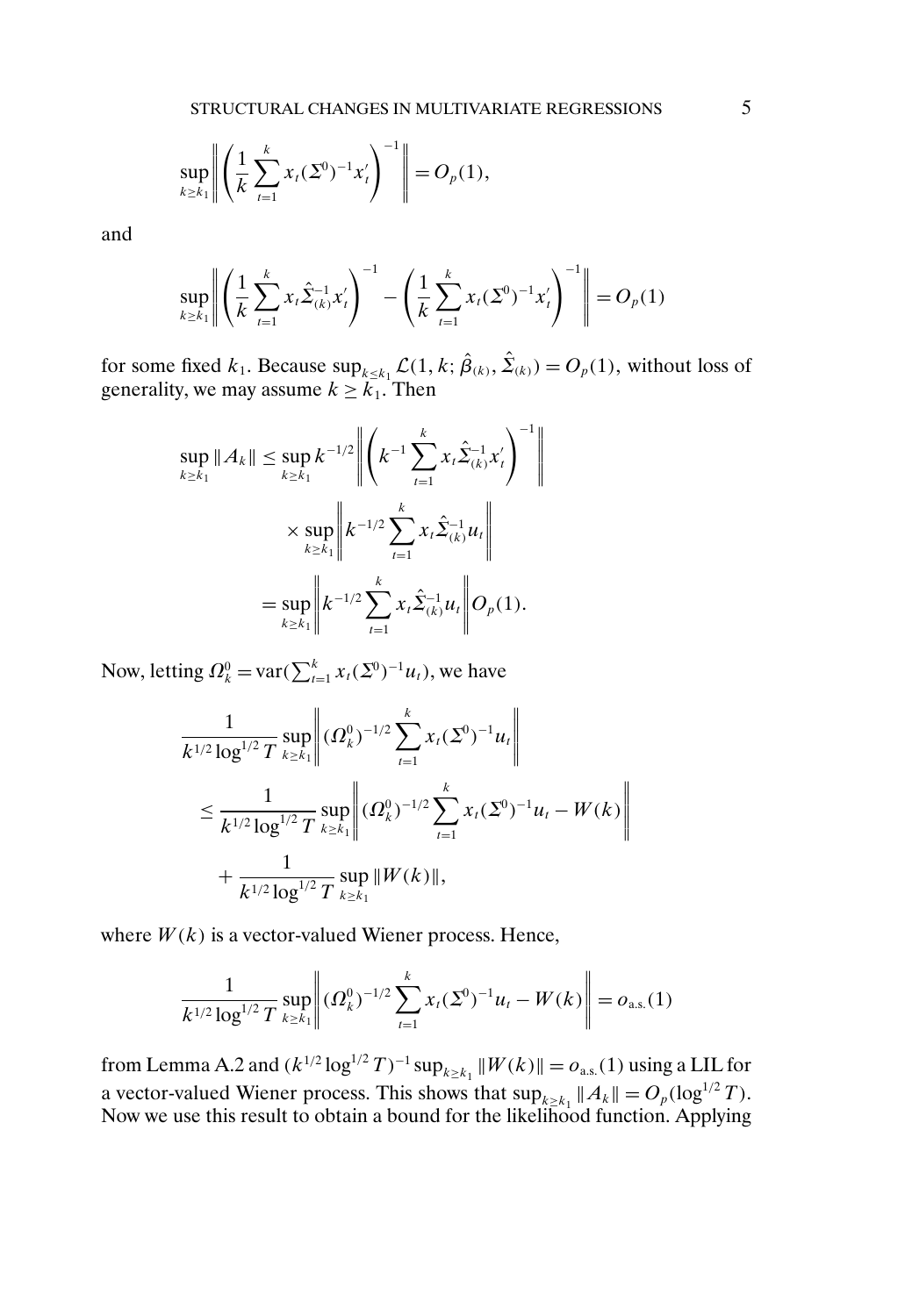a Taylor series expansion, we have

$$
\log \mathcal{L}(1, k; \hat{\beta}_{(k)}, \hat{\Sigma}_{(k)})
$$
  
=  $-\frac{k}{2}$  tr $(\hat{\Sigma}_{(k)}(\Sigma^0)^{-1} - I) + \frac{1}{2} \left( \sum_{t=1}^k u'_t (\Sigma^0)^{-1} u_t - k n \right)$   
+  $\frac{k}{4}$  tr $\{ (\hat{\Sigma}_{(k)}(\Sigma^0)^{-1} - I)^2 \} + O_p(1),$ 

where the remainder term is  $O_p(1)$  uniformly in k. We now show that

$$
(S.1) \qquad -\frac{k}{2} \operatorname{tr}(\hat{\Sigma}_{(k)}(\Sigma^0)^{-1} - I) + \frac{1}{2} \left( \sum_{t=1}^k u'_t(\Sigma^0)^{-1} u_t - kn \right) = O_p(\log T)
$$

and

$$
(S.2) \qquad \frac{k}{4} \operatorname{tr} \left\{ (\hat{\Sigma}_{(k)} (\Sigma^0)^{-1} - I)^2 \right\} = O_p(\log T)
$$

uniformly in  $k$ . First, for  $(S.1)$ ,

$$
-\frac{k}{2} \text{tr}(\hat{\Sigma}_{(k)}(\Sigma^0)^{-1} - I) + \frac{1}{2} \left( \sum_{t=1}^k u_t'(\Sigma^0)^{-1} u_t - kn \right)
$$
  
\n
$$
= -\frac{k}{2} \text{tr} \left( \frac{1}{k} \sum_{t=1}^k ((\Sigma^0)^{-1} u_t - (\Sigma^0)^{-1} x_t' A_k)' (u_t - x_t' A_k) - I \right)
$$
  
\n
$$
+ \frac{1}{2} \left( \sum_{t=1}^k u_t'(\Sigma^0)^{-1} u_t - kn \right)
$$
  
\n
$$
= -\frac{1}{2} \text{tr} \left\{ A_k' \left( \sum_{t=1}^k x_t(\Sigma^0)^{-1} x_t' \right) A_k \right\} + \frac{1}{2} \text{tr} \left\{ A_k' \left( \sum_{t=1}^k x_t(\Sigma^0)^{-1} u_t \right) \right\}
$$
  
\n
$$
+ \frac{1}{2} \text{tr} \left\{ \sum_{t=1}^k (u_t'(\Sigma^0)^{-1} x_t) A_k \right\}
$$
  
\n
$$
= O_p(\log T),
$$

where the last equality follows because

$$
\sup_{k\geq k_1}\bigg\|A'_k\bigg(\sum_{t=1}^k x_t(\Sigma^0)^{-1}u_t\bigg)\bigg\|
$$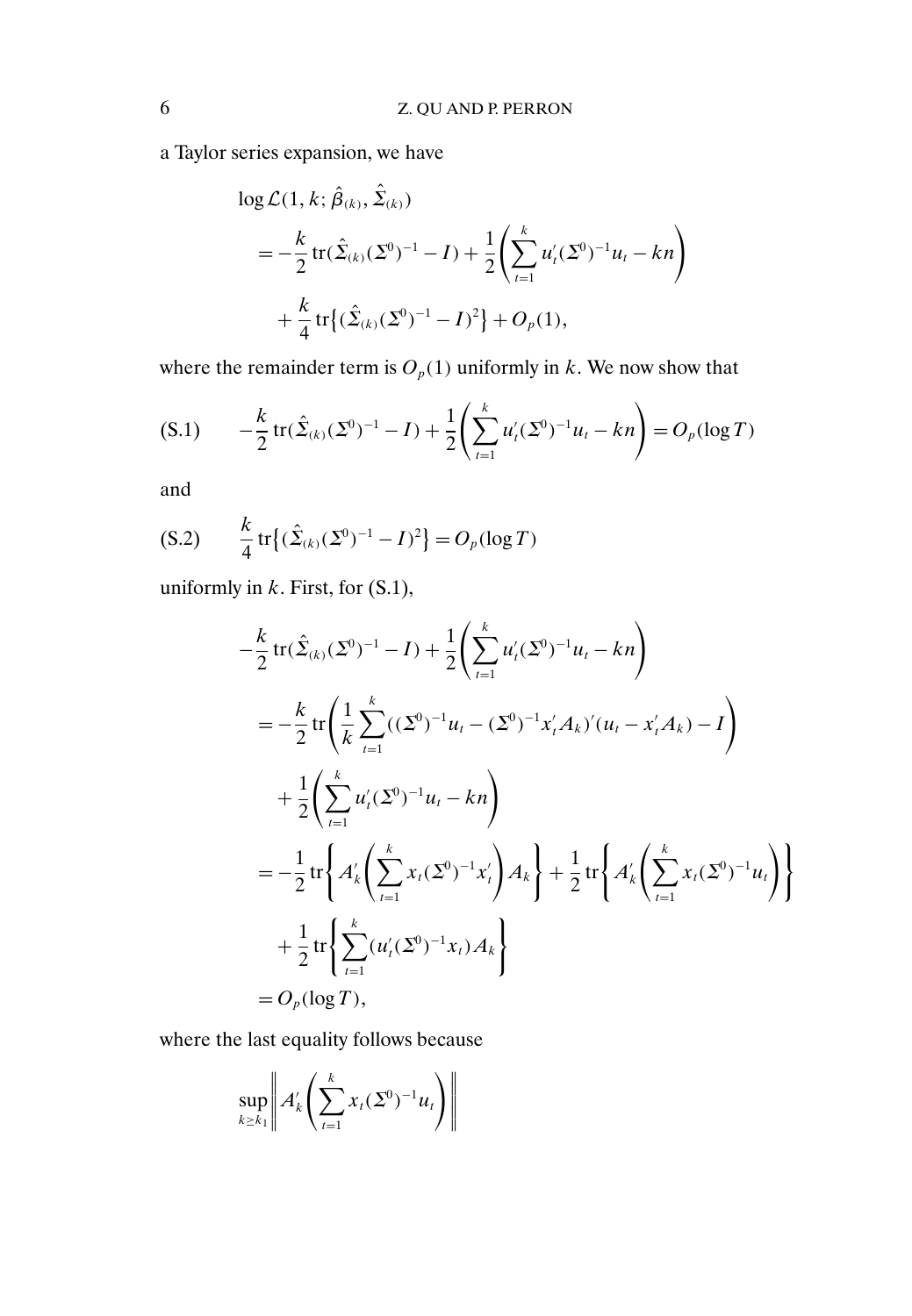$$
\leq \sup_{k \geq k_1} \left\| k^{-1/2} \left( \sum_{t=1}^k x_t (\Sigma^0)^{-1} u_t \right) \right\| O_p(\log^{1/2} T)
$$
  
\n=  $O_p(\log T)$ ,  
\n
$$
\sup_{k \geq k_1} \left\| A'_k \left( \sum_{t=1}^k x_t (\Sigma^0)^{-1} x'_t \right) A_k \right\|
$$
  
\n
$$
\leq \sup_{k \geq k_1} \| A'_k \| \sup_{k \geq k_1} \left\| \sum_{t=1}^k x_t (\Sigma^0)^{-1} x'_t \right\| \sup_{k \geq k_1} \| A_k \|
$$
  
\n=  $O_p(\log T)$ .

REMARK S.1: If the process  $x_t(\Sigma^0)^{-1}u_t$  is assumed to be strictly stationary, then Theorem 5.5 and Corollary 5.4 of Hall and Heyde (1980, p. 145) says that a LIL holds for the process if it has uniformly bounded second moments and satisfies

$$
\sum_{\ell=1}^{\infty} \left\| E(x_t(\Sigma^0)^{-1} u_t | \mathcal{F}_{t-\ell}) \right\|_2 + \sum_{\ell=1}^{\infty} \left\| x_t(\Sigma^0)^{-1} u_t - E(x_t(\Sigma^0)^{-1} u_t | \mathcal{F}_{t+\ell}) \right\|_2 < \infty.
$$

In this case, the LIL could be applied directly without first resorting to the strong invariance principle.

What remains to be shown is that (S.2) is also  $O_p(\log T)$ . To see this, note that

$$
\frac{k}{4} \operatorname{tr} \{ (\hat{\Sigma}_{(k)} (\Sigma^0)^{-1} - I)^2 \} \equiv \frac{k}{4} \operatorname{tr} \{ [\Psi_1 + \Psi_2 - \Psi_3]^2 \}
$$
  

$$
\leq \frac{3k}{4} \operatorname{tr} \{ \Psi_1^2 + \Psi_2^2 + \Psi_3^2 \},
$$

where

$$
\Psi_1 = \frac{1}{k} \sum_{t=1}^k (u_t(\Sigma^0)^{-1} u'_t - I), \quad \Psi_2 = \frac{1}{k} \sum_{t=1}^k x'_t A_k A'_k x_t (\Sigma^0)^{-1},
$$

and

$$
\Psi_3 = \frac{1}{k} \sum_{t=1}^k (u_t A'_k x_t (\Sigma^0)^{-1} + x'_t A_k u'_t (\Sigma^0)^{-1}).
$$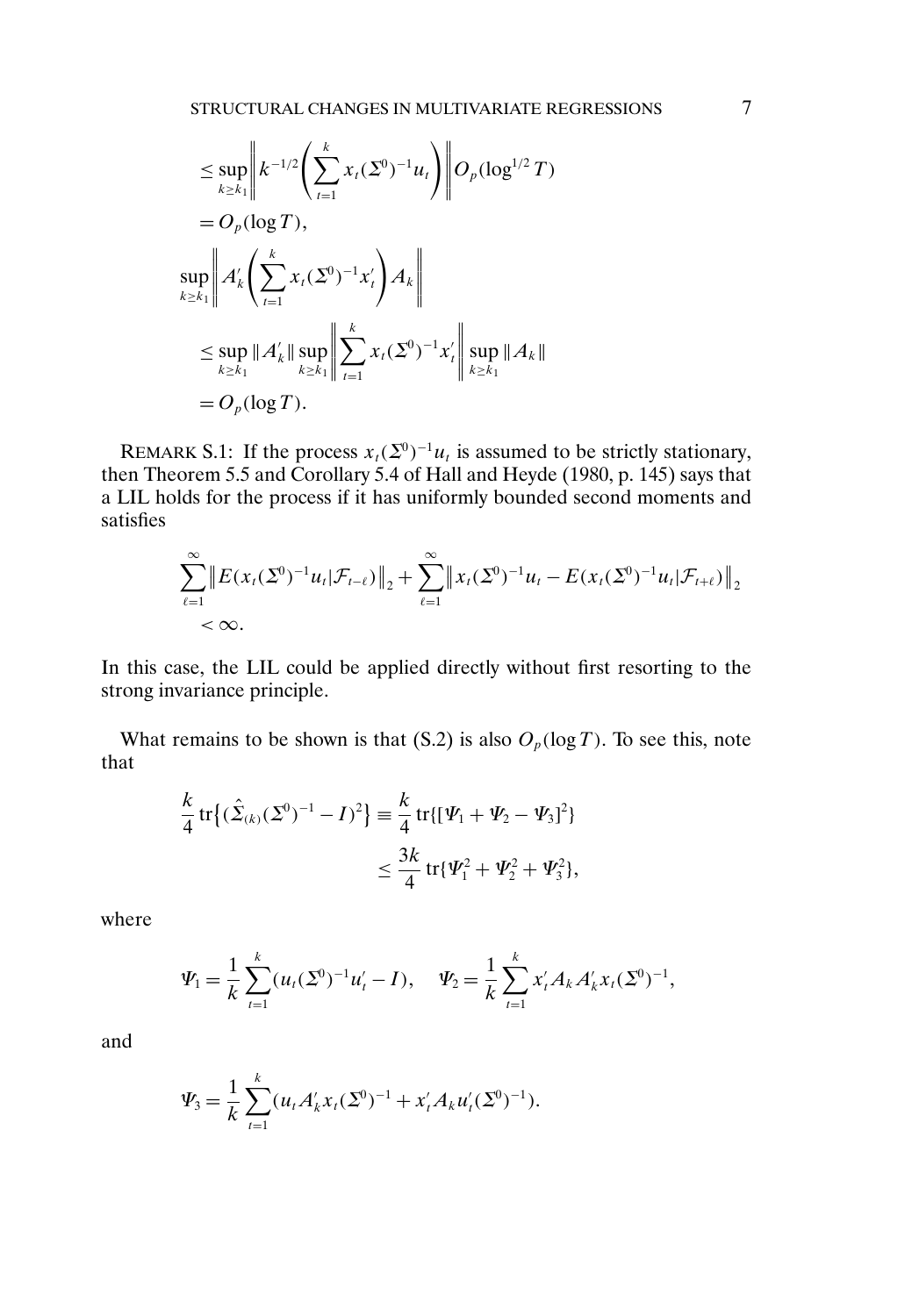## 8 Z. QU AND P. PERRON

For the first term,  $(3k/4)$  tr $(\Psi_1^2) = O_p(\log T)$  after applying the strong invariance principle and the LIL on the Brownian motion process. For the second term

$$
\frac{3k}{4}\operatorname{tr}(\Psi_2^2) \le \frac{3k}{4}(\operatorname{tr}(\Psi_2))^2 = \frac{3}{4}(\operatorname{tr}(k^{-1/2}\Phi_k) + o_p(1))^2 = O_p(\log T),
$$

where the inequality follows because  $\Psi_2$  is a symmetric positive definite matrix and  $\Phi_k$  is defined as

$$
\Phi_k = \left( k^{-1/2} \sum_{t=1}^k x_t (\Sigma^0)^{-1} u_t \right)' \left[ k^{-1} \sum_{t=1}^k x_t (\Sigma^0)^{-1} x_t' \right]^{-1}
$$

$$
\times \left( k^{-1/2} \sum_{t=1}^k x_t (\Sigma^0)^{-1} u_t \right).
$$

For the third term, following the same arguments, we have  $(3k/4)$  tr $(\Psi_3^2)$  =  $O_p(\log T)$ , which completes the proof.  $Q.E.D.$ 

The following property states that the value of the likelihood ratio is arbitrarily small for large  $T$  when the parameters are evaluated away from zero, assuming a positive fraction of the observations is used.

PROPERTY 3: Let  $S_T = \{(\beta, \Sigma) : ||\beta - \beta^0|| \geq T^{-1/2} \log T \text{ or } ||\Sigma - \Sigma^0|| \geq T^{-1/2} \times$  $log T$ }. *For any*  $\delta \in (0, 1)$ ,  $D > 0$ , and  $\epsilon > 0$ , the following statement holds when T *is large*:

$$
\Pr\Bigl(\sup_{k\geq T\delta} \sup_{(\beta,\Sigma)\in S_T} T^D \mathcal{L}(1,k;\beta,\Sigma) > 1\Bigr) < \epsilon.
$$

PROOF: We first consider the behavior of the likelihood function over the compact set

$$
\bar{\Theta}_2 = \{(\beta, \Sigma) : ||\beta|| \le d_1, \lambda_{\min}(\Sigma) \ge d_2, \lambda_{\max}(\Sigma) \le d_3\},\
$$

where  $\lambda_{\min}$  and  $\lambda_{\max}$  denote the smallest and largest eigenvalues, and the finite constants  $d_1$ ,  $d_2$ , and  $d_3$  are chosen in such a way that  $(\beta^0, \Sigma^0)$  is an inner point of  $\Theta_2$ . We first want to show that

$$
\Pr\Bigl(\sup_{k\geq T\delta}\sup_{(\beta,\Sigma)\in S_T\cap\bar{\Theta}_2}T^D\mathcal{L}(1,k;\beta,\Sigma)>1\Bigr)<\epsilon.
$$

Following BLS (1998, pp. 422–424), we decompose the sequential log likelihood as

$$
\log \mathcal{L}(1, k; \beta, \Sigma) = \mathcal{L}_{1,T} + \mathcal{L}_{2,T},
$$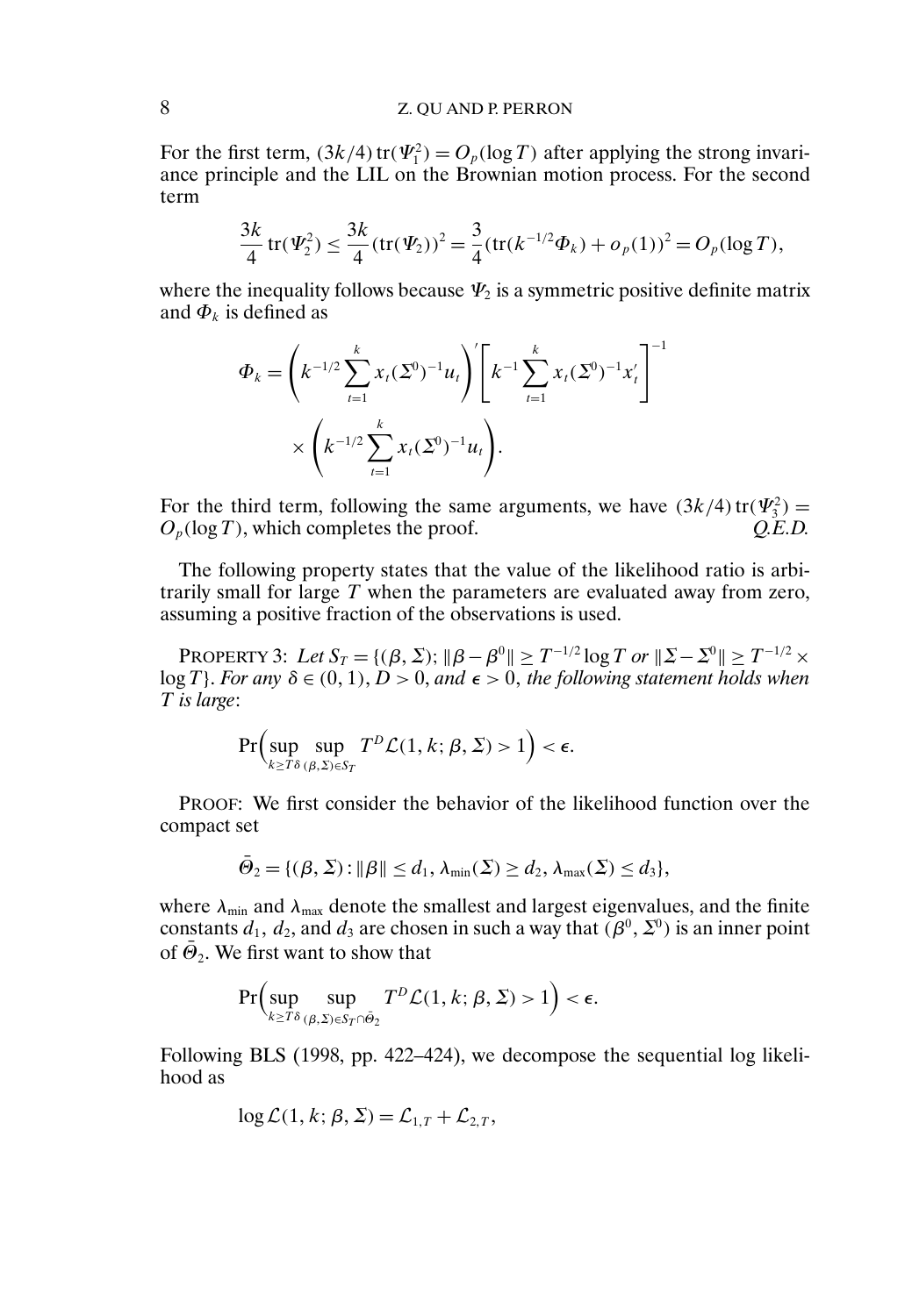where

$$
\mathcal{L}_{1,T} = -\frac{k}{2}\log|I + \Psi_T| - \frac{k}{2}\left[\frac{1}{k}\sum_{t=1}^k \eta'_t(I + \Psi_T)^{-1}\eta_t - \frac{1}{k}\sum_{t=1}^k \eta'_t\eta_t\right]
$$

and

$$
\mathcal{L}_{2T} = \beta^* \sum_{t=1}^k x_t \Sigma^{-1} u_t - \frac{k}{2} \beta^* \left( \frac{1}{k} \sum_{t=1}^k x_t \Sigma^{-1} x_t' \right) \beta^*
$$

with  $\beta^* = \beta - \beta^0$ ,  $\Sigma^* = \Sigma - \Sigma^0$ ,  $\eta_t = (\Sigma^0)^{-1}u_t$ , and  $\Psi_T = (\Sigma^0)^{-1/2}\Sigma^*(\Sigma^0)^{-1/2}$ . Note that only  $\mathcal{L}_{2T}$  depends on  $\beta^*$ . Now, let  $S_T = S_{1,T} \cup S_{2,T}$ , with

$$
S_{1,T} = \{(\beta, \Sigma) ; \|\Sigma - \Sigma^0\| \ge T^{-1/2} \log T, \beta \text{ arbitrary}\}
$$

and

$$
S_{2,T} = \{ (\beta, \Sigma) ; \|\beta - \beta^0\| \ge T^{-1/2} \log T \text{ and } \|\Sigma - \Sigma^0\| \le T^{-1/2} \log T \}.
$$

We then need to show that

$$
\text{(S.3)} \qquad \Pr\Bigl(\sup_{k \ge T\delta} \sup_{(\beta, \Sigma) \in S_1, \gamma \cap \bar{\Theta}_2} T^D \mathcal{L}(1, k; \beta, \Sigma) > 1\Bigr) < \epsilon
$$

and

$$
\text{(S.4)} \qquad \Pr\Bigl(\sup_{k\geq T\delta}\sup_{(\beta,\Sigma)\in S_{2,T}\cap\bar{\Theta}_2}T^{\mathcal{D}}\mathcal{L}(1,k;\beta,\Sigma)>1\Bigr)<\epsilon.
$$

The proof of (S.4) proceeds exactly as in BLS (1998) and, hence, is omitted. It remains to show (S.3), or

$$
\Pr\Bigl(\sup_{k\geq T\delta}\sup_{(\beta,\Sigma)\in S_{1,T}\cap\bar{\Theta}_2}\mathcal{L}_{1,T}+\mathcal{L}_{2,T}>-D\log T\Bigr)<\epsilon.
$$

First note that, on  $S_{1,T}$ ,  $\mathcal{L}_{2T}$  is a quadratic function of  $\beta^*$  and has maximum value

$$
\sup_{S_{1,T}} \mathcal{L}_{2T} = \frac{k}{2} \left( \frac{1}{k} \sum_{t=1}^k x_t \Sigma^{-1} u_t \right)' \left( \frac{1}{k} \sum_{t=1}^k x_t \Sigma^{-1} x_t' \right)^{-1} \left( \frac{1}{k} \sum_{t=1}^k x_t \Sigma^{-1} u_t \right).
$$

Applying a SLLN yields

$$
\sup_{k \ge T\delta} \sup_{\bar{\Theta}_2} \left\| \left( \frac{1}{k} \sum_{t=1}^k x_t \Sigma^{-1} x_t' \right)^{-1} \right\| = O_p(1).
$$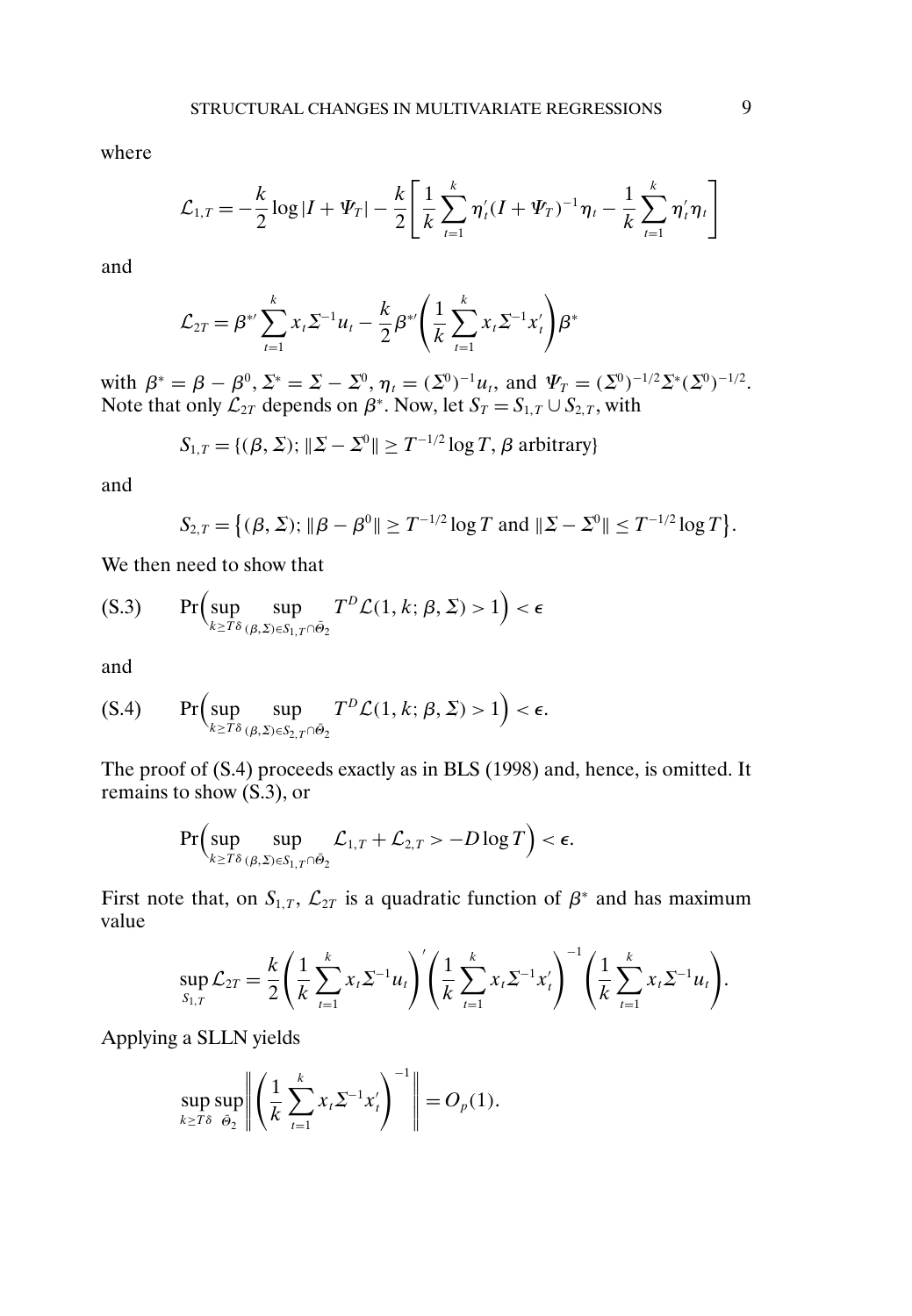Also,

$$
\sup_{k \ge T\delta} \left\| \frac{1}{k} \sum_{t=1}^{k} x_t \Sigma^{-1} u_t \right\| = \sup_{k \ge T\delta} \left\| \frac{1}{k} \sum_{t=1}^{k} S'(I_n \otimes z_t) \Sigma^{-1} u_t \right\|
$$
  
\n
$$
= \sup_{k \ge T\delta} \left\| S'(\Sigma^{-1} \otimes I_n) \frac{1}{k} \sum_{t=1}^{k} (I_n \otimes z_t) u_t \right\|
$$
  
\n
$$
\le \sup_{k \ge T\delta} \left\| \frac{1}{k} \sum_{t=1}^{k} (I_n \otimes z_t) u_t \right\| \|S'(\Sigma^{-1} \otimes I_n)\|.
$$

Using Lemma A.2, we have, for any fixed  $r > 0$ ,

$$
\lim_{T\to\infty}\Pr\left(\sup_{k\geq T\delta}\left\|\frac{1}{k}\sum_{t=1}^k(I_n\otimes z_t)u_t\right\|>rT^{-1/2}\log^{1/2}T\right)=0,
$$

while  $||S'(\Sigma^{-1} \otimes I_n)|| = \sum_{i=1}^n (1 + \lambda_i)^{-1} O_p(1)$ , where  $\lambda_i$   $(i = 1, ..., n)$  are the eigenvalues of  $(\Sigma^0)^{-1/2} \Sigma^* (\Sigma^0)^{-1/2}$ . Hence,

$$
\sup_{k \geq T\delta} \sup_{S_{1,T} \cap \bar{\Theta}_2} \mathcal{L}_{2T} \leq \frac{k}{2} \left( \sum_{i=1}^n \frac{1}{1+\lambda_i} \right)^2 (r^2 T^{-1} \log T),
$$

which implies

$$
(S.5) \qquad \sup_{k \geq T\delta} \sup_{S_{1,T} \cap \bar{\Theta}_2} \mathcal{L}_{2T} \leq \frac{k}{2} \sum_{i=1}^n \frac{1}{1 + \lambda_i} r^2 b_T^2,
$$

where  $b_T = T^{-1/2} \log T$  with the inequality holding with probability arbitrarily close to 1 for large T. For  $\mathcal{L}_{1T}$ , BLS (1998) showed that

$$
\begin{aligned} \text{(S.6)} \qquad & \sup_{k \ge T\delta} \sup_{S_{1,T} \cap \bar{\Theta}_2} \mathcal{L}_{1T} \\ &\le -\frac{k}{2} \Bigg[ \sum_{i=1}^n \bigg( \log(1 + \lambda_i) + \bigg( \frac{1}{1 + \lambda_i} - 1 \bigg) (1 + \text{sign}(\lambda_i) a b_T) \bigg) \Bigg] \end{aligned}
$$

with probability arbitrarily close to 1 for large  $T$ , where  $a$  is a fixed positive number which can be made arbitrarily small. Combining the preceding two inequalities and using arguments as in BLS (1998), we can show that

$$
\Pr\Bigl(\sup_{k\geq T\delta}\sup_{(\beta,\Sigma)\in S_{1,T}\cap\bar{\Theta}_2}\mathcal{L}_{1,T}+\mathcal{L}_{2,T}>-D\log T\Bigr)<\epsilon.
$$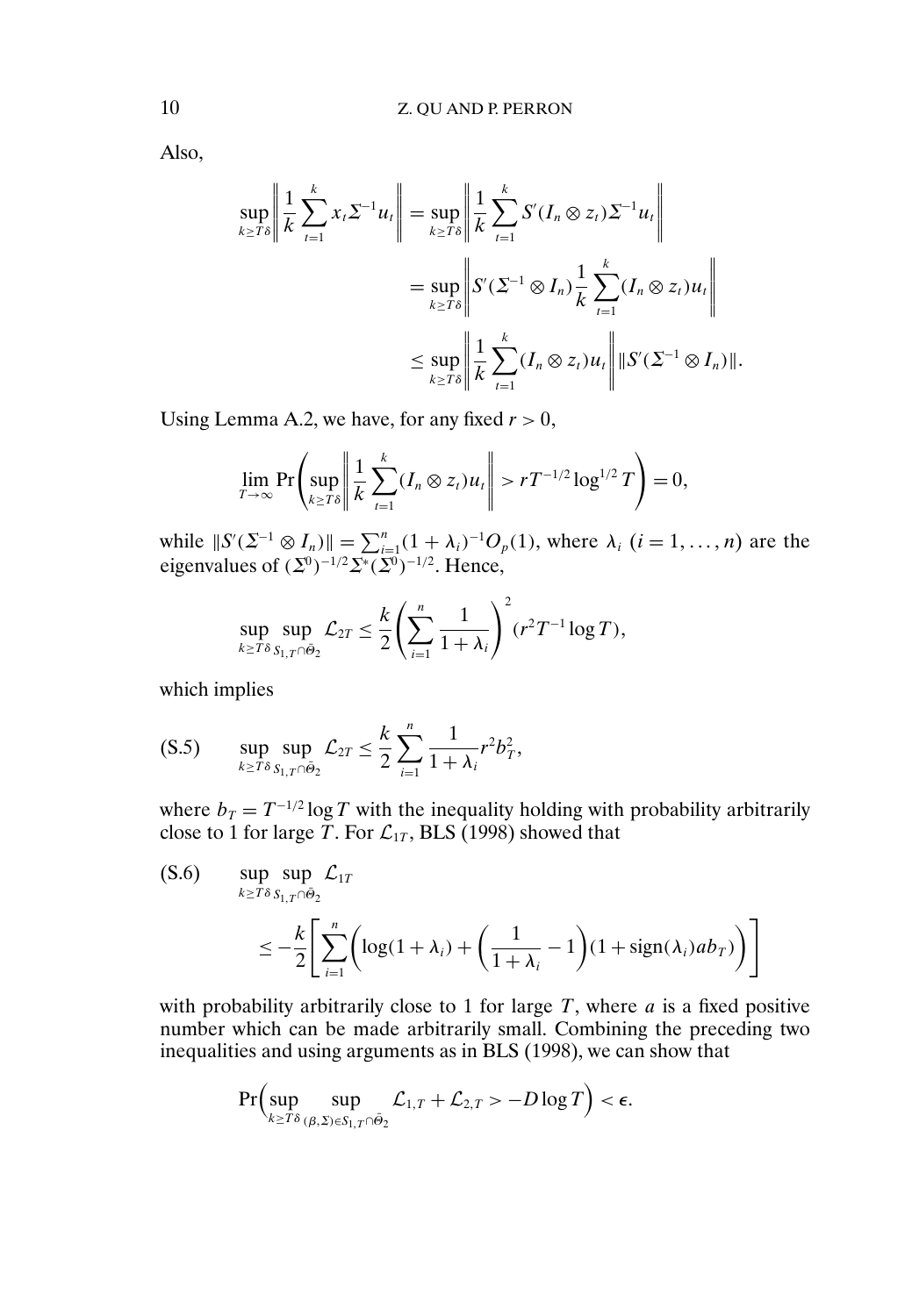We still need to show that the preceding sup bound remains valid even if the maximization problem is carried over an unrestricted parameter space. To this end, it is sufficient to show that

$$
\lim_{k \to \infty} \Pr\left(\arg\max_{(\theta,\Sigma)\in S_T} \mathcal{L}(1,k;\beta,\Sigma) \in \bar{\Theta}_2\right) = 1,
$$

that is, the sequence of global maximizers of the quasi-likelihood function  $(\hat{\theta}_{(k)}, \hat{\Sigma}_{(k)})$  eventually falls into the compact set  $\bar{\Theta}_2$  almost surely. Suppose this is not so. Then there are three possibilities: (1) with positive probability, there is a sequence  $(\hat{\theta}_{(k)}, \hat{\Sigma}_{(k)})$  that satisfies  $\inf(\lambda_{\min}(\hat{\Sigma}_{(k)})) \to d_l > 0$  with  $d_l < d_2$  or  $\sup(\lambda_{\max}(\hat{\Sigma}_{(k)})) \to d_u < \infty$  with  $d_u > d_3$ ; (2) with positive probability, there is a sequence  $(\hat{\theta}_{(k)}, \hat{\Sigma}_{(k)})$  with  $\inf(\lambda_{\min}(\hat{\Sigma}_{(k)})) \to 0$  or  $\sup(\lambda_{\max}(\hat{\Sigma}_{(k)})) \to \infty$ ; (3) with positive probability, there is a sequence  $(\hat{\theta}_{(k)}, \hat{\Sigma}_{(k)})$  with  $\inf(\lambda_{\min}(\hat{\Sigma}_{(k)})) \ge d_2$ and sup $(\lambda_{\max}(\hat{\Sigma}_{(k)})) \leq d_3$  but  $\limsup(\hat{\theta}_{(k)}) > d_1$ .

The first case is ruled out by the asymptotic identifiability condition and the uniform almost sure convergence of the likelihood function over a compact set. Indeed, in this case, by definition,  $(\hat{\theta}_{(k)}, \hat{\Sigma}_{(k)}) = \arg \max_{(\theta, \Sigma) \in S_T} \mathcal{L}(1, k; \beta, \Sigma),$ and if  $\hat{\mathbf{\Sigma}}$  has bounded eigenvalues for large k, then  $\hat{\mathbf{\Sigma}}_{(k)}$  must lie on the boundary of  $S_T$ , an inner point of  $\bar{\Theta}_2$ . The second case is also impossible because the log-likelihood function would then diverge to minus infinity. The third case is ruled out again, because values of  $\hat{\theta}_{(k)}$  that lie on the boundary of  $S_T$  will yield a larger value of the likelihood function almost surely. This completes the proof.  $Q.E.D.$ 

PROPERTY 4: *A property that corresponds to Property* 4 *of BLS* (1998) *is not needed*.

The next property concerns the value of the likelihood ratio when no positive fraction of the observations is involved. It is slightly different from that of BLS (1998) in the sense that the maximum is taken over a restricted set. The restriction simplifies the proof and is also what is needed for the intended application. Also, as pointed by Bai (2000), the existence of a limit for  $(h_T d_T^2)/T$ is not necessary. It is sufficient to have  $\liminf_{T\to\infty} (h_T d_T^2)/T \ge h > 0$ .

**PROPERTY** 5: Let  $h<sub>T</sub>$  and  $d<sub>T</sub>$  be positive sequences such that  $h<sub>T</sub>$  is nonde*creasing*,  $d_T \to +\infty$ , and  $(h_T d_T^2)/T \to h < \infty$ . *Define*  $\bar{\Theta}_3 = \{(\beta, \Sigma) : ||\beta|| \le$  $p_1, \lambda_{\min}(\Sigma) \ge p_2, \lambda_{\max}(\Sigma) \le p_3$ , where  $p_1, p_2$ , and  $p_3$  are arbitrary constants *that satisfy*  $p_1 < \infty, 0 < p_2 \le p_3 < \infty$ . *Define*  $S_T = \{(\beta, \Sigma) : ||\beta - \beta^0|| \ge$  $T^{-1/2} \log \overline{T}$  or  $\|\Sigma - \Sigma^0\| \geq T^{-1/2} \log T\}$ . *Then, for any*  $\epsilon > 0$ *, there exists an*  $A > 0$ *, such that when* T *is large*,

$$
\Pr\Big(\sup_{k\geq Ah_T} \sup_{(\beta,\Sigma)\in S_T\cap\bar{\Theta}_3} \mathcal{L}(1,k;\beta,\Sigma) > \epsilon\Big) < \epsilon.
$$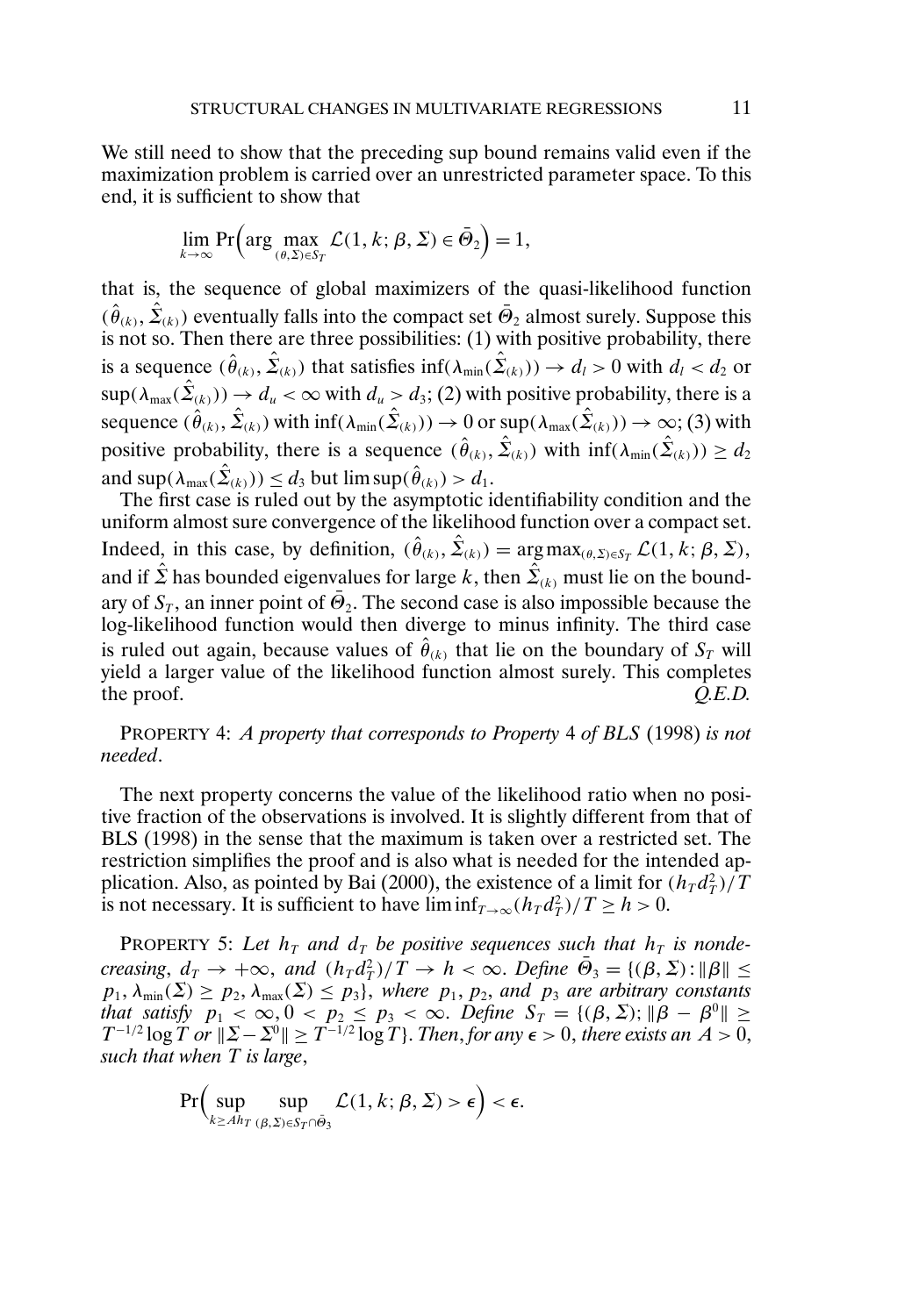PROOF: As in the proof of Property 3, we only need to look at the behavior of  $\mathcal{L}_{2T}$  over  $S_{1,T} \cap \bar{\Theta}_3$ ; the rest of the proof is the same as BLS (1998). In other words, we need to show

$$
\Pr\Bigl(\sup_{k\geq Ah_T} \sup_{(\beta,\Sigma)\in S_{1,T}\cap \bar{\Theta}_3} \mathcal{L}(1,k;\beta,\Sigma) > \epsilon\Bigr) < \epsilon
$$

or

$$
\Pr\Bigl(\sup_{k\geq A h_T} \sup_{(\beta,\Sigma)\in S_{1,T}\cap \bar{\Theta}_3} \mathcal{L}_{1T} + \mathcal{L}_{2T} > \epsilon\Bigr) < \epsilon.
$$

Define  $b_T = T^{-1/2} d_T$ . On showing that (S.5) and (S.6) hold, all the arguments in the previous proof go through. The proof of (S.6) is the same as in BLS (1998) with only minor modifications and, hence, is omitted. For (S.5), we have

$$
(S.7) \qquad \sup_{S_{1,T}} \mathcal{L}_{2T} = \frac{k}{2} \left( \frac{1}{k} \sum_{t=1}^{k} x_t \Sigma^{-1} u_t \right)' \left( \frac{1}{k} \sum_{t=1}^{k} x_t \Sigma^{-1} x_t' \right)^{-1} \left( \frac{1}{k} \sum_{t=1}^{k} x_t \Sigma^{-1} u_t \right),
$$

where

$$
\left(\sum_{t=1}^k x_t \Sigma^{-1} x_t'\right)^{-1} = \left(\sum_{t=1}^k S'(I \otimes z_t) \Sigma^{-1} (I \otimes z_t') S\right)^{-1}
$$

$$
= \left[S'\left(\Sigma^{-1} \otimes \sum_{t=1}^k z_t z_t'\right) S\right]^{-1}.
$$

Because  $l^{-1} \sum_{t=1}^{l} z_t z_t' \rightarrow$ <sup>a.s.</sup>  $Q_z$ , for a given  $\epsilon > 0$  we can always find a  $k_1 > 0$ such that

$$
\Pr\left(\sup_{k\geq k_1}\left\|\frac{1}{k}\sum_{t=1}^k z_tz_t'-Q_z\right\|>\epsilon\right)<\epsilon.
$$

Define  $Q_{\Delta} = k^{-1} \sum_{t=1}^{k} z_t z_t' - Q_z$ . Then

$$
\[ S'\bigg(\Sigma^{-1}\otimes\frac{1}{k}\sum_{t=1}^{k}z_{t}z_{t}'\bigg)S \]^{-1} - [S'(\Sigma^{-1}\otimes Q_{z})S]^{-1}
$$
  
= 
$$
[S'(\Sigma^{-1}\otimes Q_{z})S + S'(\Sigma^{-1}\otimes Q_{\Delta})S]^{-1} - [S'(\Sigma^{-1}\otimes Q_{z})S]^{-1}
$$
  
= 
$$
-A^{-1}B(A+B)^{-1},
$$

where  $A = S'(\Sigma^{-1} \otimes Q_z)S$  and  $B = S'(\Sigma^{-1} \otimes Q_\Delta)S$ . Because  $\Sigma^{-1}$  has uniformly bounded eigenvalues and  $k^{-1} \sum_{t=1}^{k} z_t z_t'$  is positive definite for large  $k$ ,  $A^{-1}$  and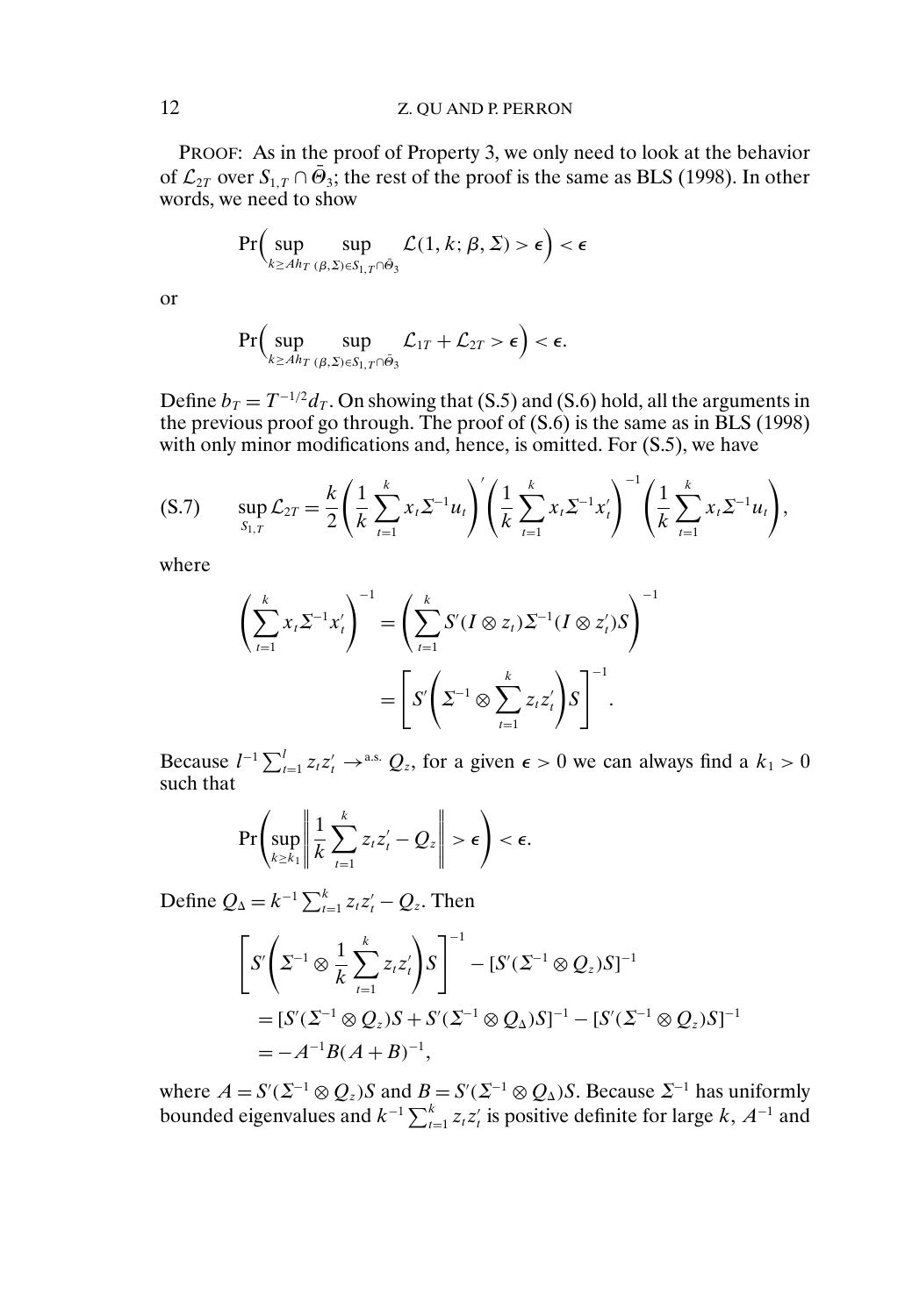B<sup>-1</sup> have bounded eigenvalues. Because B is uniformly small,  $-A^{-1}B(A+B)^{-1}$ is uniformly small for large k. More precisely,  $[S'( \Sigma^{-1} \otimes k^{-1} \sum_{t=1}^{k} z_t z_t') S]^{-1}$  –  $[S'(2^{-1} \otimes Q_z)S]^{-1} = o_{\text{a.s.}}(1)$  as  $k \to \infty$ . Given the fact that there exists an  $M > 0$  such that

$$
\sup_{(\beta,\Sigma)\in S_{1,T}\cap\bar{\Theta}_3}\left\|[S'(\Sigma^{-1}\otimes Q_z)S]^{-1}\right\|
$$

we have, for any  $\epsilon > 0$ , that there exists an  $A > 0$  such that

$$
(S.8) \qquad \Pr\left(\sup_{k\geq Ah_T} \sup_{(\beta,\Sigma)\in S_{1,T}\cap\bar{\Theta}_{3}}\left\|\left(\frac{1}{k}\sum_{t=1}^{k}x_{t}\Sigma^{-1}x_{t}'\right)^{-1}\right\|>2M\right)<\epsilon.
$$

Now

$$
\sup_{k \ge A h_T} \left\| \frac{1}{k} \sum_{t=1}^k x_t \Sigma^{-1} u_t \right\| = \sup_{k \ge A h_T} \left\| \frac{1}{k} \sum_{t=1}^k S'(I_n \otimes z_t) \Sigma^{-1} u_t \right\|
$$
  

$$
\le \sup_{k \ge A h_T} \left\| \frac{1}{k} \sum_{t=1}^k (I_n \otimes z_t) u_t \right\| \|S'(\Sigma^{-1} \otimes I_n)\|.
$$

Using Lemma A.1, we have

$$
(S.9) \qquad \Pr\left(\sup_{k\geq Ah_T} \left\|\frac{1}{k}\sum_{t=1}^k (I_n \otimes z_t)u_t\right\| > ab_T\right) \leq \frac{C_1}{Ah_T a^2 b_T} < \frac{2C_1}{A a^2 h}
$$

for some  $C_1 > 0$ , where the bound can be made arbitrarily small by choosing a large A. For the second component,

$$
(S.10) \qquad ||S'(\Sigma^{-1} \otimes I_n)|| \leq nC_2 \sum_{i=1}^n \frac{1}{1+\lambda_i}
$$

for some  $0 < C_2 < \infty$ , which depends on the matrix S. Now, combining (S.8)– (S.10), we have, for any  $\epsilon > 0$  that there exists an  $\overline{A} > 0$ , such that with probability no less than  $1 - \epsilon$ ,

$$
\sup_{k \ge \bar{A}h_T(\beta, \Sigma) \in S_{1,T} \cap \bar{\Theta}_3} ||\mathcal{L}_{2T}|| < ka^2 b_T^2 n^2 C_2^2 M \left( \sum_{i=1}^n \frac{1}{1 + \lambda_i} \right)^2
$$
  

$$
\le \frac{k}{2} \sum_{i=1}^n \frac{G a^2 b_T^2}{1 + \lambda_i} \equiv \frac{k}{2} \sum_{i=1}^n \frac{\gamma^2 b_T^2}{1 + \lambda_i}
$$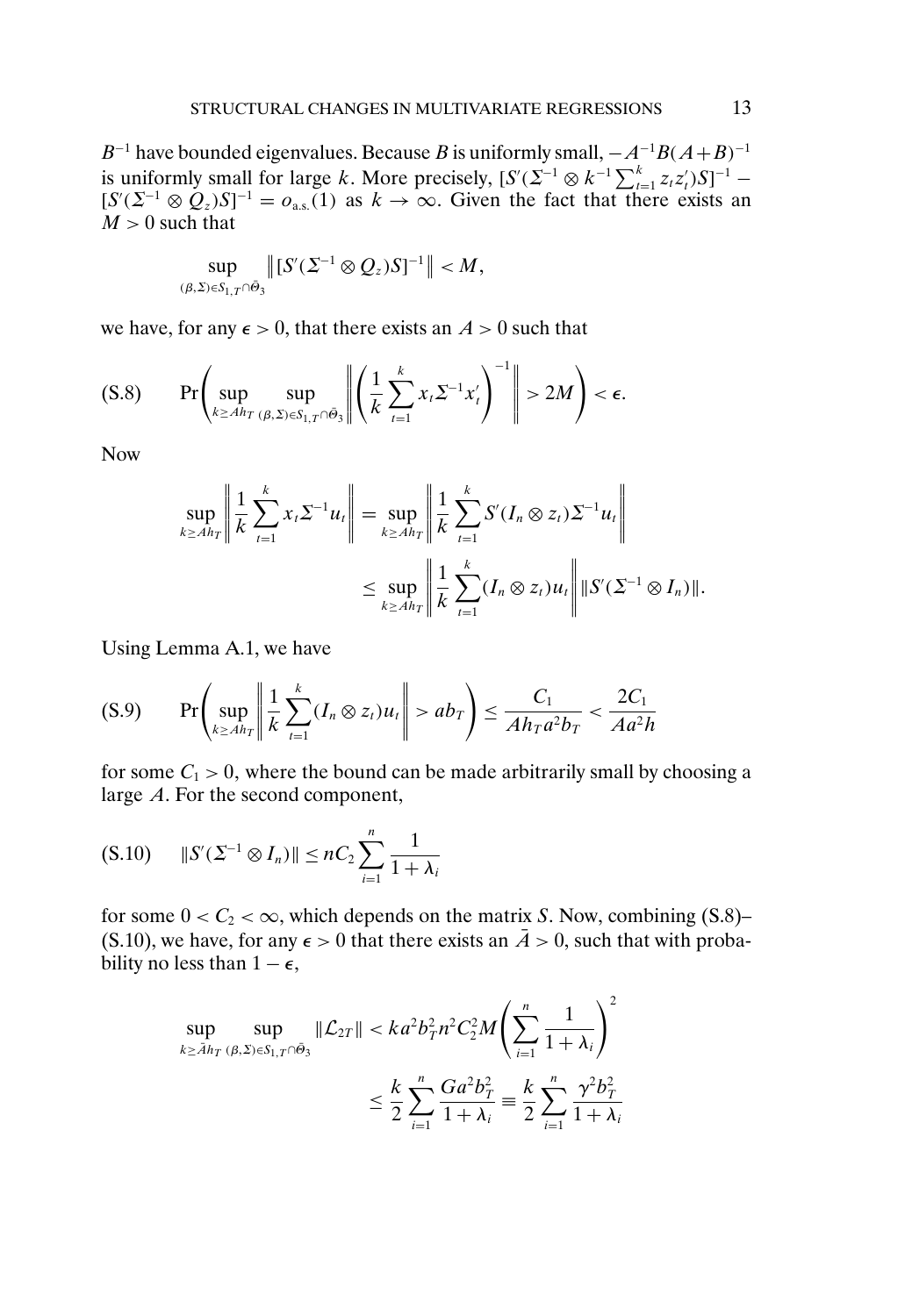with  $G = 2n^3C_2^2M/p_2$ , a finite constant depending on the dimension of the system, the limit moment matrix of the regressors, and the property of the compact space  $\overline{\Theta}_3$ . Because  $a^2$  can be made arbitrarily small by choosing a large A, so can  $\gamma^2$ . This establishes (S.5). The rest of the proof is essentially the same as that of Property 3 and, hence, is omitted. *Q.E.D.*

The next properties are the same as Lemmas 6–10 of Bai (2000). Because the proofs are similar, they are omitted.

PROPERTY 6: *With*  $v_T$  *satisfying Assumption* A6, *for each*  $\beta$  *and*  $\Sigma$  *such that*  $\|\beta - \beta^0\| \le Mv_T$  and  $\|\Sigma - \Sigma^0\| \le Mv_T$ , with  $M < \infty$ , we have

$$
\sup_{1\leq k\leq \sqrt{T}v_T^{-1}}\sup_{\lambda,\Xi}\frac{\mathcal{L}(1,k;\,\beta+T^{-1/2}\lambda,\,\Sigma+T^{-1/2}\Xi)}{\mathcal{L}(1,k;\,\beta,\,\Sigma)}=O_p(1),
$$

*where the supremum with respect to* λ *and* Ξ *is taken over a compact set such that*  $||\lambda|| \leq M$  and  $||\overline{\mathcal{Z}}|| \leq M$ .

PROPERTY 7: *Under the conditions of the Property* 6, *we have*

$$
\sup_{1 \le k \le Mv_T^{-2}} \sup_{\lambda, \Xi} \log \frac{\mathcal{L}(1, k; \beta + T^{-1/2}\lambda, \Sigma + T^{-1/2}\Xi)}{\mathcal{L}(1, k; \beta, \Sigma)} = o_p(1).
$$

PROPERTY 8: *We have*

$$
\sup_{T\delta \le k \le T} \sup_{\beta^*, \Sigma^*, \lambda, \Xi} \log(\mathcal{L}(1, k; \beta^0 + T^{-1/2}\beta^* + T^{-1}\lambda, \n\Sigma^0 + T^{-1/2}\Sigma^* + T^{-1}\Xi)/\n\mathcal{L}(1, k; \beta^0 + T^{-1/2}\beta^*, \Sigma^0 + T^{-1/2}\Sigma^*)) = o_p(1),
$$

*where the supremum with respect to*  $\beta^*, \Sigma^*, \lambda$ , *and*  $\Xi$  *is taken over an arbitrary compact set*.

PROPERTY 9: Let  $T_1 = [T\alpha]$  for some  $\alpha \in (0, 1]$  and let  $T_2 = [\sqrt{T}v_T^{-1}]$ , where  $v_T$  *satisfies Assumption A6. Consider* 

$$
y_t = x_t'\beta_1^0 + \Sigma_1^0 \eta_t
$$
  
=  $x_t'\beta_2^0 + \Sigma_2^0 \eta_t$   $(t = T_1 + 1, ..., T_1 + T_2),$ 

where  $\|\beta_1^0-\beta_2^0\|\le Mv_T$  and  $\|\Sigma_1^0-\Sigma_2^0\|\le Mv_T$  for some  $M<\infty.$  Let  $n=T_1+T_2$ be the size of the pooled sample and let  $(\hat{\beta}_n, \hat{\Sigma}_n)$  be the associated estimates. Then  $\hat{\beta}_n - \beta_1^0 = O_p(T^{-1/2})$  and  $\hat{\Sigma_n} - \Sigma_1^0 = O_p(T^{-1/2})$ .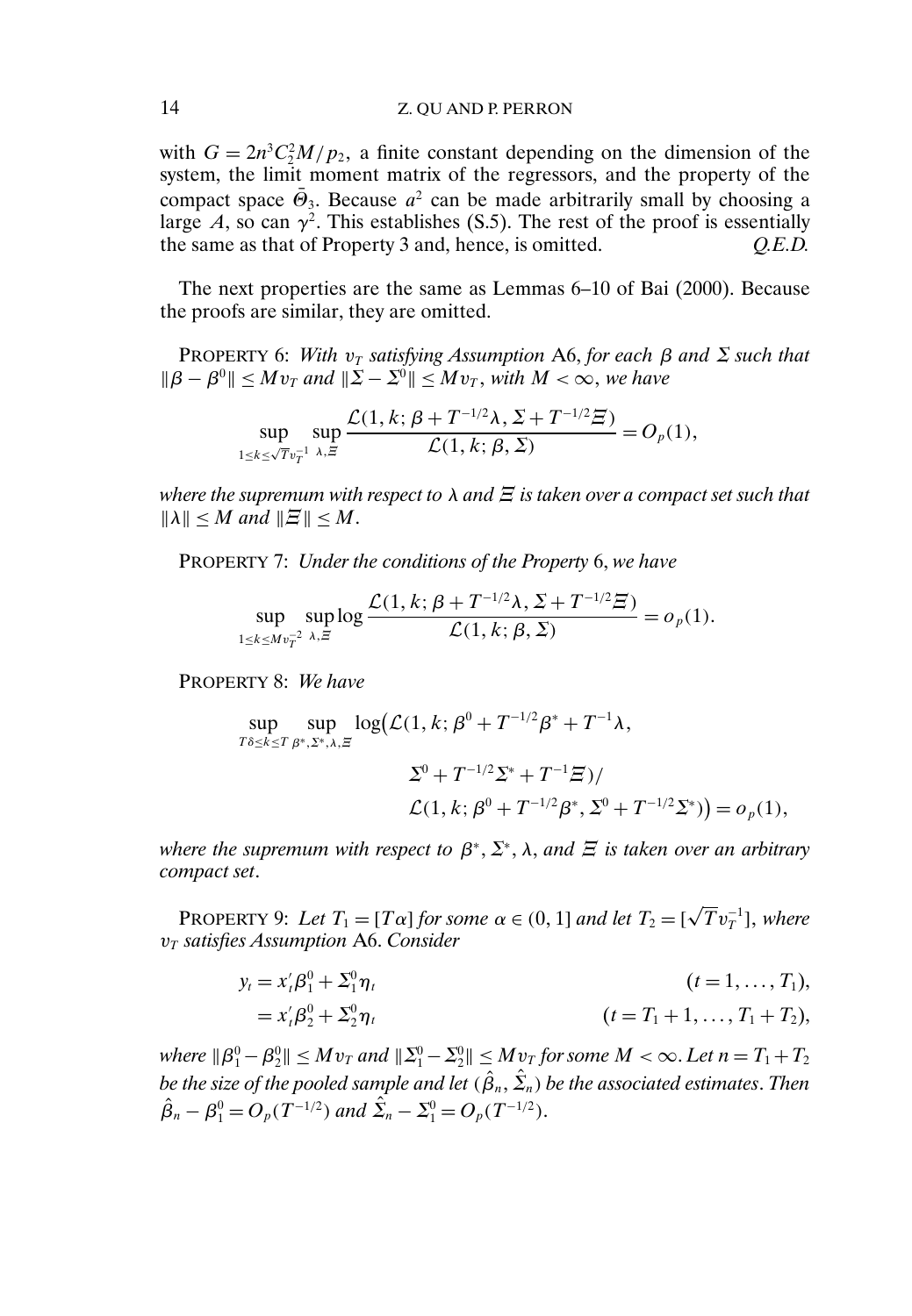PROPERTY 10: *Assume the same setup as in Property* 9 *but with*  $T_2 = [Mv_T^{-2}]$ . *Then*  $\hat{\beta}_n - \beta_1^0 = O_p(T^{-1/2}), \ \hat{\Sigma}_n - \Sigma_1^0 = O_p(T^{-1/2}), \ \hat{\beta}_n - \hat{\beta}_1 = O_p(T^{-1}),$  and  $\hat{\Sigma}_n \hat{\Sigma}_1 = O_p(T^{-1}).$ 

PROOF OF THEOREM 1: Given the result of Lemma 1, we can confine the maximization problem to the compact set  $C_M$ , defined by (9), for M large enough. Also, without loss of generality, we assume that the candidate estimates of the break dates occur before the true break dates, that is,  $v_T^2(T_j - T_j^0) \leq M$ . The log-likelihood ratio is defined by

$$
lr_{T} = -\frac{1}{2} \sum_{j=1}^{m+1} \sum_{t=T_{j-1}+1}^{T_{j}} (y_{t} - x_{t}'\beta_{j})' \Sigma_{j}^{-1} (y_{t} - x_{t}'\beta_{j}) - \sum_{j=1}^{m+1} \frac{T_{j} - T_{j-1}}{2} \log |\Sigma_{j}|
$$
  
+ 
$$
\frac{1}{2} \sum_{j=1}^{m+1} \sum_{t=T_{j-1}+1}^{T_{j}^{0}} (y_{t} - x_{t}'\beta_{j}^{0})' (\Sigma_{j}^{0})^{-1} (y_{t} - x_{t}'\beta_{j}^{0})
$$
  
+ 
$$
\sum_{j=1}^{m+1} \frac{T_{j}^{0} - T_{j-1}^{0}}{2} \log |\Sigma_{j}^{0}|.
$$

Simple algebra applied to the first two terms reveals that

$$
lr_{T} = \underbrace{\frac{1}{2} \sum_{j=1}^{m} \sum_{t=T_{j}}^{T_{j}^{0}} (y_{t} - x_{t}'\beta_{j})' \Sigma_{j}^{-1} (y_{t} - x_{t}'\beta_{j})}_{(I)}
$$
\n
$$
- \underbrace{\frac{1}{2} \sum_{j=1}^{m} \sum_{t=T_{j}}^{T_{j}^{0}} (y_{t} - x_{t}'\beta_{j+1})' \Sigma_{j+1}^{-1} (y_{t} - x_{t}'\beta_{j+1})}_{(II)}
$$
\n
$$
+ \underbrace{\sum_{j=1}^{m} \frac{T_{j}^{0} - T_{j}}{2} (\log |\Sigma_{j}| - \log |\Sigma_{j+1}|)}_{(III)}
$$
\n
$$
+ \underbrace{\sum_{j=1}^{m} \frac{T_{j}^{0} - T_{j}}{2} (\log |\Sigma_{j}| - \log |\Sigma_{j+1}|)}_{(III)}
$$

with  $h_j^2$  as defined in Theorem 1. Hence, we need to show that the sum of the terms (I)–(III) is asymptotically equivalent to  $\sum_{j=1}^{m} l r_j^1(T_j - T_j^0)$  on the set  $C_M$ . Define the following variables  $\beta_j^* = \sqrt{T}(\beta_j - \beta_j^0)$  and  $\Sigma_j^* = \sqrt{T}(\Sigma_j - \Sigma_j^0)$  (for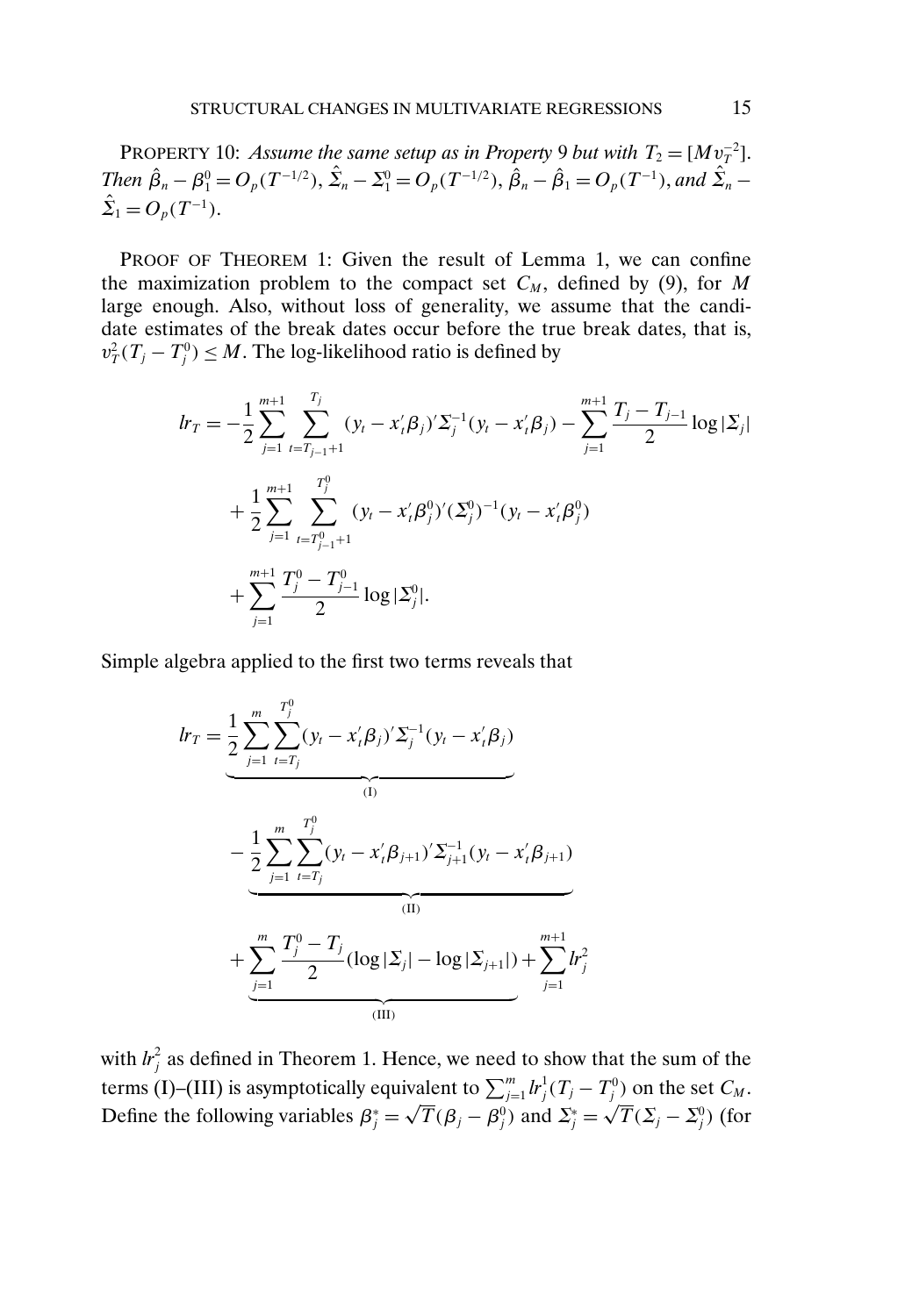$j = 1, \ldots, m + 1$ , and note that both are  $O_p(1)$ . Term (I) is then equivalent to

$$
\frac{1}{2} \sum_{j=1}^{m} \sum_{t=T_j}^{T_j^0} (\mathbf{y}_t - \mathbf{x}_t' \boldsymbol{\beta}_j^0 - T^{-1/2} \mathbf{x}_t' \boldsymbol{\beta}_j^*)' (\Sigma_j^0 + T^{-1/2} \Sigma_j^*)^{-1}
$$
\n
$$
\times (\mathbf{y}_t - \mathbf{x}_t' \boldsymbol{\beta}_j^0 - T^{-1/2} \mathbf{x}_t' \boldsymbol{\beta}_j^*)
$$
\n
$$
= \frac{1}{2} \sum_{j=1}^{m} \sum_{t=T_j}^{T_j^0} (u_t - T^{-1/2} \mathbf{x}_t' \boldsymbol{\beta}_j^*)' (\Sigma_j^0 + T^{-1/2} \Sigma_j^*)^{-1} (u_t - T^{-1/2} \mathbf{x}_t' \boldsymbol{\beta}_j^*)
$$
\n
$$
= \frac{1}{2} \sum_{j=1}^{m} \sum_{t=T_j}^{T_j^0} u_t' (\Sigma_j^0 + T^{-1/2} \Sigma_j^*)^{-1} u_t + o_p(1).
$$

The last equality follows because

$$
T^{-1/2} \sum_{t=T_j}^{T_j^0} (x_i' \beta_j^*)'( \Sigma_j^0 + T^{-1/2} \Sigma_j^*)^{-1} u_t
$$
  
= 
$$
T^{-1/2} v_T^{-1} \left( v_T \sum_{t=T_j}^{T_j^0} (x_i' \beta_j^*)'( \Sigma_j^0 + T^{-1/2} \Sigma_j^*)^{-1} u_t \right)
$$
  
= 
$$
T^{-1/2} v_T^{-1} O_p(1) = o_p(1)
$$

and

$$
\sum_{t=T_j}^{T_j^0} T^{-1/2} (x'_t \beta_j^*)'( \Sigma_j^0 + T^{-1/2} \Sigma_j^*)^{-1} T^{-1/2} (x'_t \beta_j^*)
$$
  
= 
$$
T^{-1} v_T^{-2} \left( v_T^2 \sum_{t=T_j}^{T_j^0} (x'_t \beta_j^*)'( \Sigma_j^0 + T^{-1/2} \Sigma_j^*)^{-1} (x'_t \beta_j^*) \right)
$$
  
= 
$$
T^{-1} v_T^{-2} O_p(1) = o_p(1).
$$

Furthermore, using the fact that

$$
u'_{t}(\Sigma_j^0 + T^{-1/2} \Sigma_j^*)^{-1} u_t
$$
  
= tr $((I + T^{-1/2} (\Sigma_j^0)^{-1} \Sigma_j^*)^{-1} (\Sigma_j^0)^{-1} u_t u'_t)$   
= tr $((I - T^{-1/2} (\Sigma_j^0)^{-1} \Sigma_j^* + O_p(T^{-1})) (\Sigma_j^0)^{-1} u_t u'_t),$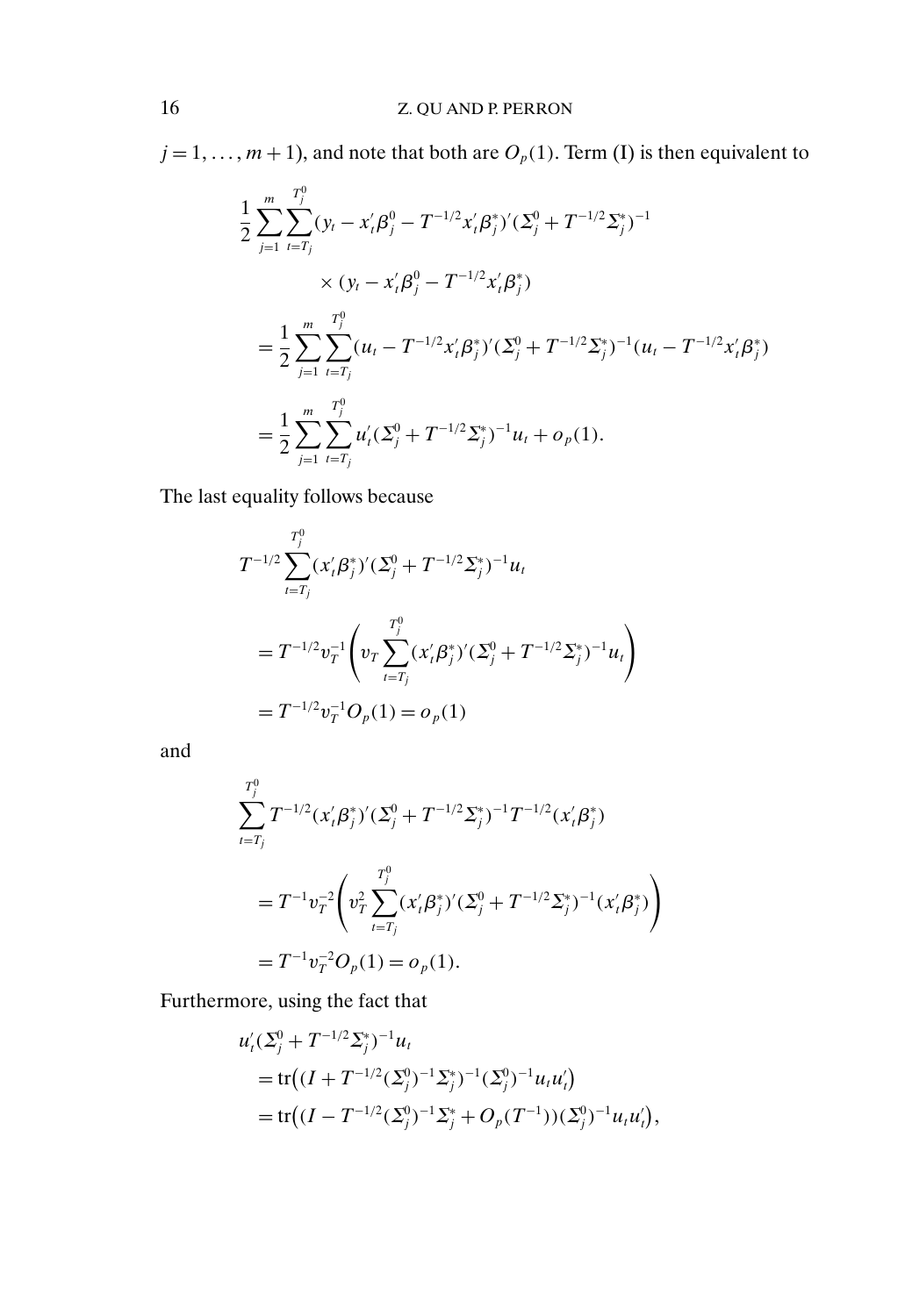we deduce that

$$
(S.11) \qquad (I) = \frac{1}{2} \sum_{j=1}^{m} \sum_{t=T_j}^{T_j^0} tr\big( ((\Sigma_j^0)^{-1} - T^{-1/2} (\Sigma_j^0)^{-1} \Sigma_j^* (\Sigma_j^0)^{-1}) u_t u_t' \big) + o_p(1).
$$

For term (II), note that, with  $\Delta \beta_j^0 \equiv \beta_{j+1}^0 - \beta_j^0$ ,

$$
(S.12) \t-\frac{1}{2} \sum_{j=1}^{m} \sum_{t=T_j}^{T_j^0} \left( u_t - x_i' \Delta \beta_j^0 - \frac{x_i' \beta_{j+1}^*}{\sqrt{T}} \right)' \left( \Sigma_{j+1}^0 + \frac{\Sigma_{j+1}^*}{\sqrt{T}} \right)^{-1} \times \left( u_t - x_i' \Delta \beta_j^0 - \frac{x_i' \beta_{j+1}^*}{\sqrt{T}} \right) \n= -\frac{1}{2} \sum_{j=1}^{m} \sum_{t=T_j}^{T_j^0} (u_t - x_i' \Delta \beta_j^0)' \left( \Sigma_{j+1}^0 + \frac{\Sigma_{j+1}^*}{\sqrt{T}} \right)^{-1} (u_t - x_i' \Delta \beta_j^0) + o_p(1) \n= -\frac{1}{2} \sum_{j=1}^{m} \sum_{t=T_j}^{T_j^0} (u_t - x_i' \Delta \beta_j^0)' \left[ (\Sigma_{j+1}^0)^{-1} - (\Sigma_{j+1}^0)^{-1} \frac{\Sigma_{j+1}^*}{\sqrt{T}} (\Sigma_{j+1}^0)^{-1} \right] \n\times (u_t - x_i' \Delta \beta_j^0) + o_p(1) \n= -\frac{1}{2} \sum_{j=1}^{m} \sum_{t=T_j}^{T_j^0} tr \left( ((\Sigma_{j+1}^0)^{-1} - T^{-1/2} (\Sigma_{j+1}^0)^{-1} \Sigma_{j+1}^* (\Sigma_{j+1}^0)^{-1}) u_t u_t' \right) \n- \frac{1}{2} \sum_{j=1}^{m} \sum_{t=T_j}^{T_j^0} \Delta \beta_j^0 x_t (\Sigma_{j+1}^0)^{-1} x_i' \Delta \beta_j^0 + \sum_{j=1}^{m} \sum_{T_j}^{T_j^0} \Delta \beta_j^0 x_t (\Sigma_{j+1}^0)^{-1} u_t \n+ o_p(1).
$$

For term (III),

$$
(S.13) \quad \frac{1}{2} \sum_{j=1}^{m} (T_j^0 - T_j)(\log |\Sigma_j| - \log |\Sigma_{j+1}|)
$$
\n
$$
= \frac{1}{2} \sum_{j=1}^{m} (T_j^0 - T_j)(\log |\Sigma_j^0| + T^{-1/2} (\Sigma_j^0)^{-1} \Sigma_j^* - \log |\Sigma_{j+1}^0|)
$$
\n
$$
- T^{-1/2} (\Sigma_{j+1}^0)^{-1} \Sigma_{j+1}^* + O_p(T^{-1}))
$$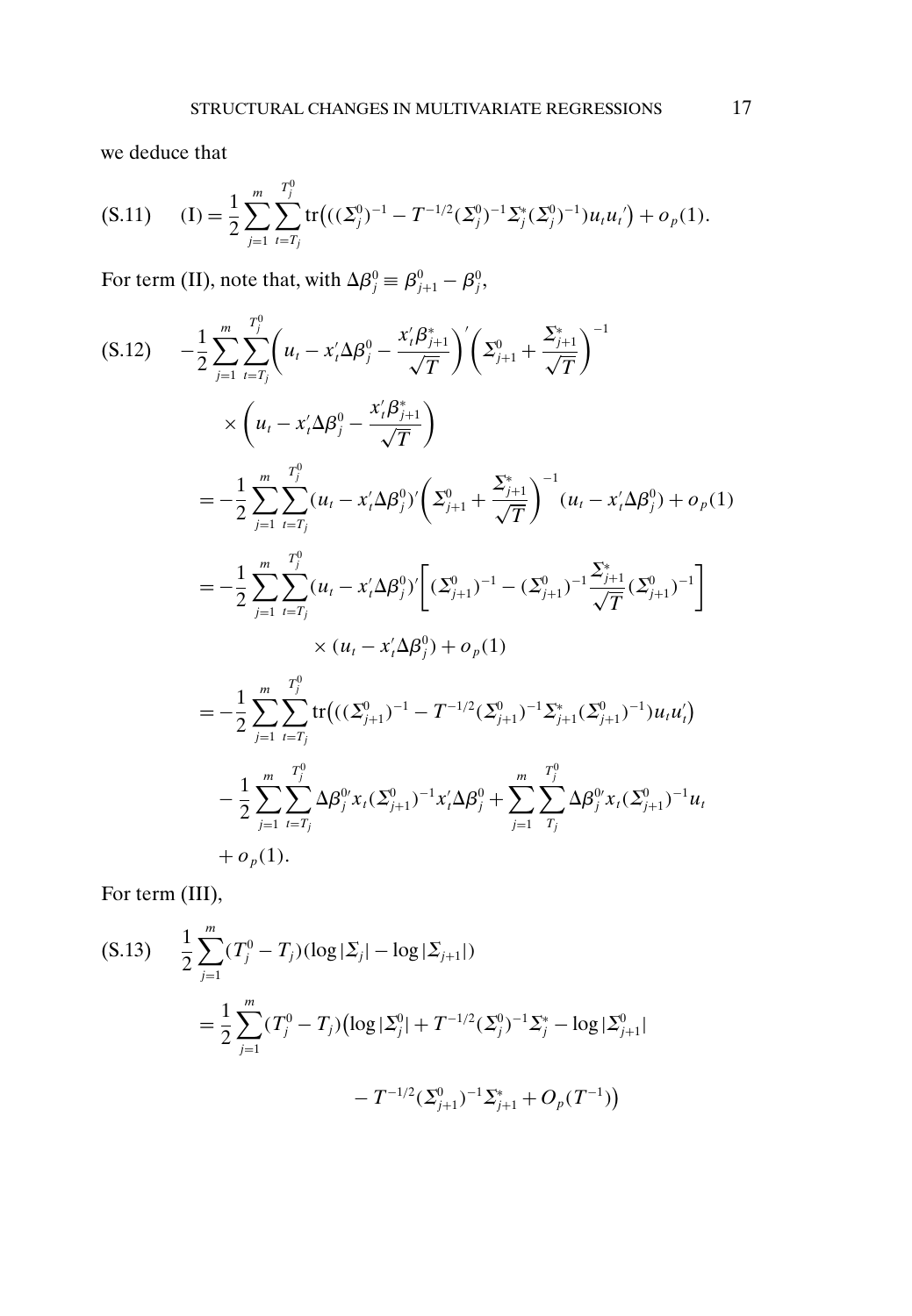$$
= \frac{1}{2} \sum_{j=1}^{m} (T_j^0 - T_j)(\log |\Sigma_j^0| - \log |\Sigma_{j+1}^0|)
$$
  
+ 
$$
\frac{1}{2} T^{-1/2} \sum_{j=1}^{m} (T_j^0 - T_j)(\Sigma_j^0)^{-1} \Sigma_j^*
$$
  
- 
$$
\frac{1}{2} T^{-1/2} \sum_{j=1}^{m} (T_j^0 - T_j)(\Sigma_{j+1}^0)^{-1} \Sigma_{j+1}^* + o_p(1).
$$

Collecting the results in (S.11), (S.12), and (S.13), the sum of terms (I)–(III) is

$$
\begin{split}\n&\frac{1}{2}\sum_{j=1}^{m}\sum_{t=T_j}^{T_j^0}u_i'((\Sigma_j^0)^{-1}-(\Sigma_{j+1}^0)^{-1})u_t-\frac{1}{2}\sum_{j=1}^{m}\sum_{t=T_j}^{T_j^0}\Delta\beta_j^0x_i(\Sigma_{j+1}^0)^{-1}x_i'\Delta\beta_j^0 \\
&+\frac{1}{2}\sum_{j=1}^{m}(T_j^0-T_j)(\log|\Sigma_j^0|-\log|\Sigma_{j+1}^0|)+\sum_{j=1}^{m}\sum_{t=T_j}^{T_j^0}\Delta\beta_j^0x_i(\Sigma_{j+1}^0)^{-1}u_t \\
&-\frac{1}{2}T^{-1/2}\text{tr}\Bigg(((\Sigma_j^0)^{-1}\Sigma_j^*(\Sigma_j^0)^{-1})\sum_{j=1}^{m}\sum_{t=T_j}^{T_j^0}(u_tu_t'-\Sigma_j^0)\Bigg) \\
&+\frac{1}{2}T^{-1/2}\text{tr}\Bigg(((\Sigma_{j+1}^0)^{-1}\Sigma_{j+1}^*(\Sigma_{j+1}^0)^{-1})\sum_{j=1}^{m}\sum_{t=T_j}^{T_j^0}(u_tu_t'-\Sigma_{j+1}^0)\Bigg) \\
&+o_p(1).\n\end{split}
$$

The result follows using the fact that the last two terms are  $o_p(1)$ , because

$$
T^{-1/2} \operatorname{tr} \left( ((\Sigma_j^0)^{-1} \Sigma_j^* (\Sigma_j^0)^{-1}) \sum_{j=1}^m \sum_{t=T_j}^{T_j^0} (u_t u_t' - \Sigma_j^0) \right)
$$
  
=  $T^{-1/2} v_T^{-1} \operatorname{tr} \left( ((\Sigma_j^0)^{-1} \Sigma_j^* (\Sigma_j^0)^{-1}) v_T \sum_{j=1}^m \sum_{t=T_j}^{T_j^0} (u_t u_t' - \Sigma_j^0) \right)$   
=  $T^{-1/2} v_T^{-1} O_p(1)$   
=  $o_p(1)$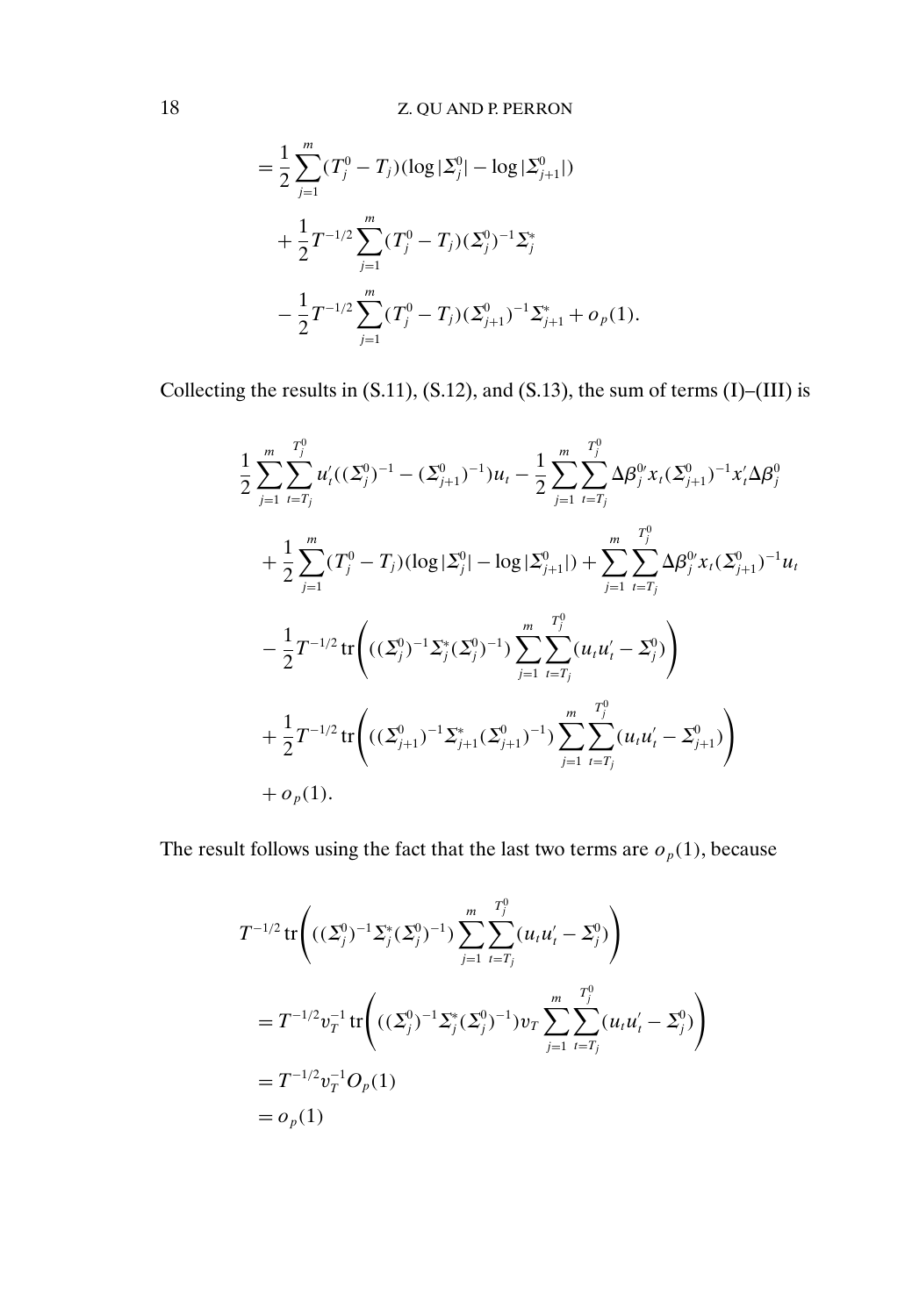$$
T^{-1/2} \operatorname{tr} \left( ((\Sigma_{j+1}^{0})^{-1} \Sigma_{j+1}^{*} (\Sigma_{j+1}^{0})^{-1}) \sum_{j=1}^{m} \sum_{t=T_j}^{T_j^{0}} (u_t u_t' - \Sigma_{j+1}^{0}) \right)
$$
  
=  $T^{-1/2} \operatorname{tr} \left( ((\Sigma_{j+1}^{0})^{-1} \Sigma_{j+1}^{*} (\Sigma_{j+1}^{0})^{-1}) \times \left\{ \sum_{j=1}^{m} \sum_{t=T_j}^{T_j^{0}} (u_t u_t' - \Sigma_j^{0}) + \sum_{j=1}^{m} \sum_{t=T_j}^{T_j^{0}} (\Sigma_j^{0} - \Sigma_{j+1}^{0}) \right\} \right)$   
=  $o_p(1).$  Q.E.D.

The proof of Theorem 3 requires the following lemma whose proof is direct and, hence, is omitted.

LEMMA S.1: Let  $\eta_t = (\Sigma_j^0)^{-1/2} u_t$ . Under Assumptions A4 and A5, with  $v_T$  a sequence of positive numbers that satisfy  $v_T \to 0$  and  $T^{1/2} v_T /(\log T)^2 \to \infty$ , we *have*

$$
\begin{aligned}\nfor \quad s < 0, \quad v_T > \sum_{t=T_j^0 + [s/v_T^2]}^{T_j^0} (\eta_t \eta_t' - I) \Rightarrow \xi_{1,j}(s), \\
for \quad s > 0, \quad v_T > \sum_{t=T_j^0}^{T_j^0 + [s/v_T^2]} (\eta_t \eta_t' - I) \Rightarrow \xi_{2,j}(s),\n\end{aligned}
$$

where the weak convergence is in the space  $D[0,\infty)^{n^2}$ , and where the entries of *the n* × *n matrices*  $\xi_{1,j}(s)$  *and*  $\xi_{2,j}(s)$  *are Brownian motion processes defined on the real line*. *Also*

$$
\begin{aligned}\nfor \quad s < 0, \quad v_T \sum_{t=T_j^0 + [s/v_T^2]}^{T_j^0} x_t (\Sigma_{j+1}^0)^{-1} u_t \Rightarrow ( \Pi_{1,j} )^{1/2} \zeta_{1,j}(s), \\
for \quad s > 0, \quad v_T \sum_{t=T_j^0}^{T_j^0 + [s/v_T^2]} x_t (\Sigma_j^0)^{-1} u_t \Rightarrow ( \Pi_{2,j} )^{1/2} \zeta_{2,j}(s),\n\end{aligned}
$$

*where the weak convergence is in the space*  $D[0,\infty)^p$ *, and where the entries of the p vectors*  $\zeta_{1,j}(s)$  *and*  $\zeta_{2,j}(s)$  *are independent Wiener processes defined on the*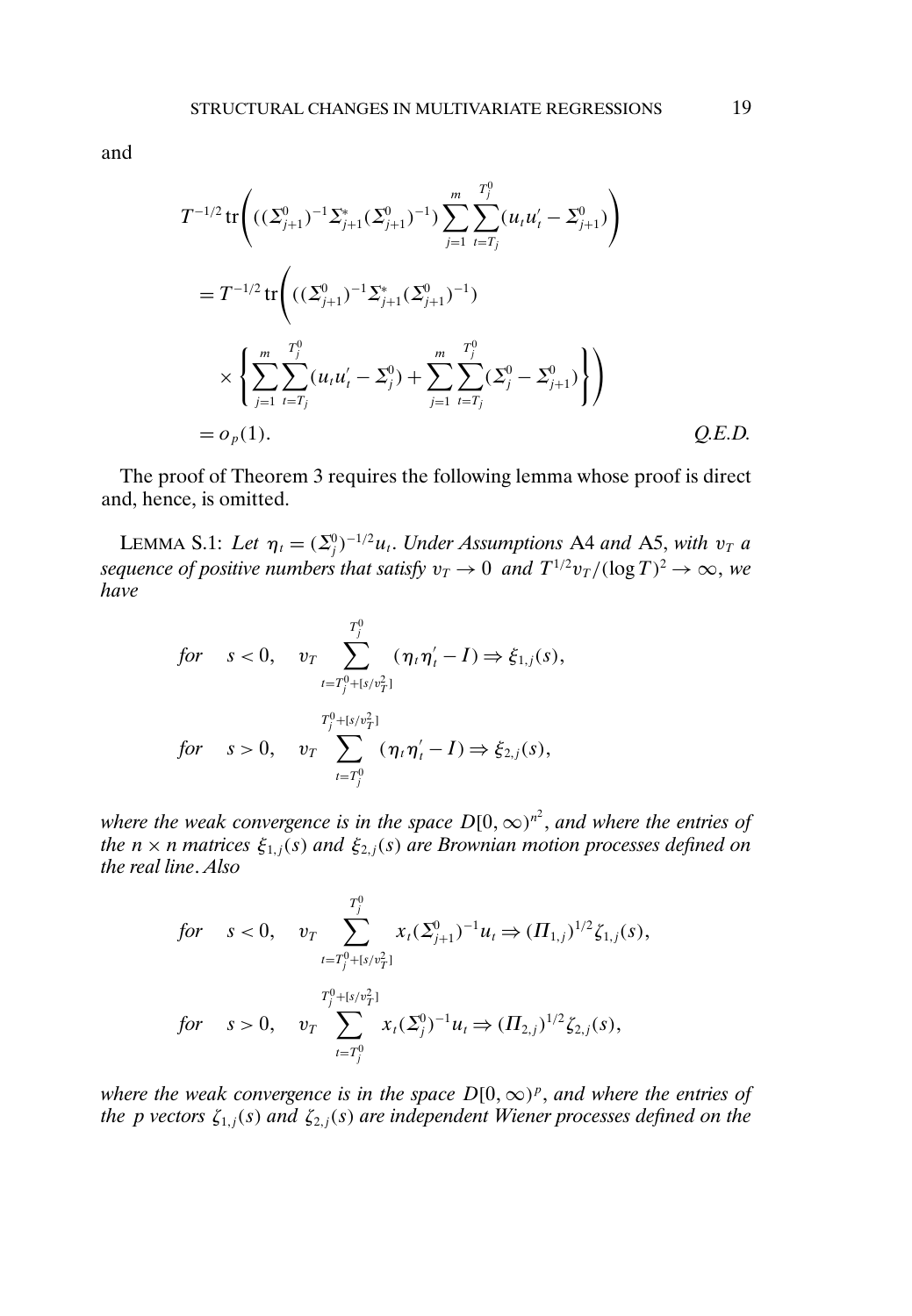#### 20 Z. QU AND P. PERRON

*real line. Also,*  $\zeta_{1,j}(s)$  *and*  $\zeta_{2,j}(s)$  (*resp.,*  $\xi_{1,j}(s)$  *and*  $\xi_{2,j}(s)$ ) *are different independent copies for*  $j = 1, ..., m$ *. Note that*  $\zeta_{1,j}(s)$  (*resp.*,  $\zeta_{2,j}(s)$ ) *and*  $\xi_{1,j}(s)$  (*resp.*,  $\xi_{2,i}(s)$  *are not necessarily independent unless*  $E[\eta_{ik}\eta_{il}\eta_{ik}] = 0$  *for all k, l, h and for every* t.

PROOF OF THEOREM 3: Without loss of generality, consider the jth break date and start with the case where the candidate estimate is before the true break date. We obtain an expansion for  $h_j^1([s/v_T^2])$  as defined in Theorem 1. Note that *s* is implicitly defined by  $s = v_T^2(T_i - T_i^0) = rv_T^2$ . We deal with each term separately. For the first term, we have

$$
\frac{1}{2} \sum_{t=T_j^0 + [s/v_{T}^2]}^{T_j^0} u'_t((\Sigma_j^0)^{-1} - (\Sigma_{j+1}^0)^{-1})u_t \n= \frac{1}{2} \sum_{t=T_j^0 + [s/v_{T}^2]}^{T_j^0} tr\left(((\Sigma_j^0)^{-1} - (\Sigma_{j+1}^0)^{-1})(u_tu'_t - \Sigma_j^0 + \Sigma_j^0)\right) \n= \frac{1}{2} \sum_{t=T_j^0 + [s/v_{T}^2]}^{T_j^0} tr\left(((\Sigma_j^0)^{-1} - (\Sigma_{j+1}^0)^{-1})(u_tu'_t - \Sigma_j^0)\right) \n- \frac{r}{2} tr\left(((\Sigma_j^0)^{-1} - (\Sigma_{j+1}^0)^{-1})\Sigma_j^0\right) \n= \frac{1}{2} tr\left((\Sigma_j^0)^{1/2}(\Sigma_{j+1}^0)^{-1}(\Sigma_{j+1}^0 - \Sigma_j^0)(\Sigma_j^0)^{-1/2} \sum_{t=T_j^0 + [s/v_{T}^2]}^{T_j^0} (\eta_t\eta'_t - I)\right) \n- \frac{r}{2} tr\left((\Sigma_{j+1}^0)^{-1}(\Sigma_{j+1}^0 - \Sigma_j^0)\right) \n= \frac{1}{2} tr\left((\Sigma_j^0)^{1/2}(\Sigma_{j+1}^0)^{-1}\Phi_j(\Sigma_j^0)^{-1/2}v_T \sum_{t=T_j^0 + [s/v_{T}^2]}^{T_j^0} (\eta_t\eta'_t - I)\right) \n- \frac{r}{2} v_T tr((\Sigma_{j+1}^0)^{-1}\Phi_j).
$$

For the second term, we have

$$
-\frac{r}{2}(\log |\Sigma_j^0| - \log |\Sigma_{j+1}^0|)
$$
  
=  $-\frac{r}{2} \log |(\Sigma_j^0 - \Sigma_{j+1}^0 + \Sigma_{j+1}^0)(\Sigma_{j+1}^0)^{-1}|$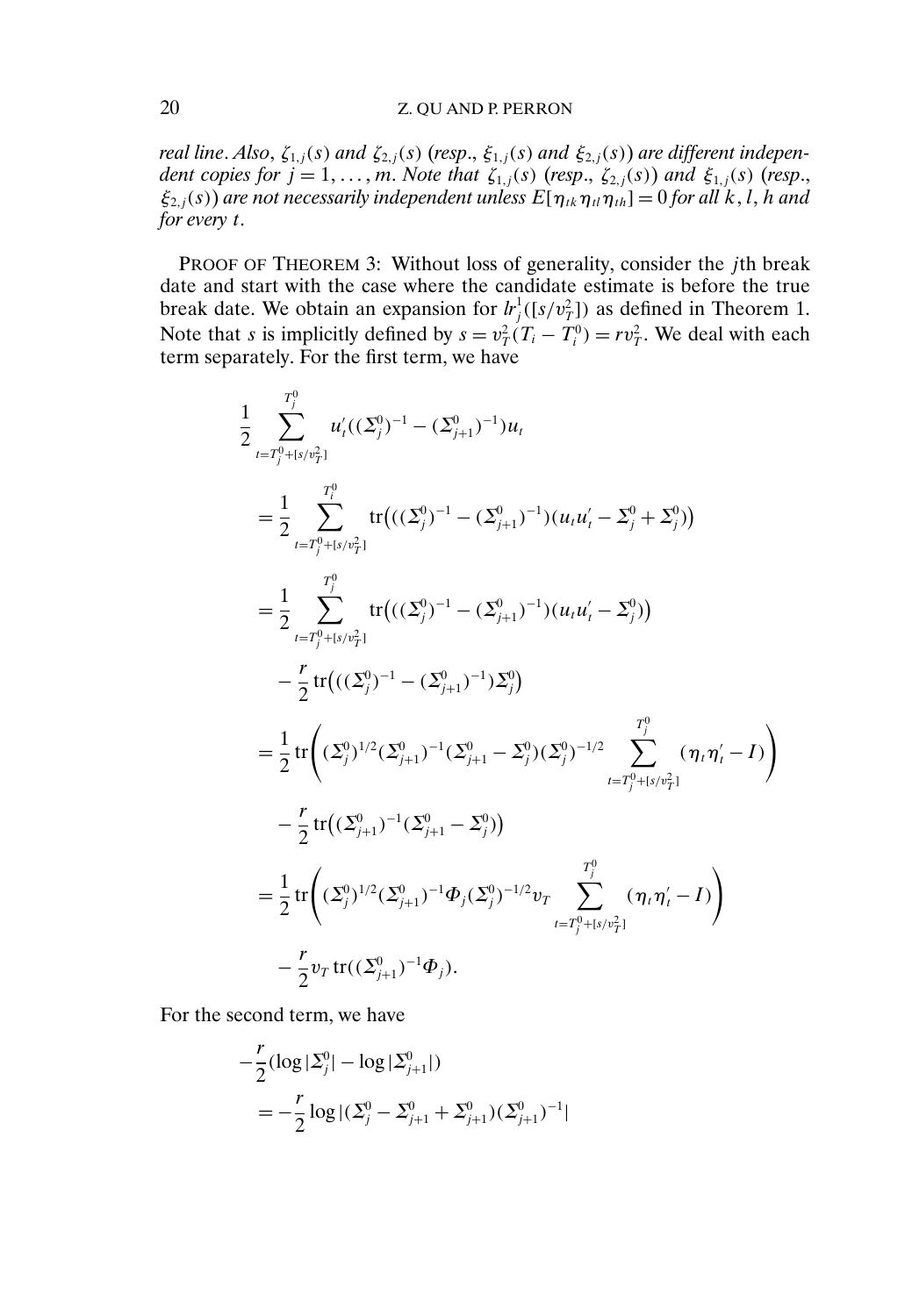$$
= -\frac{r}{2}\log|I + (\Sigma_j^0 - \Sigma_{j+1}^0)(\Sigma_{j+1}^0)^{-1}|
$$
  
=  $\frac{r}{2}\text{tr}((\Sigma_{j+1}^0 - \Sigma_j^0)(\Sigma_{j+1}^0)^{-1}) + \frac{r}{4}\text{tr}((\Sigma_{j+1}^0 - \Sigma_j^0)(\Sigma_{j+1}^0)^{-1})^2)$   
=  $\frac{r}{2}v_T\text{tr}(\Phi_j(\Sigma_{j+1}^0)^{-1}) + \frac{r}{4}v_T^2\text{tr}((\Phi_j(\Sigma_{j+1}^0)^{-1})^2).$ 

Then the sum of the first two terms is

$$
\frac{1}{2} \sum_{T_j^0 + [s/v_T^2]}^{T_j^0} u_i'((\Sigma_j^0)^{-1} - (\Sigma_{j+1}^0)^{-1})u_t - \frac{r}{2}(\log|\Sigma_j^0| - \log|\Sigma_{j+1}^0|)
$$
\n
$$
= \frac{1}{2} \text{tr}\left( (\Sigma_j^0)^{1/2} (\Sigma_{j+1}^0)^{-1} \Phi_j(\Sigma_j^0)^{-1/2} v_T \sum_{T_j^0 + [s/v_T^2]}^{T_j^0} (\eta_t \eta_t' - I) \right)
$$
\n
$$
+ \frac{r}{4} v_T^2 \text{tr}\left( [\Phi_j(\Sigma_{j+1}^0)^{-1}]^2 \right)
$$
\n
$$
\Rightarrow \frac{1}{2} \text{tr}((\Sigma_j^0)^{1/2} (\Sigma_{j+1}^0)^{-1} \Phi_j(\Sigma_j^0)^{-1/2} \xi_{1,j}(s)) + \frac{s}{4} \text{tr}\left( [(\Sigma_{j+1}^0)^{-1} \Phi_j]^2 \right)
$$
\n
$$
= \frac{1}{2} \text{tr}(A_{1,j} \xi_{1,j}(s)) + \frac{s}{4} \text{tr}(A_{1,j}^2),
$$

where  $\xi_{1,j}(s)$  is a nonstandard Brownian motion process with  $var[vec(\xi_{1,j}(s))] = \Omega_{1,j}^0$ . Then, for the third term,

$$
-\frac{1}{2}\sum_{t=T_j^0+\lceil s/v_T^2\rceil}^{T_j^0}(\beta_j^0-\beta_{j+1}^0)'x_t(\Sigma_{j+1}^0)^{-1}x_t'(\beta_j^0-\beta_{j+1}^0)\to_p\frac{1}{2}s\delta_j'Q_{1,j}\delta_j.
$$

Note that  $x_t$  belongs to regime j, but it is scaled by the covariance matrix of regime  $j + 1$  because the estimate of the break occurs before the true break date. For the fourth term,

$$
-\sum_{T_j^0+\{s/v_T^2\}}^{T_j^0}(\beta_j^0-\beta_{j+1}^0)'x_t(\Sigma_{j+1}^0)^{-1}u_t\Rightarrow \delta_j'(H_{1,j})^{1/2}\zeta_{1,j}(s)
$$

with

$$
\Pi_{1,j} = \lim_{T \to \infty} \text{var}\left\{ (T_j^0 - T_{j-1}^0)^{-1/2} \left[ \sum_{t=T_{j-1}^0 + 1}^{T_j^0} x_t (\Sigma_{j+1}^0)^{-1} (\Sigma_j^0)^{1/2} \eta_t \right] \right\}.
$$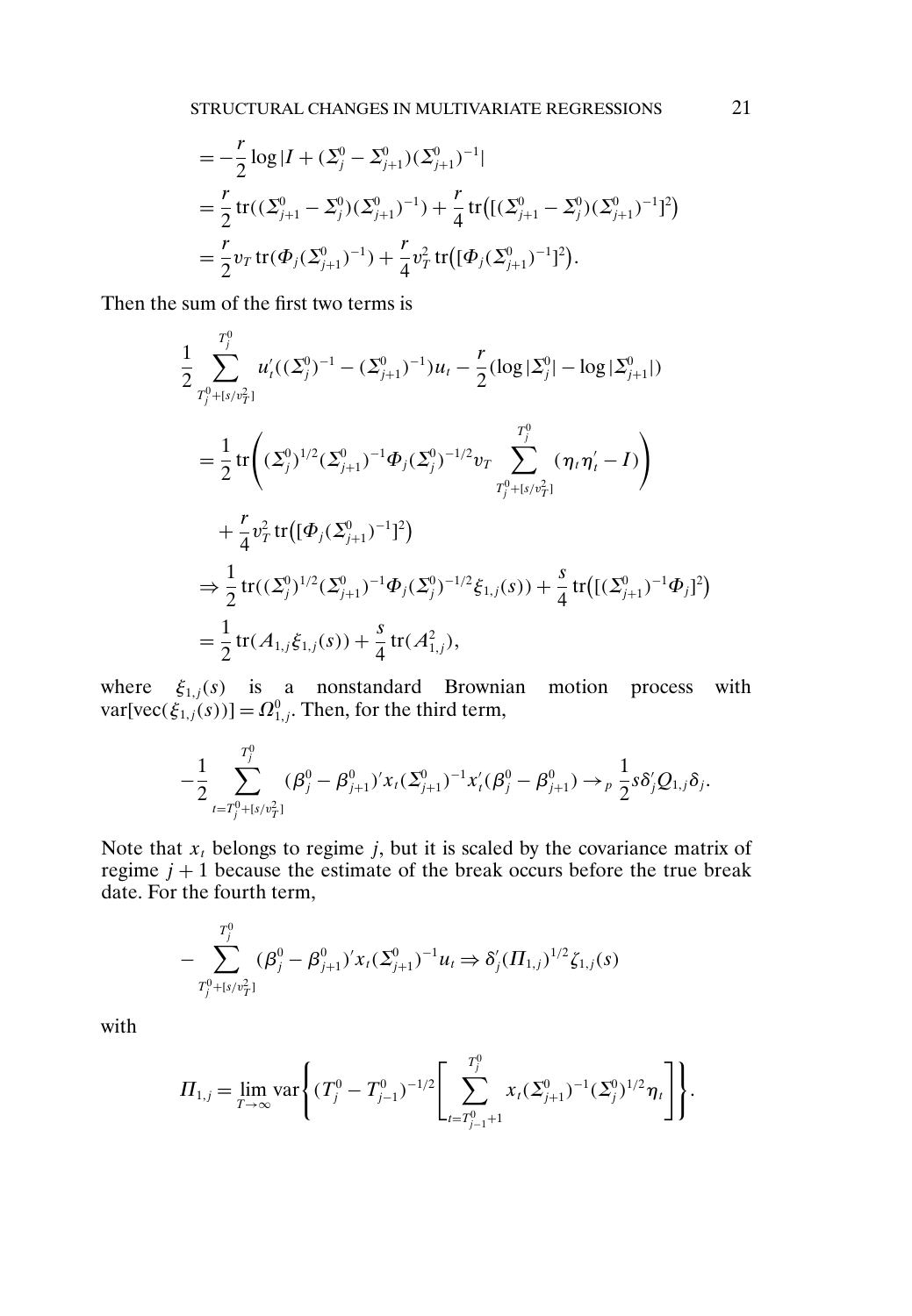Combining the foregoing results, we have, for  $s < 0$ ,

$$
lr_j^1 \left( \left[ \frac{s}{v_T^2} \right] \right) \Rightarrow -\frac{|s|}{2} \left[ \frac{1}{2} \text{tr}(A_{1,j}^2) + \delta_j' Q_{1,j} \delta_j \right] + \frac{1}{2} \text{vec}(A_{1,j})' \text{vec}(\xi_{1,j}(s)) + \delta_j' (H_{1,j})^{1/2} \xi_{1,j}(s).
$$

Now,  $\text{vec}(A_{1,j})' \text{vec}(\xi_{1,j}(s)) \stackrel{d}{=} (\text{vec}(A_{1,j})' \Omega_{1,j}^0 \text{vec}(A_{1,j}))^{1/2} V_{1,j}(s)$ , where  $V_{1,j}(s)$ is a standard Wiener process. Similarly,  $\delta_j'(H_{1,j})^{1/2} \zeta_{1,j}(s) \stackrel{d}{=} (\delta_j'(H_{1,j})\delta_j)^{1/2} \times$  $U_{1,j}(s)$ , where  $U_{1,j}(s)$  is a standard Wiener process. With the stated conditions,  $V_{1,j}(s)$  and  $U_{1,j}(s)$  are independent. Then

$$
(\text{vec}(A_{1,j})'\Omega_{1,j}^0 \text{vec}(A_{1,j})/4)^{1/2}V_{1,j}(s) + (\delta'_j(\Pi_{1,j})\delta_j)^{1/2}U_{1,j}(s)
$$
  

$$
\stackrel{d}{=} (\text{vec}(A_{1,j})'\Omega_{1,j}^0 \text{vec}(A_{1,j})/4 + \delta'_j(\Pi_{1,j})\delta_j)^{1/2}B_{1,j}(s) \equiv \Gamma_{1,j}B_{1,j}(s),
$$

where  $B(s)$  is a unit Wiener process. Hence, with  $\Delta_{1,j} = \text{tr}(A_{1,j}^2)/2 + \delta_j Q_{1,j} \delta_j$ , we have

$$
lr_j^1\bigg(\bigg[\frac{s}{v_T^2}\bigg]\bigg) \Rightarrow -\frac{|s|}{2}\Delta_{1,j} + \Gamma_{1,j}B_{1,j}(s).
$$

The proof for the case  $s > 0$  is similar:

$$
lr_j^1\bigg(\bigg[\frac{s}{v_T^2}\bigg]\bigg) \Rightarrow -\frac{|s|}{2}\Delta_{2,j} + \Gamma_{2,j}B_{1,j}(s)
$$

with  $\Delta_{2,j} = \text{tr}(A_{2,j}^2)/2 + \delta'_j Q_{2,j} \delta_j$  and

$$
\Gamma_{2,j} = [vec(A_{2,j})'\Omega_{2,j}^0, vec(A_{2,j})/4 + \delta'_j(\Pi_{2,j})\delta_j]^{1/2}.
$$

We also have by definition  $h_j^1(0) = 0$ . Now given that  $s = v_T^2(T_j - T_j^0)$ , the arg max yields the scaled estimate  $v_T^2(\hat{T}_j - T_j^0)$ . The result follows because we can take the argmax over the compact set  $C_M$  and with the use of Lemma 1, this is equivalent to taking the arg max in an unrestricted set because with probability arbitrarily close to 1, the estimates will be contained in  $C_M$ . Hence,

$$
v_T^2(\hat{T}_j - T_j^0) \Rightarrow \argmax_s \begin{cases} -\frac{|s|}{2} \Delta_{1,j} + \Gamma_{1,j} B_j(s), & \text{for } s \le 0, \\ -\frac{|s|}{2} \Delta_{2,j} + \Gamma_{2,j} B_j(s), & \text{for } s > 0, \end{cases}
$$

where  $B_i(s) = B_{1,i}(s)$  for  $s \le 0$  and  $B_i(s) = B_{2,i}(s)$  for  $s > 0$ . Multiplying by  $\Delta_{1,j}/\Gamma_{1,j}^2$  and applying a change of variable with  $u = (\Delta_{1,j}^2/\Gamma_{1,j}^2)s$ , we obtain Theorem 3.  $Q.E.D.$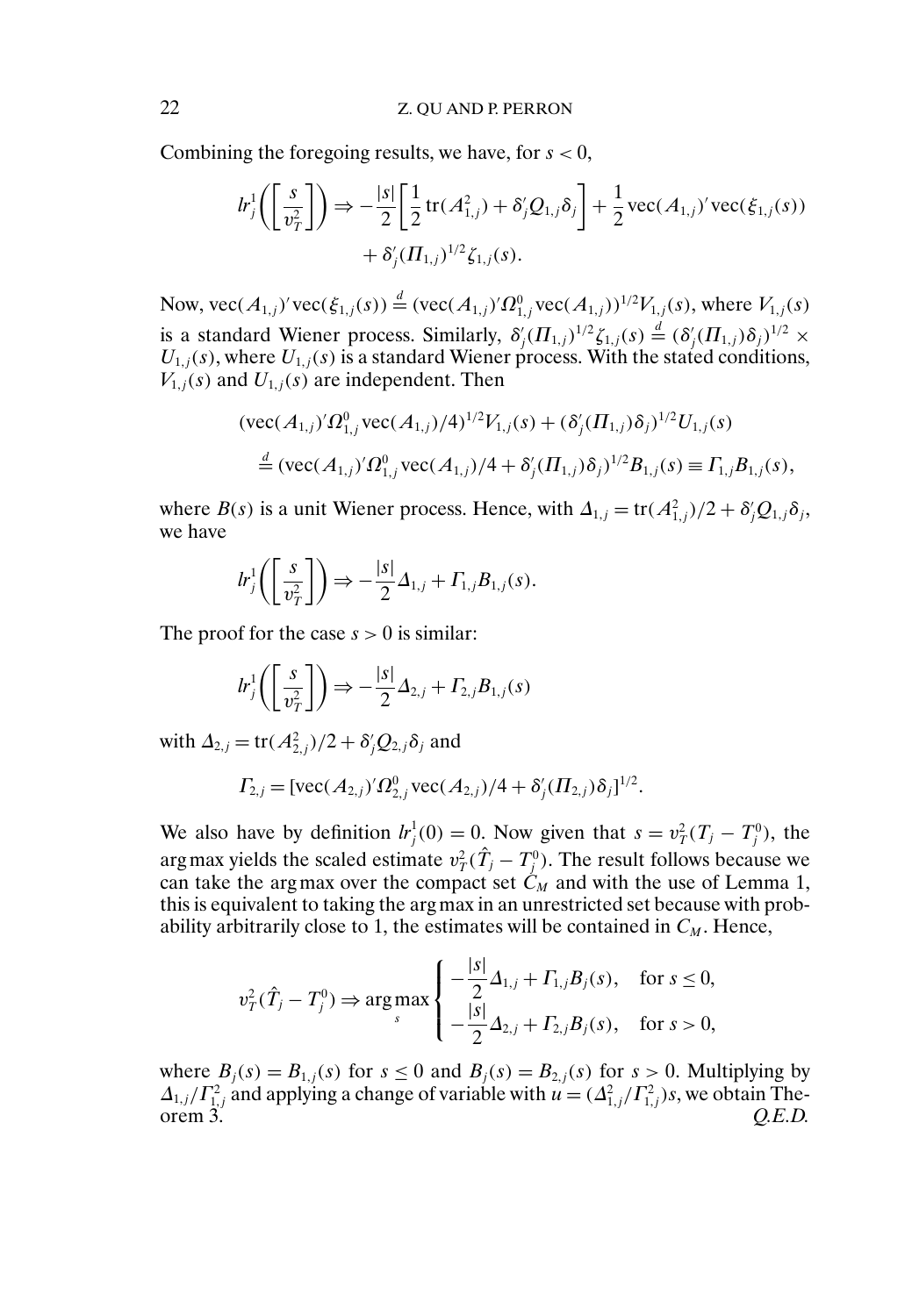PROOF OF THEOREM 5: As a matter of notation, let

$$
(S.14) \quad \tilde{\Sigma}_{1,j} = \frac{1}{T_j} \sum_{t=1}^{T_j} (y_t - x'_{at} \tilde{\beta}_a - x'_{bt} \tilde{\beta}_{b1,j}) (y_t - x'_{at} \tilde{\beta}_a - x'_{bt} \tilde{\beta}_{b1,j})'
$$

be the estimated covariance matrix using the full sample estimate of  $\beta_a$  obtained under the null hypothesis of no change and using the estimate of  $\beta_b$ based on data up to the last date of regime  $j$ , defined as

$$
\tilde{\beta}_{b1,j} = \left(\sum_{t=1}^{T_j} x_{bt} \tilde{\Sigma}_{1,j}^{-1} x_{bt}'\right)^{-1} \sum_{t=1}^{T_j} x_t \tilde{\Sigma}_{1,j}^{-1} (y_t - x_{at}' \tilde{\beta}_a).
$$

Also,

$$
(S.15) \qquad \hat{\Sigma}_j = \frac{1}{T_j - T_{j-1}} \sum_{t=T_{j-1}+1}^{T_j} (y_t - x'_{at} \hat{\beta}_a - x'_{bt} \hat{\beta}_{bj}) (y_t - x'_{at} \hat{\beta}_a - x'_{bt} \hat{\beta}_{bj})'
$$

is the estimate of the covariance matrix of the errors under the alternative hypothesis using the full sample estimate of  $\beta_a$  and using the estimate of  $\beta_b$ based on data from regime  $j$  only, that is,

$$
\hat{\beta}_{b,j} = \left(\sum_{t=T_{j-1}+1}^{T_j} x_{bt} \hat{\Sigma}_j^{-1} x_{bt}'\right)^{-1} \sum_{t=T_{j-1}+1}^{T_j} x_t \hat{\Sigma}_j^{-1} (y_t - x_{at}' \hat{\beta}_a).
$$

For a given partition of the sample, we have

$$
LR_T(T_1, ..., T_m)
$$
  
=  $2\log \hat{L}_T(T_1, ..., T_m) - 2\log \tilde{L}_T = T \log |\tilde{\Sigma}| - T \log |\hat{\Sigma}|$   
=  $\sum_{j=1}^m (T_{j+1} \log |\tilde{\Sigma}_{1,j+1}| - T_j \log |\tilde{\Sigma}_{1,j}| - (T_{j+1} - T_j) \log |\hat{\Sigma}_{j+1}|)$   
 $\equiv \sum_{j=1}^m F_T^j.$ 

Consider a second-order Taylor series expansion of each term:

$$
\log |\tilde{\Sigma}_{1,j+1}| = \log |\Sigma^0| + \text{tr}((\Sigma^0)^{-1}(\tilde{\Sigma}_{1,j+1} - \Sigma^0))
$$
  
 
$$
- \frac{1}{2} \text{tr}((\Sigma^0)^{-1}(\tilde{\Sigma}_{1,j+1} - \Sigma^0)(\Sigma^0)^{-1}(\tilde{\Sigma}_{1,j+1} - \Sigma^0))
$$
  
 
$$
+ o_p(T^{-1}),
$$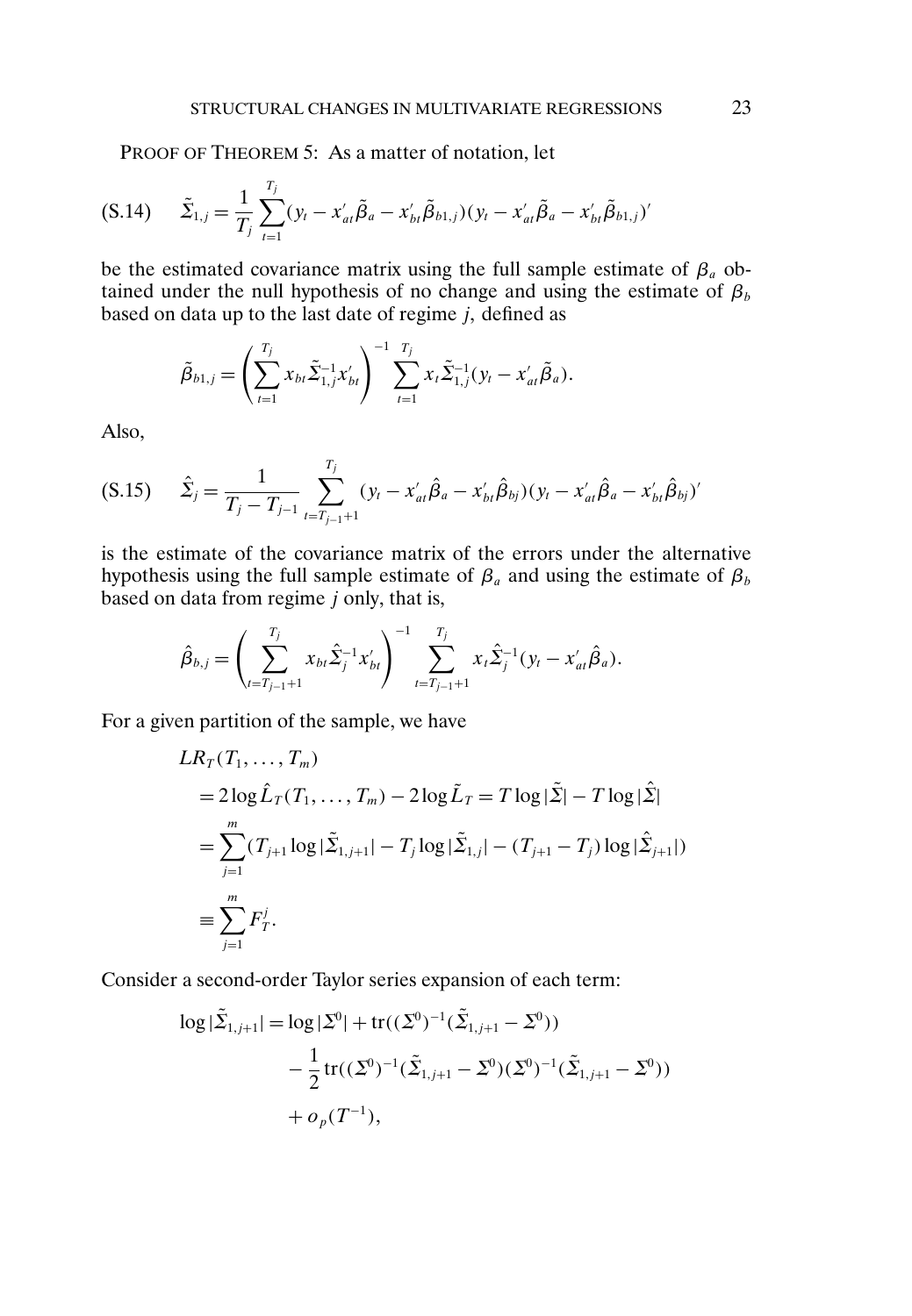$$
\log |\tilde{\Sigma}_{1,j}| = \log |\Sigma^0| + \text{tr}((\Sigma^0)^{-1}(\tilde{\Sigma}_{1,j} - \Sigma^0))
$$
  
\n
$$
- \frac{1}{2} \text{tr}((\Sigma^0)^{-1}(\tilde{\Sigma}_{1,j} - \Sigma^0)(\Sigma^0)^{-1}(\tilde{\Sigma}_{1,j} - \Sigma^0)) + o_p(T^{-1}),
$$
  
\n
$$
\log |\tilde{\Sigma}_{j+1}| = \log |\Sigma^0| + \text{tr}((\Sigma^0)^{-1}(\hat{\Sigma}_{j+1} - \Sigma^0))
$$
  
\n
$$
- \frac{1}{2} \text{tr}((\Sigma^0)^{-1}(\hat{\Sigma}_{j+1} - \Sigma^0)(\Sigma^0)^{-1}(\hat{\Sigma}_{j+1} - \Sigma^0)) + o_p(T^{-1}).
$$

Hence,

$$
F_T^j \equiv F_{1,T}^j + F_{2,T}^j
$$
\n
$$
(S.16) \qquad = \text{tr}(T_{j+1}(\Sigma^0)^{-1}(\tilde{\Sigma}_{1,j+1} - \Sigma^0) - T_j(\Sigma^0)^{-1}(\tilde{\Sigma}_{1,j} - \Sigma^0) \\
- (T_{j+1} - T_j)(\Sigma^0)^{-1}(\hat{\Sigma}_{j+1} - \Sigma^0))
$$
\n
$$
(S.17) \qquad -\frac{1}{2} \text{tr}(T_{j+1}[(\Sigma^0)^{-1}(\tilde{\Sigma}_{1,j+1} - \Sigma^0)]^2 \\
- T_j[(\Sigma^0)^{-1}(\tilde{\Sigma}_{1,j} - \Sigma^0)]^2 - (T_{j+1} - T_j)[(\Sigma^0)^{-1}(\hat{\Sigma}_{j+1} - \Sigma^0)]^2).
$$

Note that the first term in (S.16), denoted  $F_{1,T}^j$ , will be nonvanishing when allowance is made for changes in  $\beta^0$ , while the second term, denoted  $F^j_{2,T}$ , will be nonvanishing when allowance is made for changes in  $\Sigma^0$ .

We first consider  $F_{1,T}^j$  and write the regression in matrix form to simplify the derivation. Under the null hypothesis, we have

 $Y = X_a \mathcal{B}_a + X_b \mathcal{B}_b + U$ 

with  $E(UU') = I_T \otimes \Sigma^0$ . If only data up to the last date of regime j are included, we have

$$
Y_{1,j} = X_{a1,j}\beta_a + X_{b1,j}\beta_{b1,j} + U_{1,j}.
$$

Define  $Y_{1,j}^d = (I_T \otimes \tilde{\Sigma}_{1,j}^{-1/2}) Y_{1,j}, W_{1,j} = (I_T \otimes \tilde{\Sigma}_{1,j}^{-1/2}) X_{a1,j}, Z_{1,j} = (I_T \otimes \tilde{\Sigma}_{1,j}^{-1/2}) X_{b1,j},$ and  $U_{1,j}^d = (I_T \otimes \tilde{\Sigma}_{1,j}^{-1/2}) U_{1,j}$ . Then, omitting the subscript when the full sample is used, we have

- (S.18)  $\tilde{\beta}_a = [W'M_ZW]^{-1}W'M_ZY^d$ ,
- (S.19)  $\tilde{\beta}_{b1,j} = (Z'_{1,j}Z_{1,j})^{-1}Z'_{1,j}(Y^d_{1,j} W_{1,j}\tilde{\beta}_a),$

where  $M_Z = I - Z(Z'Z)^{-1}Z'$ . The regression equation using only regime  $(i+1)$  is

$$
Y_{j+1} = X_{a,j+1}\beta_a + X_{b,j+1}\beta_{b,j+1} + U_{j+1}.
$$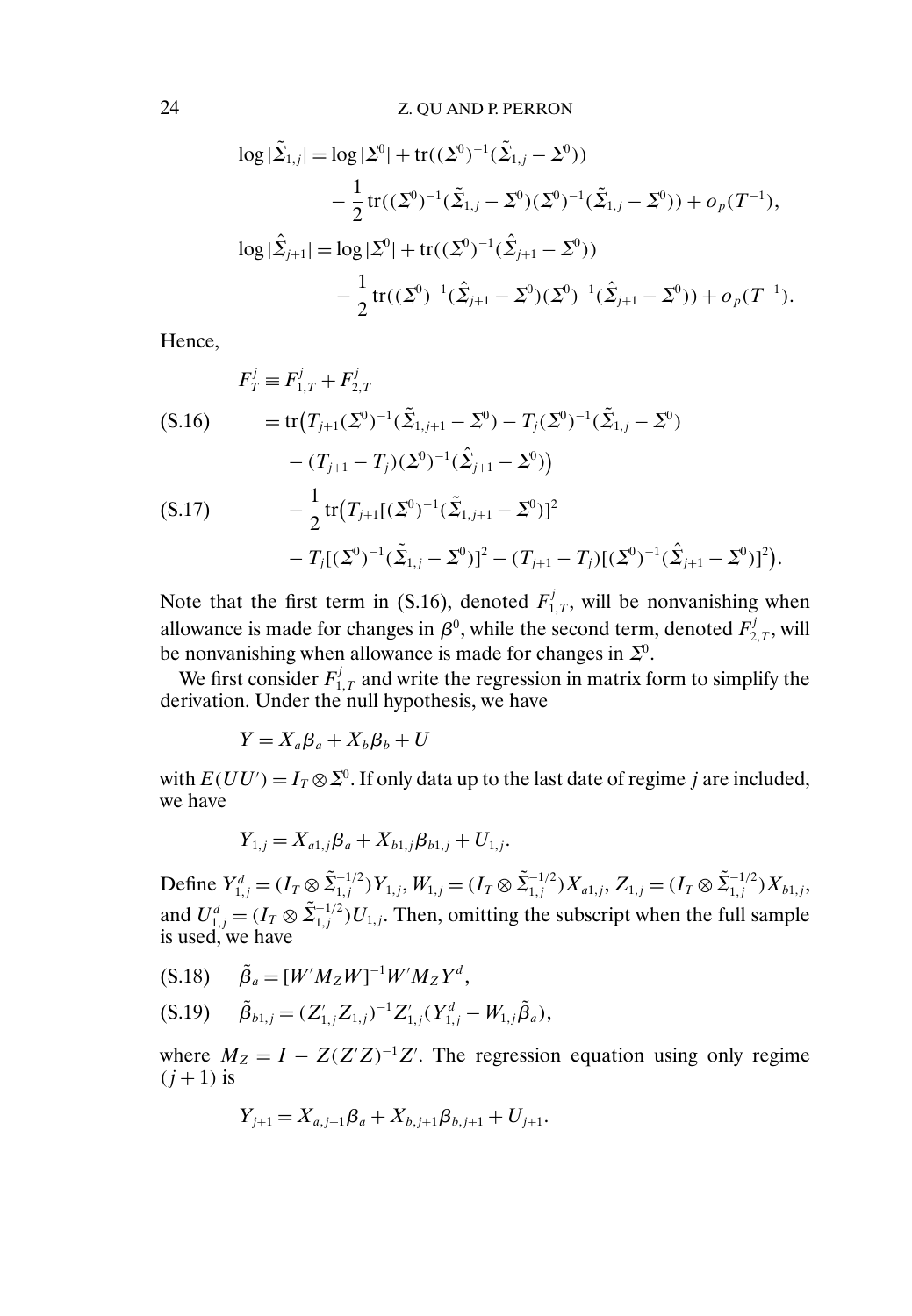Define  $\bar{Y}_{j+1}^d = (I_T \otimes \hat{\Sigma}_{j+1}^{-1/2})Y_{j+1}, \ \bar{W}_{j+1} = (I_T \otimes \hat{\Sigma}_{j+1}^{-1/2})X_{a,j+1}, \ \bar{Z}_{j+1} = (I_T \otimes \hat{\Sigma}_{j+1}^{-1/2})Y_{a,j+1}$  $\hat{\Sigma}_{j+1}^{-1/2}$ ) $X_{b,j+1}$ ,  $\bar{U}_{j+1}^d = (I_T \otimes \hat{\Sigma}_{j+1}^{-1/2}) U_{j+1}$ , and  $\bar{Z} = \text{diag}(\bar{Z}_1, \dots, \bar{Z}_{m+1})$ . Then, omitting the subscript when the full sample is used, we have

$$
(S.20) \qquad \hat{\beta}_a = [\bar{W}' M_{\bar{Z}} \bar{W}]^{-1} \bar{W}' M_{\bar{Z}} \bar{Y}^d,
$$

$$
(S.21) \quad \hat{\beta}_{b,j+1} = (\bar{Z}_{j+1}'\bar{Z}_{j+1})^{-1}\bar{Z}_{j+1}'(\bar{Y}_{j+1}^d - \bar{W}_{j+1}\hat{\beta}_a).
$$

In (S.18)–(S.21), the choice of the estimate of the covariance matrix will have no effect provided a consistent one is used. We now analyze the first component of  $F_{1,T}^j$  (the analysis for the second is identical):

$$
T_{j+1} \text{tr}((\Sigma^{0})^{-1} \Sigma_{j+1})
$$
\n
$$
= \text{tr}\left((\Sigma^{0})^{-1} \sum_{i=1}^{T_{j+1}} (y_{i} - x'_{ai}\tilde{\beta}_{a} + x'_{bt}\tilde{\beta}_{b1,j+1})(y_{i} - x'_{ai}\tilde{\beta}_{a} + x'_{bt}\tilde{\beta}_{b1,j+1})'\right)
$$
\n
$$
= \text{tr}\left(\sum_{i=1}^{T_{j+1}} (y_{i} - x'_{ai}\tilde{\beta}_{a} + x'_{bt}\tilde{\beta}_{b1,j+1})'(\Sigma^{0})^{-1}(y_{i} - x'_{ai}\tilde{\beta}_{a} + x'_{bt}\tilde{\beta}_{b1,j+1})\right)
$$
\n
$$
= (Y_{1,j+1} - X_{a1,j+1}\tilde{\beta}_{a} - X_{b1,j+1}\tilde{\beta}_{b1,j+1})'(I_{T} \otimes (\Sigma^{0})^{-1})
$$
\n
$$
\times (Y_{1,j+1} - X_{a1,j+1}\tilde{\beta}_{a} - X_{b1,j+1}\tilde{\beta}_{b1,j+1})
$$
\n
$$
= (U_{1,j+1} + X_{a1,j+1}(\beta_{a} - \tilde{\beta}_{a}) + X_{b1,j+1}(\beta_{b} - \tilde{\beta}_{b1,j+1}))'(I_{T} \otimes (\Sigma^{0})^{-1})
$$
\n
$$
\times (U_{1,j+1} + X_{a1,j+1}(\beta_{a} - \tilde{\beta}_{a}) + X_{b1,j+1}(\beta_{b} - \tilde{\beta}_{b1,j+1}))
$$
\n
$$
= (X_{a1,j+1}(\beta_{a} - \tilde{\beta}_{a}) + X_{b1,j+1}(\beta_{b} - \tilde{\beta}_{b1,j+1}))'(I_{T} \otimes (\Sigma^{0})^{-1})
$$
\n
$$
\times (X_{a1,j+1}(\beta_{a} - \tilde{\beta}_{a}) + X_{b1,j+1}(\beta_{b} - \tilde{\beta}_{b1,j+1}))'(I_{T} \otimes (\Sigma^{0})^{-1})
$$
\n
$$
+ 2(X_{a1,j+1}(\beta_{a} - \tilde{\beta}_{a}) + X_{b1,j+1}(\beta_{b} - \tilde{\beta}_{b1,j+1}))'(I_{T} \otimes (\Sigma^{0})^{-
$$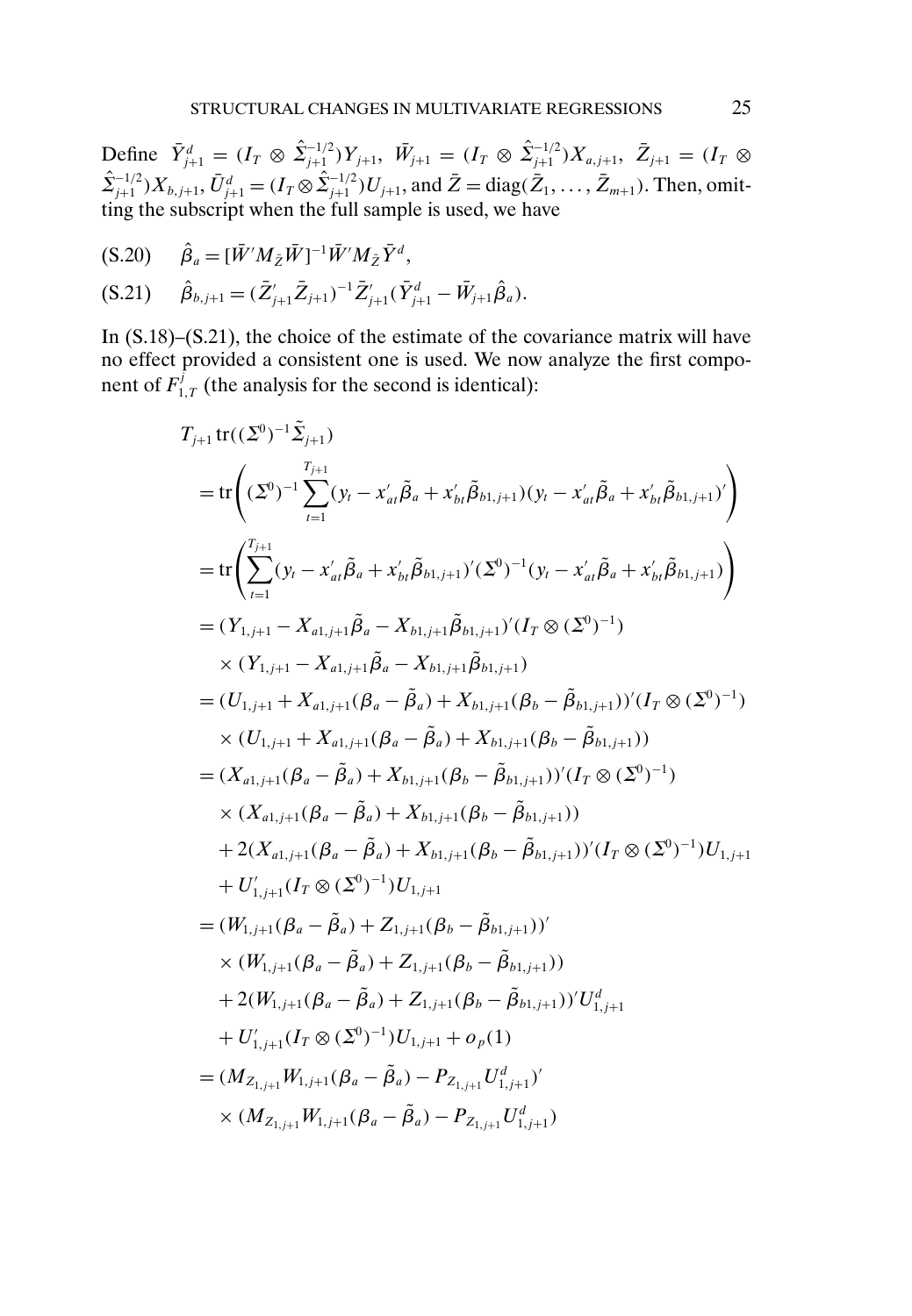+ 2(
$$
M_{Z_{1,j+1}}W_{1,j+1}(\beta_a - \tilde{\beta}_a) - P_{Z_{1,j+1}}U_{1,j+1}^d)'U_{j+1}^d
$$
  
+  $U'_{1,j+1}(I_T \otimes (\Sigma^0)^{-1})U_{1,j+1} + o_p(1)$   
=  $(M_{Z_{1,j+1}}W_{1,j+1}A_T + P_{Z_{1,j+1}}U_{1,j+1}^d)'(M_{Z_{1,j+1}}W_{1,j+1}A_T + P_{Z_{1,j+1}}U_{1,j+1}^d)$   
- 2( $M_{Z_{1,j+1}}W_{1,j+1}A_T + P_{Z_{1,j+1}}U_{1,j+1}^d)'U_{1,j+1}^d$   
+  $U'_{1,j+1}(I_T \otimes (\Sigma^0)^{-1})U_{1,j+1} + o_p(1)$   
=  $A'_T W'_{1,j+1}M_{Z_{1,j+1}}W_{1,j+1}A_T - U_{1,j+1}^{d'}P_{Z_{1,j+1}}U_{1,j+1}^d$   
- 2( $M_{Z_{1,j+1}}W_{1,j+1}A_T)'U_{1,j+1}^d + U'_{1,j+1}(I_T \otimes (\Sigma^0)^{-1})U_{1,j+1} + o_p(1)$ ,

where  $A_T = [W'M_ZW]^{-1}W'M_ZU^d$ . For the third component of  $F^j_{1,T}$ , we have, using similar arguments,

$$
(T_{j+1} - T_j) tr((\Sigma^0)^{-1} \hat{\Sigma}_{j+1})
$$
  
=  $\bar{A}'_T \bar{W}'_{j+1} M_{\bar{Z}_{j+1}} \bar{W}_{j+1} \bar{A}_T - \bar{U}^{d'}_{j+1} P_{\bar{Z}_{j+1}} \bar{U}^{d}_{j+1}$   
-  $2(M_{\bar{Z}_{j+1}} \bar{W}_{j+1} \bar{A}_T)' \bar{U}^{d}_{j+1} + U'_{j+1} (I_T \otimes (\Sigma^0)^{-1}) U_{j+1} + o_p(1),$ 

where  $\bar{A}_T = [\bar{W}' M_{\bar{Z}} \bar{W}]^{-1} \bar{W}' M_{\bar{Z}} \bar{U}^d$ . Following the same arguments as in Bai and Perron (1998, p. 75), we have  $\lim_{T\to\infty} T^{1/2} \bar{A}_T = \lim_{T\to\infty} T^{1/2} A_T$ . Hence, all terms that involve  $\bar{A}_T$  and  $A_T$  eventually cancel and

$$
F_{1,T}^j = U_{1,j}^{d'} P_{Z_{1,j}} U_{1,j}^d + U_{j+1}^{d'} P_{\bar{Z}_{j+1}} U_{j+1}^d - U_{1,j+1}^{d'} P_{Z_{1,j+1}} U_{1,j+1}^d + o_p(1).
$$

Now,  $T^{-1/2}Z_{1,j}'U_{1,j}^d \Rightarrow Q_b^{1/2}W_{p_b}(\lambda_i)$  and  $T^{-1}\sum_{t=1}^{T_j}x_{bt}(\Sigma^0)^{-1}x_{bt}' \rightarrow^p \lambda_i Q_b$  with  $W_{p_b}(\lambda_i)$  a  $p_b$  vector of independent Wiener processes defined on [0, 1] and where  $Q_b$  is the appropriate submatrix of  $Q$  that corresponds to the elements of  $x_{bt}$ . Hence,

$$
U_{1,j+1}^{d'} P_{Z_{1,j+1}} U_{1,j+1}^d \Rightarrow [W_{p_b}(\lambda_{j+1})' W_{p_b}(\lambda_{j+1})]/\lambda_{j+1}.
$$

Using similar arguments

$$
U_{1,j}^{d\prime}P_{Z_{1,j}}U_{1,j}^{d} \Rightarrow [W_{p_b}(\lambda_j)'W_{p_b}(\lambda_j)]/\lambda_j
$$

and

$$
U_{j+1}^{d'} P_{\bar{Z}_{j+1}} U_{j+1}^d
$$
  
\n
$$
\Rightarrow (W_{p_b}(\lambda_{j+1}) - W_{p_b}(\lambda_j))'(W_{p_b}(\lambda_{j+1}) - W_{p_b}(\lambda_j)) / (\lambda_{j+1} - \lambda_j).
$$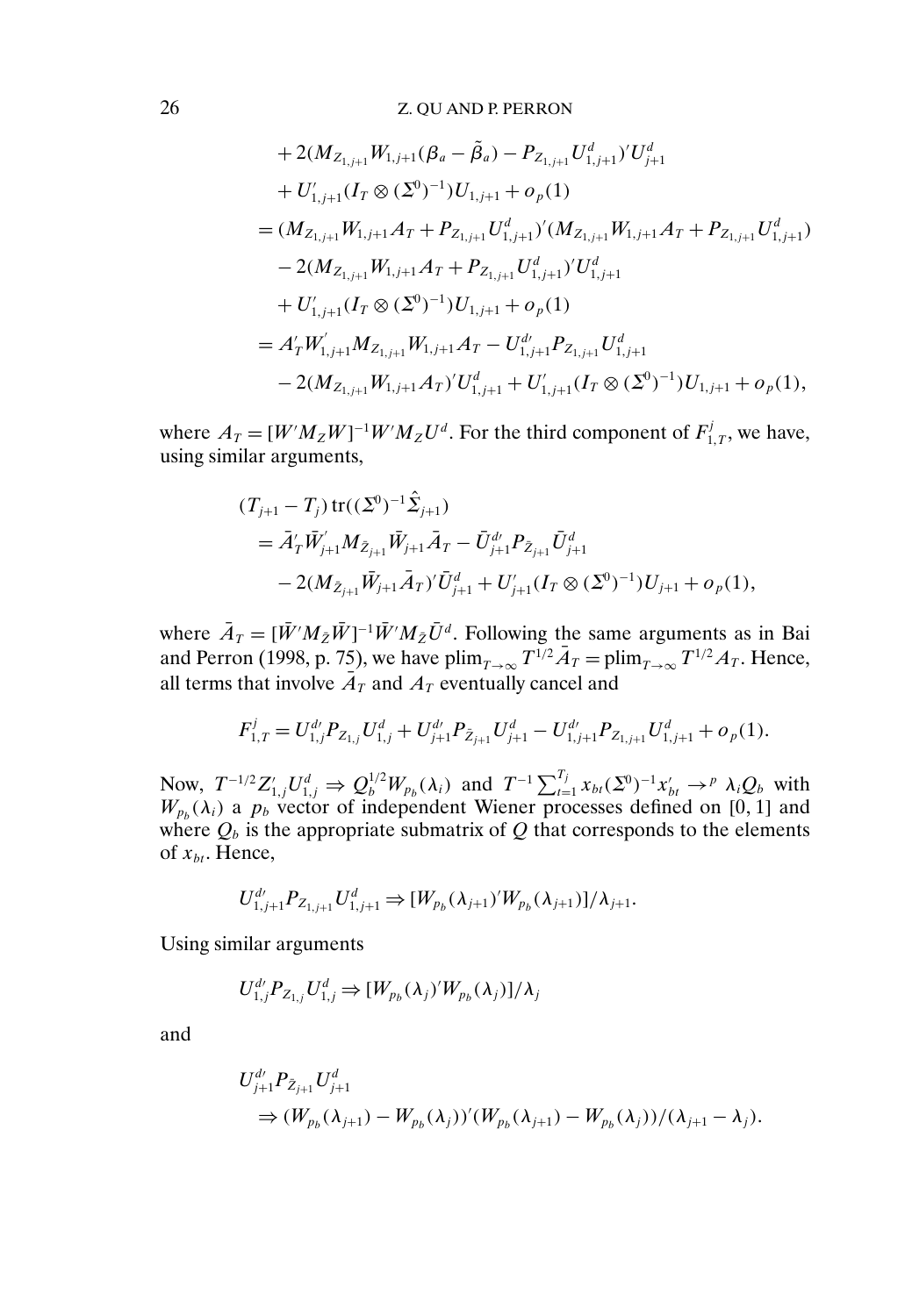These results imply that the first component in (S.16) has the limit

$$
(S.22) \tF'_{1,T} \Rightarrow \frac{(\lambda_j W_{p_b}(\lambda_{j+1}) - \lambda_{j+1} W_{p_b}(\lambda_j))'(\lambda_j W_{p_b}(\lambda_{j+1}) - \lambda_{j+1} W_{p_b}(\lambda_j))}{(\lambda_{j+1} - \lambda_j)\lambda_j \lambda_{j+1}}.
$$

Consider now the limit of  $\sum_{j=1}^{m} F_{2,T}^{j}$  when changes in  $\Sigma^{0}$  are allowed. We have

$$
F_{2,T}^j = -\frac{1}{2} \sum_{j=1}^m \text{tr}\big(T_{j+1}((\Sigma^0)^{-1}\tilde{\Sigma}_{1,j+1} - I)^2\big) -T_j((\Sigma^0)^{-1}\tilde{\Sigma}_{1,j} - I)^2 - (T_{j+1} - T_j)((\Sigma^0)^{-1}\hat{\Sigma}_{j+1} - I)^2.
$$

Let  $((\Sigma^0)^{-1}\tilde{\Sigma}_{1,j+1} - I)^F$  be the matrix whose entries are those of  $((\Sigma^0)^{-1}\tilde{\Sigma}_{1,j+1} - I)^F$ I) for the corresponding entries of  $\Sigma^0$  that are not allowed to vary across regimes; the remaining entries are filled with zeros. We use the superscript  $F$ because the nonzero elements are estimates constructed using the full sample, that is,

$$
\left\{((\Sigma^0)^{-1}\tilde{\Sigma}_{1,j+1}-I)^F\right\}_{i,k}=\frac{\sigma^{ik}}{T}\sum_{t=1}^T(y_{it}-x_{it}'\tilde{\beta})'(y_{kt}-x_{kt}'\tilde{\beta})-I_{i,k},
$$

where  $\sigma^{ik}$  is the  $(i, k)$  element of  $(\Sigma^0)^{-1}$  and  $I_{i,k}$  is the  $(i, k)$  element of I. Also let  $((\Sigma^0)^{-1}\tilde{\Sigma}_{1,j+1} - I)^s$  be the matrix whose entries are those of  $((\Sigma^0)^{-1}\tilde{\Sigma}_{1,j+1} - I)^s$ I) for the corresponding entries of  $\Sigma^0$  that are allowed to vary across regimes, the remaining entries being filled with zeros. We use the superscript S because the nonzero elements are estimates constructed using the relevant segments, that is,

$$
\left\{((\Sigma^0)^{-1}\tilde{\Sigma}_{1,j+1}-I)^S\right\}_{i,k}=\frac{\sigma^{ik}}{T_{j+1}}\sum_{t=1}^{T_{j+1}}(y_{it}-x_{it}'\tilde{\beta})'(y_{kt}-x_{kt}'\tilde{\beta})-I_{k,j}.
$$

Note that the entries for  $((\Sigma^0)^{-1}\tilde{\Sigma}_{1,j+1} - I)^F$  are the same for all segments. Define  $((\Sigma^0)^{-1}\tilde{\Sigma}_{1,j}-I)^F$ ,  $((\Sigma^0)^{-1}\tilde{\Sigma}_{1,j}-I)^S$ ,  $((\Sigma^0)^{-1}\hat{\Sigma}_{j+1}-I)^F$ , and  $((\Sigma^0)^{-1}\hat{\Sigma}_{j+1}-I)^F$  $I$ <sup>S</sup> in an analogous fashion. Then

$$
((\Sigma^0)^{-1}\tilde{\Sigma}_{1,j+1} - I) = ((\Sigma^0)^{-1}\tilde{\Sigma}_{1,j+1} - I)^F + ((\Sigma^0)^{-1}\tilde{\Sigma}_{1,j+1} - I)^S,
$$
  

$$
((\Sigma^0)^{-1}\tilde{\Sigma}_{1,j} - I) = ((\Sigma^0)^{-1}\tilde{\Sigma}_{1,j} - I)^F + ((\Sigma^0)^{-1}\tilde{\Sigma}_{1,j} - I)^S,
$$
  

$$
((\Sigma^0)^{-1}\hat{\Sigma}_{j+1} - I) = ((\Sigma^0)^{-1}\hat{\Sigma}_{j+1} - I)^F + ((\Sigma^0)^{-1}\hat{\Sigma}_{j+1} - I)^S,
$$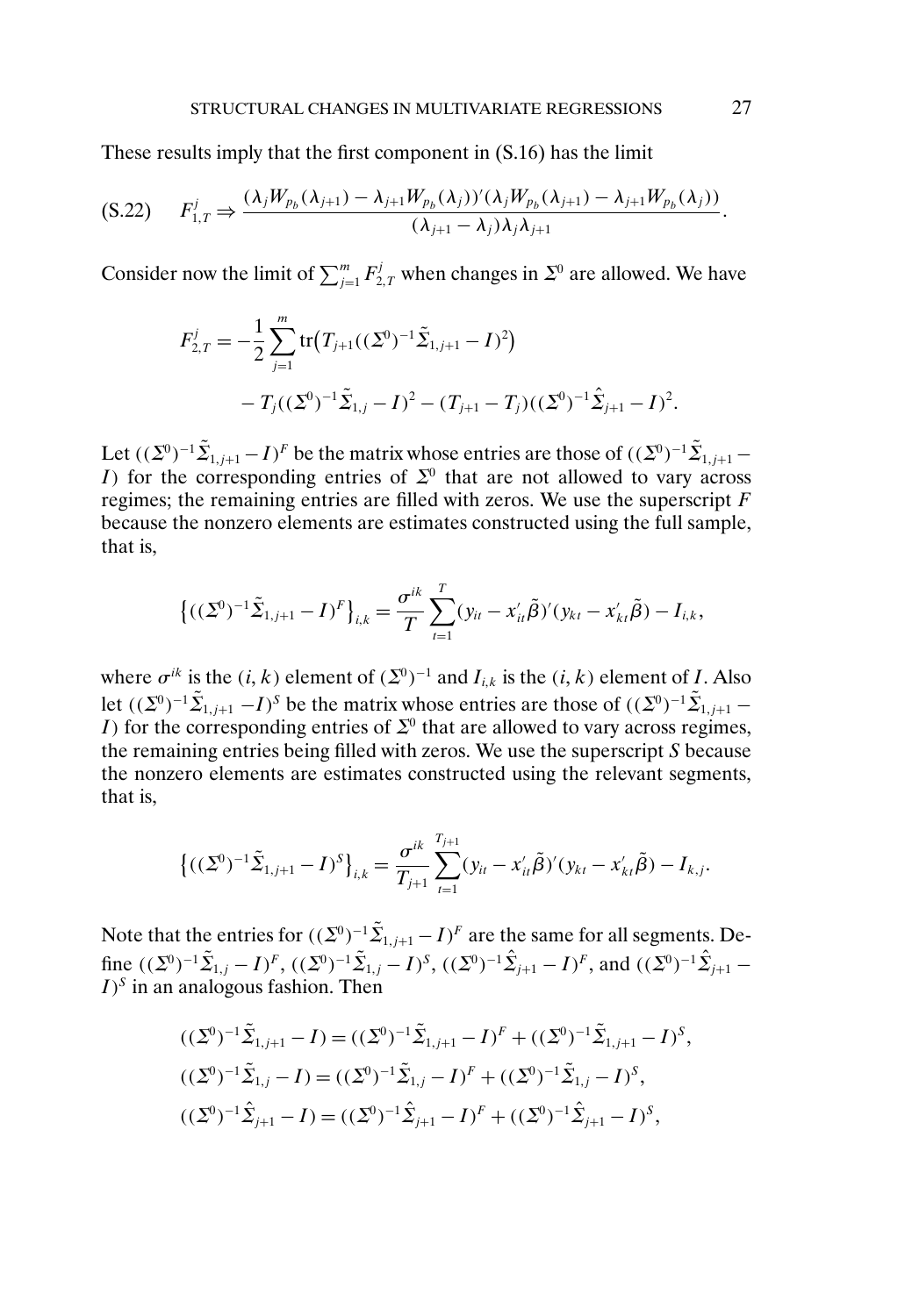and, in view of (S.17),

$$
\sum_{j=1}^{m} F_{2,T}^{j} = -\frac{1}{2} \operatorname{tr} \left( \sum_{j=1}^{m} \left[ T_{j+1}((\Sigma^{0})^{-1} \tilde{\Sigma}_{1,j+1} - I)^{S}((\Sigma^{0})^{-1} \tilde{\Sigma}_{1,j+1} - I)^{S} \right] - T_{j}((\Sigma^{0})^{-1} \tilde{\Sigma}_{1,j} - I)^{S}((\Sigma^{0})^{-1} \tilde{\Sigma}_{1,j} - I)^{S} - (T_{j+1} - T_{j})((\Sigma^{0})^{-1} \hat{\Sigma}_{j+1}^{S} - I)^{S}((\Sigma^{0})^{-1} \hat{\Sigma}_{j+1}^{S} - I)^{S} \right) + o_{p}(1).
$$

Now, because  $\tilde{\beta} - \beta^0 = O_p(T^{-1/2})$ , we have

$$
T_{j+1}((\Sigma^{0})^{-1}\tilde{\Sigma}_{1,j+1} - I)^{S}((\Sigma^{0})^{-1}\tilde{\Sigma}_{1,j+1} - I)^{S}
$$
\n
$$
= \frac{T}{T_{j+1}} \left( \frac{1}{\sqrt{T}} \sum_{t=1}^{T_{j+1}} [(\Sigma^{0})^{-1} u_{t} u_{t}' - I] \right)^{S} \left( \frac{1}{\sqrt{T}} \sum_{t=1}^{T_{j+1}} [(\Sigma^{0})^{-1} u_{t} u_{t}' - I] \right)^{S}
$$
\n
$$
+ o_{p}(1)
$$
\n
$$
\Rightarrow \frac{\xi_{n}(\lambda_{j+1})^{S} \xi_{n}(\lambda_{j+1})^{S}}{\lambda_{j+1}},
$$
\n
$$
T_{j}((\Sigma^{0})^{-1}\tilde{\Sigma}_{1,j} - I)^{S}((\Sigma^{0})^{-1}\tilde{\Sigma}_{1,j} - I)^{S}
$$
\n
$$
= \frac{T}{T_{j}} \left( \frac{1}{\sqrt{T}} \sum_{t=1}^{T_{j}} [(\Sigma^{0})^{-1} u_{t} u_{t}' - I] \right)^{S} \left( \frac{1}{\sqrt{T}} \sum_{t=1}^{T_{j}} [(\Sigma^{0})^{-1} u_{t} u_{t}' - I] \right)^{S}
$$
\n
$$
+ o_{p}(1)
$$
\n
$$
\Rightarrow \frac{\xi_{n}(\lambda_{j})^{S} \xi_{n}(\lambda_{j})^{S}}{\lambda_{j}},
$$

and

$$
(T_{j+1} - T_j)((\Sigma^0)^{-1}\hat{\Sigma}_{j+1}^S - I)^S((\Sigma^0)^{-1}\hat{\Sigma}_{j+1}^S - I)^S
$$
  
= 
$$
\frac{T}{T_{j+1} - T_j} \left( \frac{1}{\sqrt{T}} \sum_{t=T_j+1}^{T_{j+1}} [(\Sigma^0)^{-1} u_t u_t' - I] \right)^S
$$
  

$$
\times \left( \frac{1}{\sqrt{T}} \sum_{t=T_j+1}^{T_{j+1}} [(\Sigma^0)^{-1} u_t u_t' - I] \right)^S + o_p(1)
$$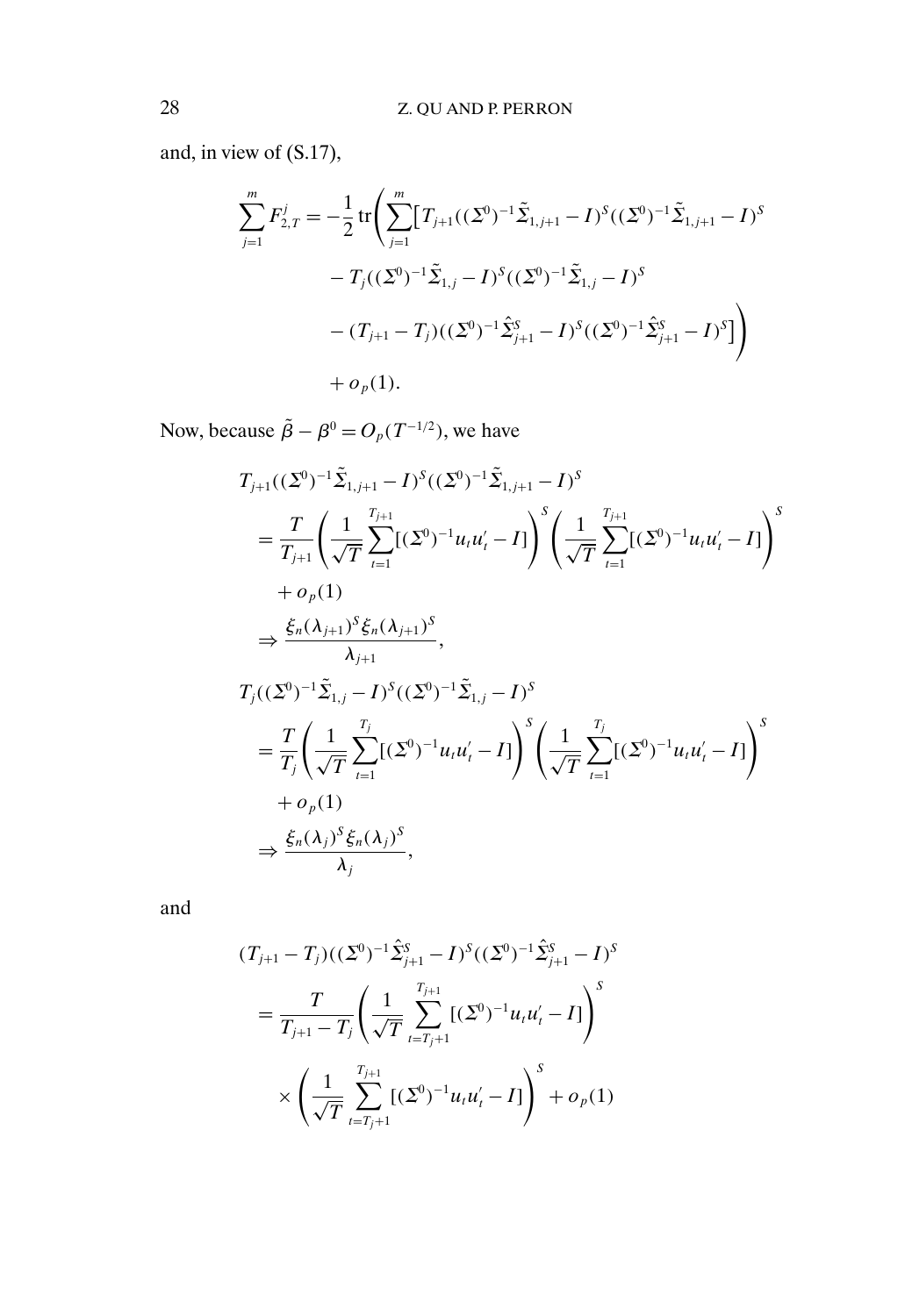$$
\Rightarrow \frac{(\xi_n(\lambda_{j+1}) - \xi_n(\lambda_j))^S(\xi_n(\lambda_{j+1}) - \xi_n(\lambda_j))^S}{\lambda_{j+1} - \lambda_j},
$$

where  $\xi(\cdot)$  is an  $n \times n$  matrix whose elements are (nonstandard) Brownian motions defined on [0, 1] such that var(vec( $\xi(1)$ )) =  $\Omega$ . Hence,

$$
\sum_{j=1}^{m} F_{2,T}^{j} \Rightarrow -\frac{1}{2} \operatorname{tr} \left( \frac{\xi_{n}(\lambda_{j+1})^{S} \xi_{n}(\lambda_{j+1})^{S}}{\lambda_{j+1}} - \frac{\xi_{n}(\lambda_{j})^{S} \xi_{n}(\lambda_{j})^{S}}{\lambda_{j}} + \frac{(\xi_{n}(\lambda_{i+1}) - \xi_{n}(\lambda_{i}))^{S} (\xi_{n}(\lambda_{i+1}) - \xi_{n}(\lambda_{i}))^{S}}{\lambda_{i+1} - \lambda_{i}} \right)
$$
  
= 
$$
-\frac{1}{2} \left[ \frac{\operatorname{vec}(\xi_{n}(\lambda_{j+1})^{S})' \operatorname{vec}(\xi_{n}(\lambda_{j+1})^{S})}{\lambda_{j+1}} - \frac{\operatorname{vec}(\xi_{n}(\lambda_{j})^{S})' \operatorname{vec}(\xi_{n}(\lambda_{j})^{S})}{\lambda_{j}} \times \left( \operatorname{vec}(\xi_{n}(\lambda_{j+1})^{S}) - \operatorname{vec}(\xi_{n}(\lambda_{j})^{S}) \right)' \times \frac{(\operatorname{vec}(\xi_{n}(\lambda_{j+1})^{S}) - \operatorname{vec}(\xi_{n}(\lambda_{j})^{S})}{(\lambda_{i+1} - \lambda_{i})} \right],
$$

using the fact that  $tr(AA) = vec(A)'vec(A)$  for a symmetric matrix A. Now let H be the matrix that selects the elements of  $\text{vec}(\Sigma^0)$  that are allowed to change. Then

$$
\begin{aligned} \text{vec}(\xi_n(\lambda_{j+1})^S)' \text{vec}(\xi_n(\lambda_{j+1})^S) &= \text{vec}(\xi_n(\lambda_{j+1}))' H' H \text{vec}(\xi_n(\lambda_{j+1})) \\ &= W_{n_b^*}(\lambda_{j+1})' H \Omega H' W_{n_b^*}(\lambda_{j+1}), \end{aligned}
$$

where  $W_{n_b^*}(\cdot)$  is an  $n_b^*$  vector of independent standard Wiener processes. Hence, we have

$$
\begin{split} \text{(S.23)} \qquad & \sum_{j=1}^{m} F_{2,T}^{j} \Rightarrow -\frac{1}{2} \bigg[ \frac{W_{n_{b}^{*}}(\lambda_{j+1})'H'\Omega H W_{n_{b}^{*}}(\lambda_{j+1})}{\lambda_{j+1}} - \frac{W_{n_{b}^{*}}(\lambda_{j})'H'\Omega H W_{n_{b}^{*}}(\lambda_{j})}{\lambda_{j}} \\ &- \frac{(W_{n_{b}^{*}}(\lambda_{j+1}) - W_{n_{b}^{*}}(\lambda_{j}))'H'\Omega H (W_{n_{b}^{*}}(\lambda_{j+1}) - W_{n_{b}^{*}}(\lambda_{j}))}{\lambda_{j+1} - \lambda_{j}} \bigg] \\ &= (\lambda_{j}W_{n_{b}^{*}}(\lambda_{j+1}) - \lambda_{j+1}W_{n_{b}^{*}}(\lambda_{j}))'H'\Omega H \\ &\times (\lambda_{j}W_{n_{b}^{*}}(\lambda_{j+1}) - \lambda_{j+1}W_{n_{b}^{*}}(\lambda_{j})) \\ &\quad / (\lambda_{j}\lambda_{j+1}(\lambda_{j+1} - \lambda_{j})). \end{split}
$$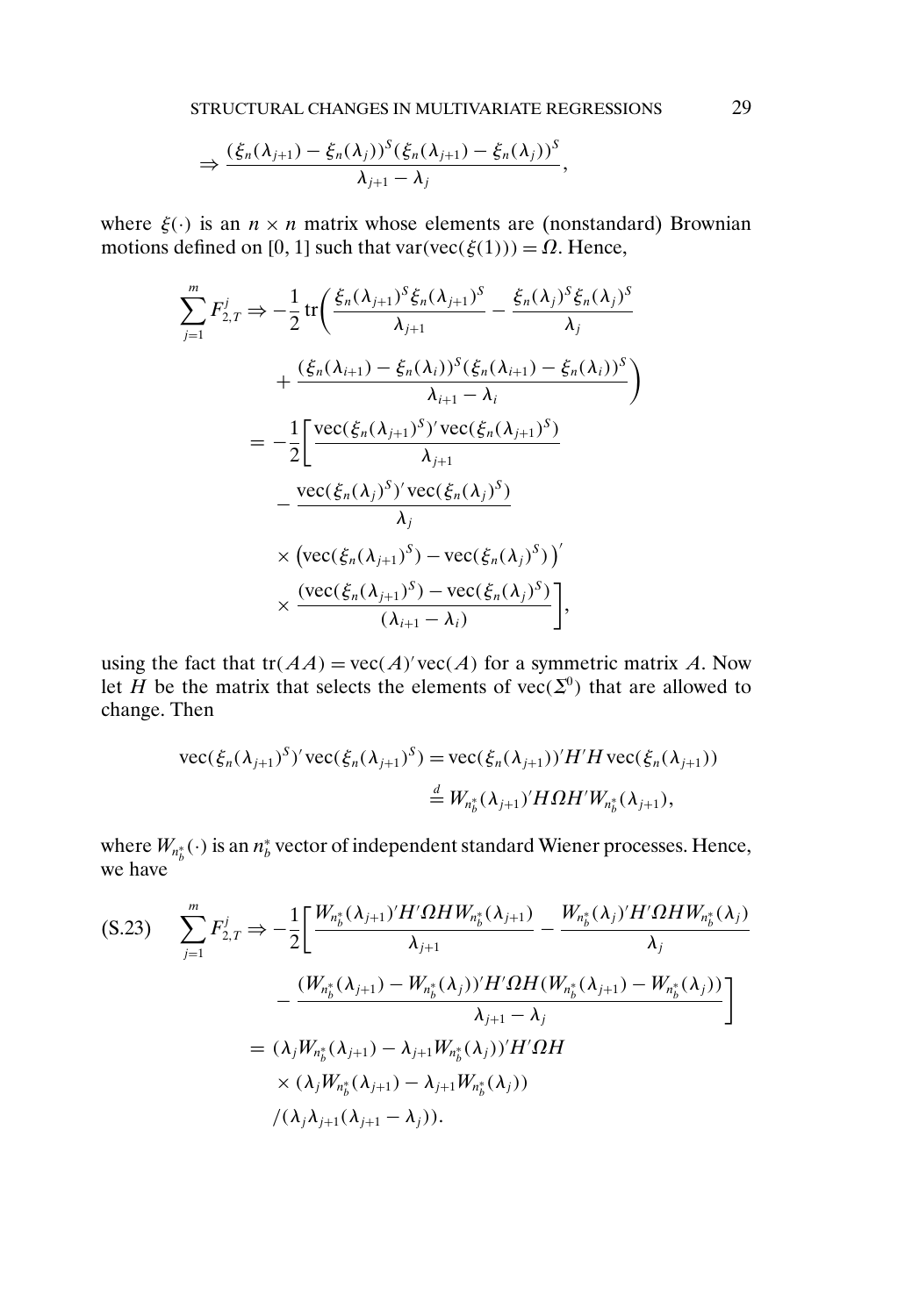It remains to show that the limiting distribution of the test is given by (S.22) when only changes in  $\beta$  are allowed and is given by (S.23) when only changes in  $\beta$  are allowed. We have

$$
LR_T(T_1,\ldots,T_m)=T\log|\tilde{\Sigma}|-T\log|\hat{\Sigma}|,
$$

where  $\hat{\Sigma}$  and  $\tilde{\Sigma}$  denote the covariance matrix of the errors estimated under the null and alternative hypotheses, respectively. Taking a second-order Taylor expansion yields

$$
LR_T(T_1, ..., T_m) = \text{tr}(T\Sigma_0^{-1}(\tilde{\Sigma} - \hat{\Sigma})) + \frac{T}{2} \text{tr}[(\Sigma^0)^{-1}(\hat{\Sigma} - \Sigma^0)]^2)
$$

$$
-\frac{T}{2} \text{tr}[(\Sigma^0)^{-1}(\tilde{\Sigma} - \Sigma^0)]^2) + o_p(T^{-1}).
$$

Consider first the third term

$$
[(\Sigma^0)^{-1}(\tilde{\Sigma} - \Sigma^0)]^2 = \left[ (\Sigma^0)^{-1} \left( T^{-1} \sum_{t=1}^T (y_t - x_t' \tilde{\beta})(y_t - x_t' \tilde{\beta})' - \Sigma^0 \right) \right]^2
$$
  

$$
= \left[ (\Sigma^0)^{-1} \left( T^{-1} \sum_{t=1}^T (u_t + x_t' (\beta^0 - \tilde{\beta}))' \right.
$$
  

$$
\times (u_t + x_t' (\beta^0 - \tilde{\beta}))' - \Sigma^0 \right) \Big]^2
$$
  

$$
= \left[ (\Sigma^0)^{-1} \left( T^{-1} \sum_{t=1}^T u_t u_t' - \Sigma^0 \right) \right]^2 + O_p(T^{-3/2}),
$$

where the last equality follows because  $\beta^0 - \tilde{\beta} = O_p(T^{-1/2})$ . Similarly, we can show that

$$
[(\Sigma^0)^{-1}(\hat{\Sigma} - \Sigma^0)]^2 = \left[ (\Sigma^0)^{-1} \left( T^{-1} \sum_{t=1}^T u_t u_t' - \Sigma^0 \right) \right]^2 + o_p(T^{-1}).
$$

Hence, the likelihood ratio simplifies to

$$
lr_T(T_1, ..., T_k)
$$
  
=  $T \text{tr}((\Sigma^0)^{-1}(\tilde{\Sigma} - \hat{\Sigma})) + o_p(1)$   

$$
\equiv \text{tr}\left((\Sigma^0)^{-1} \left(T\tilde{\Sigma} - \sum_{j=0}^m (T_{j+1} - T_j)\hat{\Sigma}_{j+1}\right)\right) + o_p(1)
$$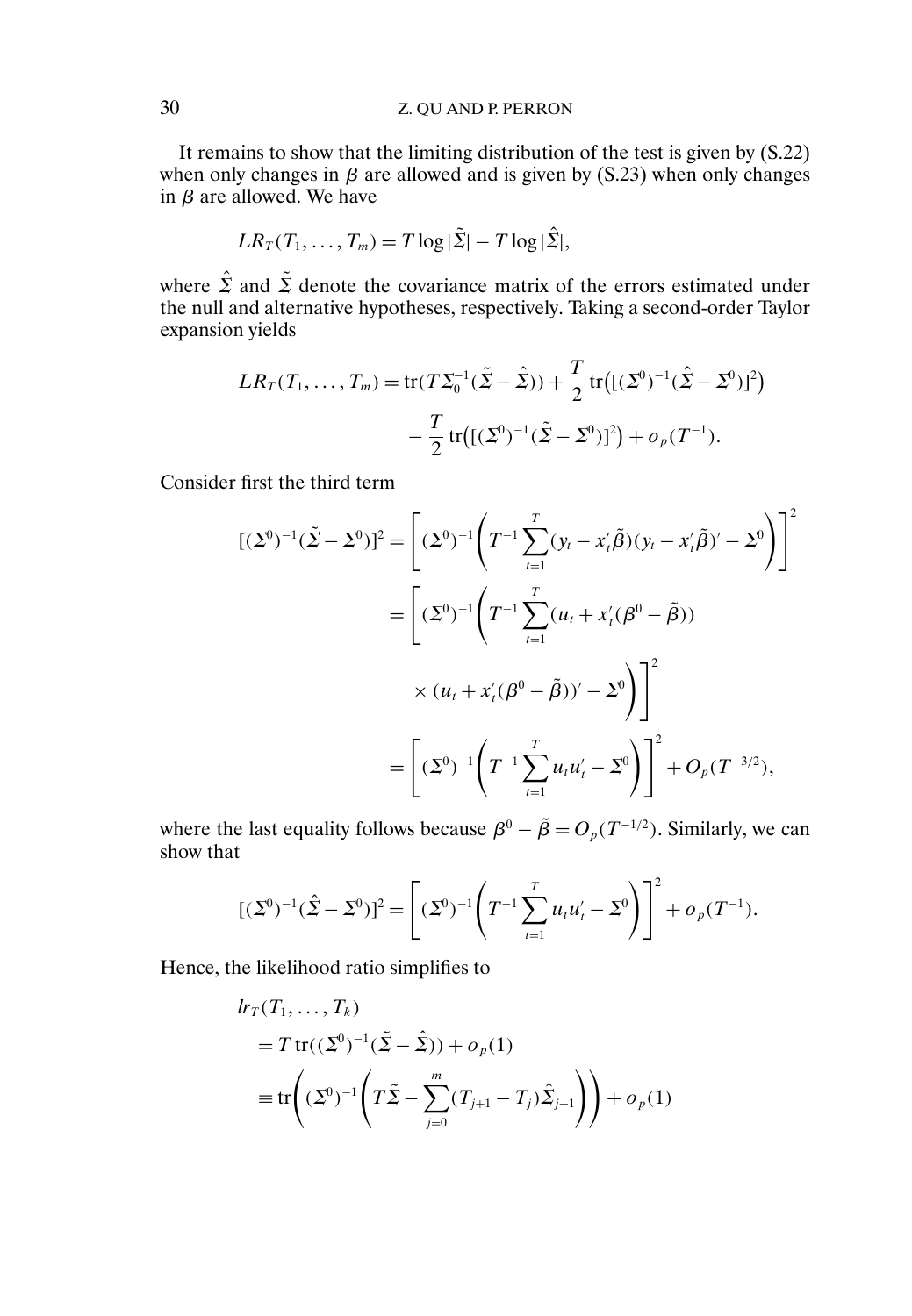$$
= \operatorname{tr}\left( (\Sigma^0)^{-1} \sum_{j=1}^m (T_{j+1} \tilde{\Sigma}_{1,j+1} - T_j \tilde{\Sigma}_{1,j} - (T_{j+1} - T_j) \hat{\Sigma}_{j+1}) \right) + o_p(1)
$$
  
= 
$$
\sum_{j=1}^m F_{1,T}^j + o_p(1).
$$

Now, when only changes in  $\Sigma$  occur, assuming without loss of generality that all elements of the covariance matrix are allowed to change, we have

$$
T \log |\tilde{\Sigma}| - \sum_{j=0}^{m} (T_{j+1} - T_i) \log |\tilde{\Sigma}_{j+1}|
$$
  
= 
$$
\sum_{j=1}^{m} (T_{j+1} \log |\tilde{\Sigma}_{1,j+1}| - T_j \log |\tilde{\Sigma}_{1,j}| - (T_{j+1} - T_j) \log |\tilde{\Sigma}_{j+1}|)
$$
  
+ 
$$
T_1 (\log |\tilde{\Sigma}_{1,1}| - \log |\tilde{\Sigma}_1|)
$$
  
= 
$$
\sum_{j=1}^{m} LR_T^j + T_1 (\log |\tilde{\Sigma}_{1,1}| - \log |\tilde{\Sigma}_1|),
$$

where

$$
\tilde{\Sigma}_{1,j} = T_j^{-1} \sum_{t=1}^{T_j} (y_t - x_t' \tilde{\beta})(y_t - x_t' \tilde{\beta})',
$$
  

$$
\hat{\Sigma}_j = (T_j - T_{j-1})^{-1} \sum_{t=T_{j-1}+1}^{T_j} (y_t - x_t' \hat{\beta})(y_t - x_t' \hat{\beta})'
$$

with  $\tilde{\beta}$  and  $\hat{\beta}$  the estimates under the null and alternative hypotheses, respectively. Now, taking a second-order Taylor expansion of  $LR_{\scriptscriptstyle T}^j$  yields

$$
LR_T^j = \text{tr}(T_{j+1}(\Sigma^0)^{-1}\tilde{\Sigma}_{1,j+1} - T_j(\Sigma^0)^{-1}\tilde{\Sigma}_{1,j} - (T_{j+1} - T_j)(\Sigma^0)^{-1}\hat{\Sigma}_{j+1})
$$
  
+ 
$$
\frac{T_{j+1}}{2} \text{tr}[(\Sigma^0)^{-1}(\hat{\Sigma}_{j+1} - \Sigma^0)]^2 + \frac{T_j}{2} \text{tr}[(\Sigma^0)^{-1}(\tilde{\Sigma}_{1,j} - \Sigma^0)]^2
$$
  
- 
$$
\frac{(T_{j+1} - T_j)}{2} \text{tr}[(\Sigma^0)^{-1}(\tilde{\Sigma}_{1,j+1} - \Sigma^0)]^2 + o_p(T^{-1}).
$$

Both  $\tilde{\beta}$  and  $\hat{\beta}$  are regime independent and we also have  $\tilde{\beta} - \hat{\beta} = o_p(T^{-1/2})$ . Hence,

$$
\text{tr}(T_{j+1}(\Sigma^0)^{-1}\tilde{\Sigma}_{1,j+1} - T_j(\Sigma^0)^{-1}\tilde{\Sigma}_{1,j} - (T_{j+1} - T_j)(\Sigma^0)^{-1}\hat{\Sigma}_{i+1})
$$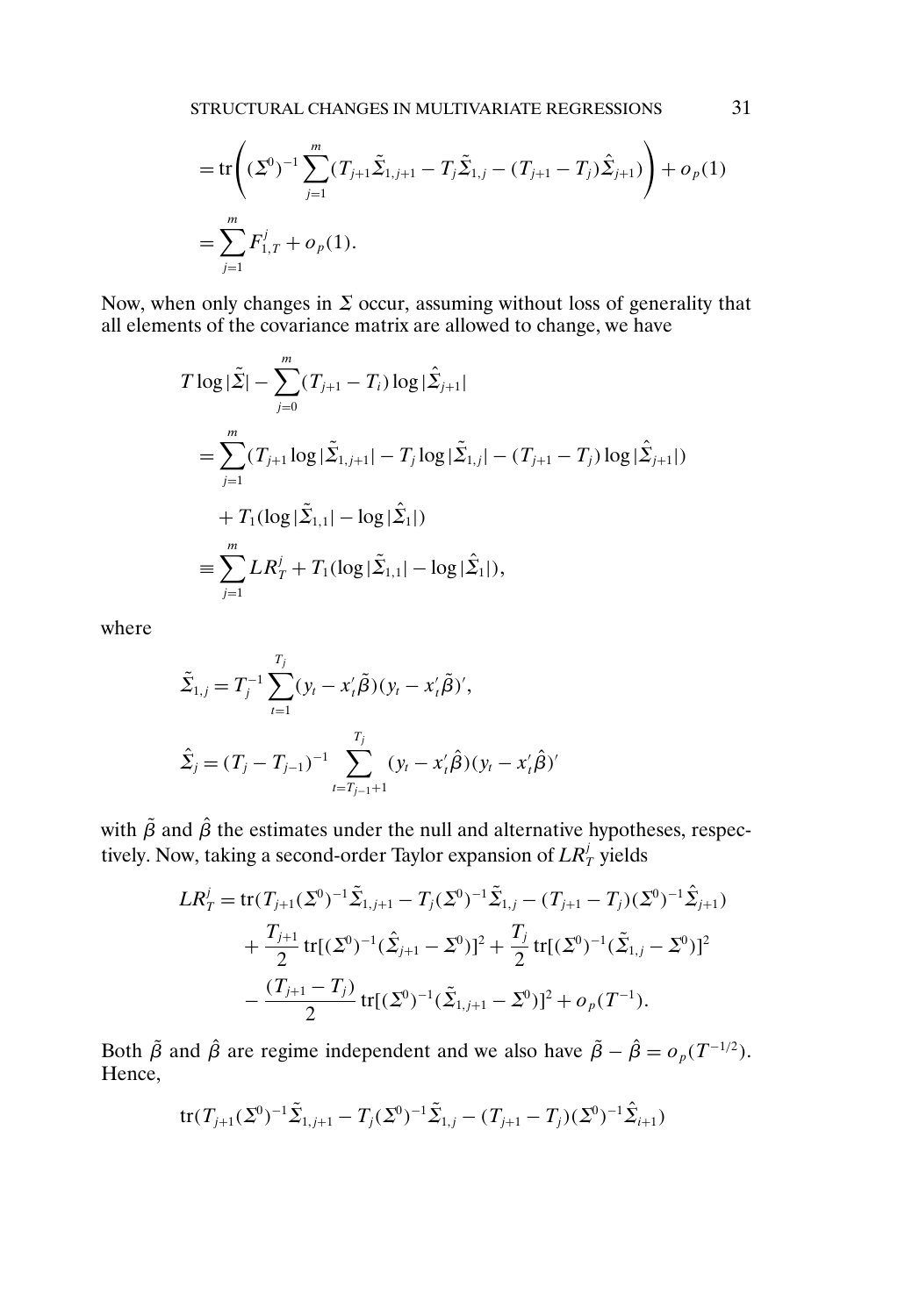$$
= (\Sigma^0)^{-1} \sum_{t=T_j+1}^{T_{j+1}} [(y_t - x_t'\tilde{\beta})(y_t - x_t'\tilde{\beta})' - (y_t - x_t'\hat{\beta})(y_t - x_t'\hat{\beta})'] = o_p(1).
$$

Also,

$$
T_1(\log|\tilde{\Sigma}_{1,1}| - \log|\hat{\Sigma}_1|)
$$
  
=  $T_1 \text{tr}((\Sigma^0)^{-1}(\tilde{\Sigma}_{1,1} - \hat{\Sigma}_1))$   
+  $\frac{1}{2}T_1 \text{tr}([\Sigma^0)^{-1}(\hat{\Sigma}_1 - \Sigma^0)]^2 - [(\Sigma^0)^{-1}(\tilde{\Sigma}_{1,1} - \Sigma^0)]^2)$   
=  $o_p(1)$ .

Hence,

$$
LR_T(T_1, ..., T_m) = \sum_{j=1}^m \frac{1}{2} tr(T_{j+1}[(\Sigma^0)^{-1}(\hat{\Sigma}_{j+1} - \Sigma^0)]^2
$$
  
+  $T_j[(\Sigma^0)^{-1}(\tilde{\Sigma}_{1,j} - \Sigma^0)]^2$   
-  $(T_{j+1} - T_j)[(\Sigma^0)^{-1}(\tilde{\Sigma}_{1,j+1} - \Sigma^0)]^2) + o_p(1)$   
=  $\sum_{j=1}^m F_{2,T}^j + o_p(1).$  Q.E.D.

PROOF OF COROLLARY 2: Note that, because  $H$  is a selection matrix applied to vec( $\Sigma$ ), any row that selects the (i, k) element of  $\Sigma$  can be written as an  $n^2$ vector of the form  $e'_{n,i} \otimes e'_{n,k}$ , where  $e_{n,i}$  is an  $n \times 1$  vector with a 1 in the *i*th position and 0 elsewhere. Hence, assuming Normality, any element of  $H\Omega H'$ that involves the selection of the  $(i, k)$  and  $(l, m)$  element of  $\Sigma$  can be written, in view of (12), as (with the second equality following from, e.g., Magnus (1988, Exercise 3.3))

$$
(H\Omega H')_{(i,k),(l,m)} = (e'_{n,i} \otimes e'_{n,k})(I_{n^2} + K_n)(e_{n,l} \otimes e_{n,m})
$$
  
=  $(e'_{n,i} \otimes e'_{n,k})(e_{n,l} \otimes e_{n,m}) + (e'_{n,i} \otimes e'_{n,k})(e_{n,m} \otimes e_{n,l})$   
= 
$$
\begin{cases} 2, & \text{if } i = k = l = m, \\ 1, & \text{if } i = l \neq k = m \text{ or } i = m \neq k = l, \\ 0, & \text{otherwise.} \end{cases}
$$

This result greatly simplifies the form of the limiting distribution. In particular, the matrix  $H\Omega H'$  is such that inference about changes in any one element of  $\Sigma$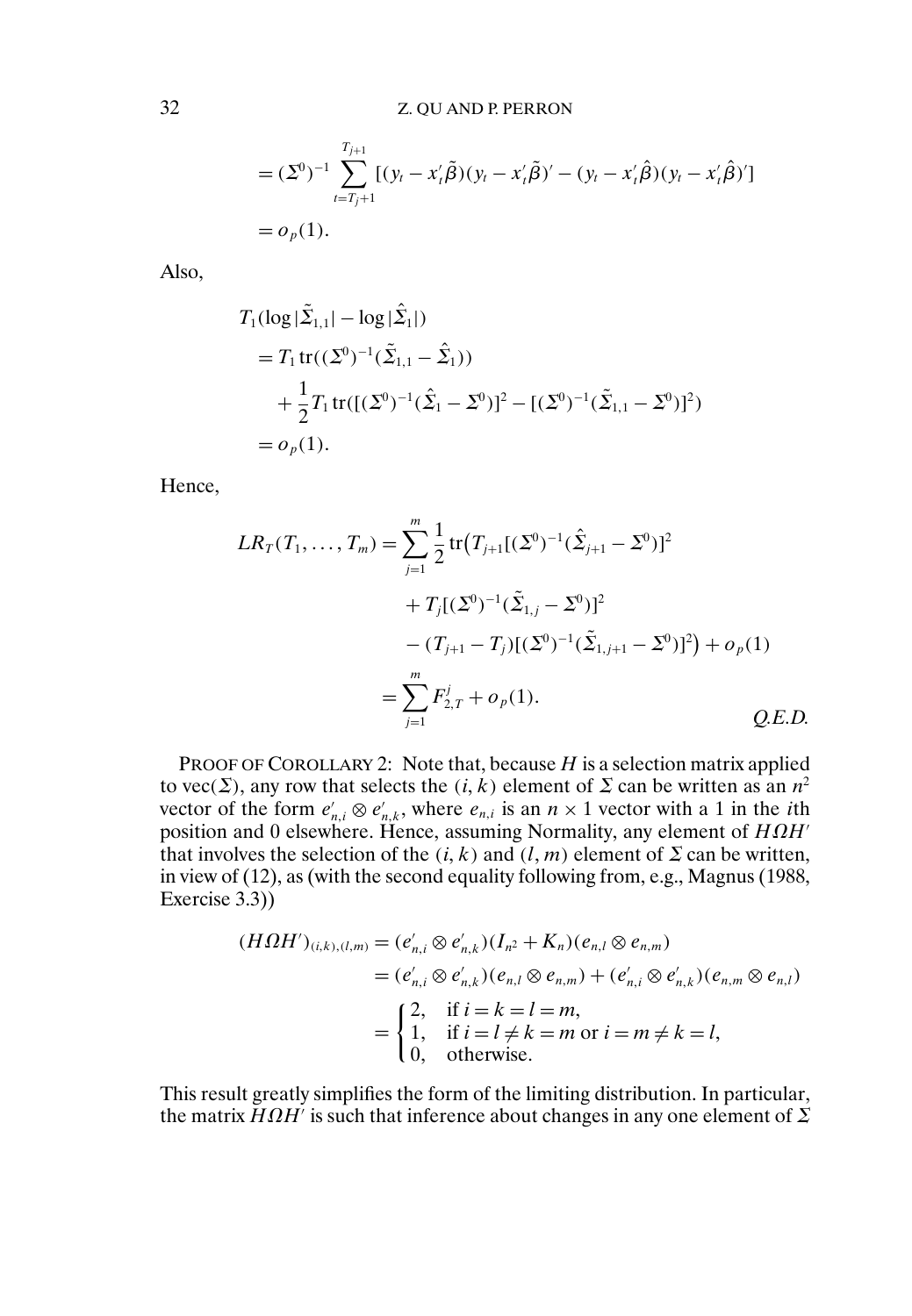is independent of changes in any other independent element (i.e., not the two entries for a covariance term). The value of an entry differs, however, when a variance or a covariance is allowed to change. Suppose that only  $n_b$  diagonal elements of  $\Sigma$  (i.e., variances) are allowed to change. Then  $(H\Omega H') = 2I_{n_b}$ and the limiting distribution of  $\sup LR_T(m, p_b, n_{db}, 0, \varepsilon)$  is also of the form (19) with  $n_b$  instead of  $p_b$ . When only  $n_b$  independent off-diagonal elements of Σ are allowed to change,  $(H\Omega H') = i i'$ , where *i* is a  $2n_b \times 1$  vector of 1's, that is,  $(H\Omega H')$  is a  $2n_b \times 2n_b$  matrix of 1's. Then straightforward algebra reveals that the limiting distribution is still given by (19). *Q.E.D.*

PROOF OF THEOREM 7: Assume, without loss of generality, no disjoint break are allowed under the alternative hypothesis and all regression coefficients are allowed to change. For the general case, the proof extends straightforwardly. Hence, using the convention that  $T_2 = T$  and  $T_0 = 1$ , the set of admissible partitions is

$$
\Lambda_{\varepsilon}^* = \left\{ (k_1, k_2); \varepsilon T \le k_1 \le k_2 \le (1 - \varepsilon)T \text{ and } v_T^2(k_2 - k_1) \le M_T \right\}
$$
  
with  $M_T \to 0$ ,  $v_T \to 0$ , and  $T^{1/2}v_T/(\log T)^2 \to \infty$  as  $T \to \infty \right\}$ .

For a given partition, the likelihood ratio statistic is defined as  $LR_T(k_1, k_2; \varepsilon) =$  $T \log |\tilde{\Sigma}| - T \log |\tilde{\Sigma}|$ , where  $\tilde{\Sigma}$  and  $\tilde{\Sigma}$  denote the covariance matrix estimated under the null and the alternative hypotheses, respectively. Now, consider the likelihood function under the common break alternative, which imposes  $k_2 = k_1$ , and denote the corresponding estimate of the covariance matrix as  $\hat{\Sigma}^*$ . Then,

$$
LR_T(k_1, k_2; \varepsilon) = (T \log |\tilde{\Sigma}| - T \log |\hat{\Sigma}^*|) + (T \log |\hat{\Sigma}^*| - T \log |\hat{\Sigma}|).
$$

Hence,

$$
\sup_{(k_1,k_2)\in\Lambda_{\varepsilon}^*} LR_T(k_1,k_2;\varepsilon) \n= \sup_{(k_1,k_2)\in\Lambda_{\varepsilon}^*} \left\{ (T \log |\tilde{\Sigma}| - T \log |\hat{\Sigma}^*|) + (T \log |\hat{\Sigma}^*| - T \log |\hat{\Sigma}|) \right\}.
$$

The proof is complete if we can show that  $\sup_{(k_1,k_2)\in A^*_e}(T \log |\hat{\Sigma}^*| - T \log |\hat{\Sigma}|) =$  $o_p(1)$ . To prove this, apply a second-order Taylor expansion,

$$
T \log |\hat{\Sigma}^*| - T \log |\hat{\Sigma}| = \text{tr}(T\Sigma_0^{-1}(\hat{\Sigma}^* - \hat{\Sigma})) + \frac{T}{2} \text{tr}\big( [(\Sigma^0)^{-1}(\hat{\Sigma} - \Sigma^0)]^2 \big) - \frac{T}{2} \text{tr}\big( [(\Sigma^0)^{-1}(\hat{\Sigma}^* - \Sigma^0)]^2 \big) + o_p(T^{-1}) = \text{tr}(T\Sigma_0^{-1}(\hat{\Sigma}^* - \hat{\Sigma})) + o_p(1),
$$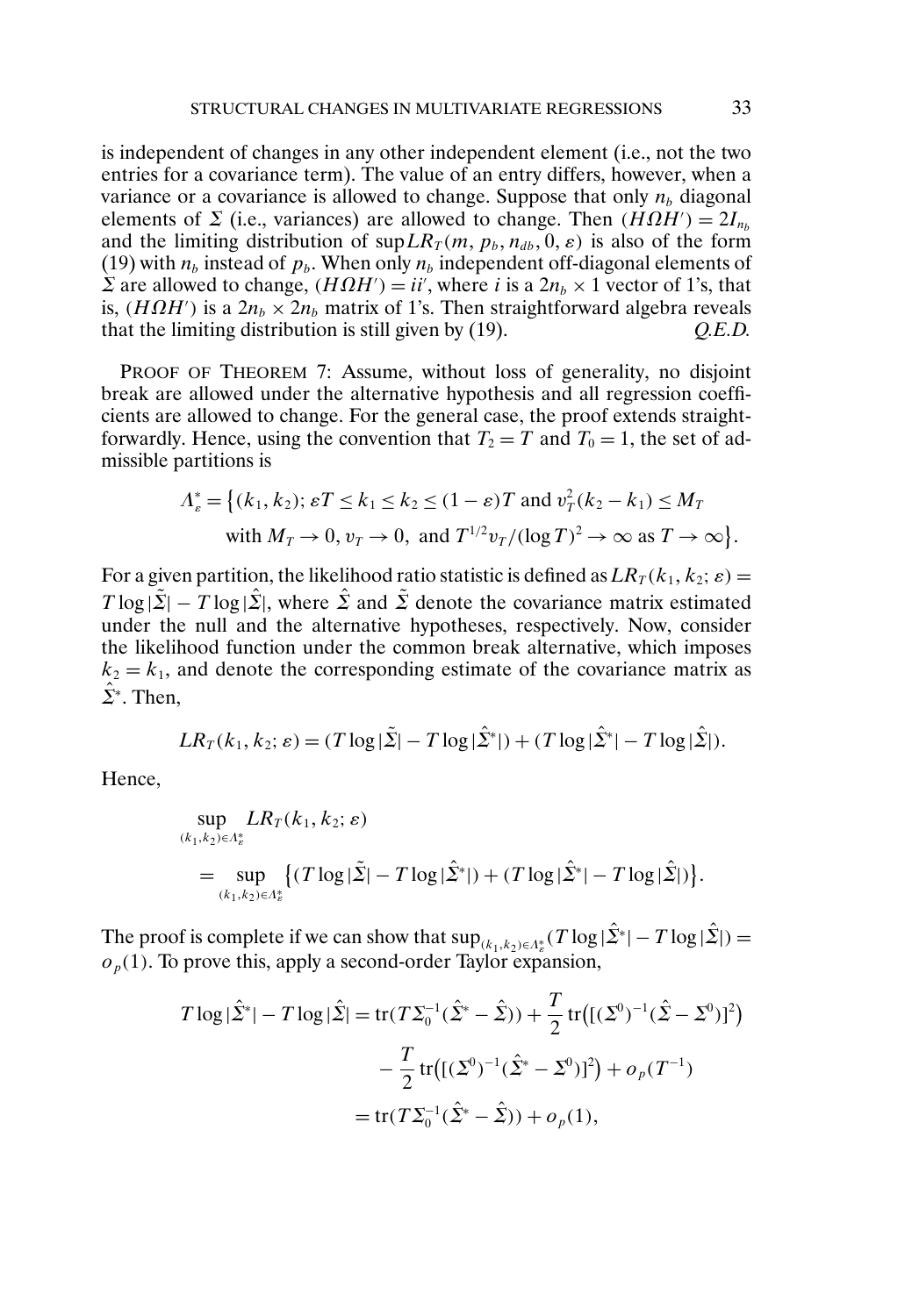where the  $o_p(1)$  term is uniform in  $(k_1, k_2) \in \Lambda_{\varepsilon}^*$  and where the last equality holds because

$$
((\Sigma^0)^{-1}(\hat{\Sigma} - \Sigma^0))^2 = \left((\Sigma^0)^{-1}\left(T^{-1}\sum_{t=1}^T u_t u_t' - \Sigma^0\right)\right)^2 + o_p(T^{-1}),
$$
  

$$
((\Sigma^0)^{-1}(\hat{\Sigma}^* - \Sigma^0))^2 = \left((\Sigma^0)^{-1}\left(T^{-1}\sum_{t=1}^T u_t u_t' - \Sigma^0\right)\right)^2 + o_p(T^{-1})
$$

uniformly in  $(k_1, k_2) \in \Lambda_{\varepsilon}^*$ . Let  $\hat{\beta}_t$  be the estimate under the locally ordered break model:  $\hat{\beta}_t = (\hat{\beta}'_{1,1}, \hat{\beta}'_{2,1})'$  if  $t \le k_1$ ,  $\hat{\beta}_t = (\hat{\beta}'_{1,2}, \hat{\beta}'_{2,1})'$  if  $k_1 < t \le k_2$ , and  $\hat{\beta}_t = (\hat{\beta}'_{1,2}, \hat{\beta}'_{2,2})'$  if  $t > k_2$ . Also let  $\hat{\beta}_t^*$  be the estimate under the common break model:  $\hat{\beta}_t^* = (\hat{\beta}_{1,1}^{*}, \hat{\beta}_{2,1}^{*})'$  if  $t \le k_1$  and  $\hat{\beta}_t^* = (\hat{\beta}_{1,2}^{*}, \hat{\beta}_{2,2}^{*})'$  if  $t > k_1$ . Then, for a given partition  $(k_1, k_2) \in \Lambda_{\varepsilon}^*$ , simple arguments lead to  $\hat{\beta}_{1,j} - \hat{\beta}_{1,j}^* =$  $O_p((Tv_T)^{-1} \log v_T^{-2})$  and  $\hat{\beta}_{2,j} - \hat{\beta}_{2,j}^* = O_p((Tv_T)^{-1} \log v_T^{-2})$  for  $j = 1, 2$ , which further implies

$$
tr(T(\hat{\Sigma}_{1,1} - \hat{\Sigma}_{1,2}))
$$
  
\n
$$
= tr\left(\sum_{t=1}^{T} (y_t - x'_t \hat{\beta}_t)(y_t - x'_t \hat{\beta}_t)' - \sum_{t=1}^{T} (y_t - x'_t \hat{\beta}_t^*)(y_t - x'_t \hat{\beta}_t^*)'\right)
$$
  
\n
$$
= tr\left(\sum_{t=k_1+1}^{k_2} (y_t - x'_t \hat{\beta}_t)(y_t - x'_t \hat{\beta}_t)' - \sum_{t=k_1+1}^{k_2} (y_t - x'_t \hat{\beta}_t^*)(y_t - x'_t \hat{\beta}_t^*)'\right)
$$
  
\n
$$
+ o_p(1)
$$
  
\n
$$
= tr\left(\sum_{t=k_1+1}^{k_2} (u_t - x'_t (\hat{\beta}_t - \beta^0))(u_t - x'_t (\hat{\beta}_t - \beta^0))'\right)
$$
  
\n
$$
- tr\left(\sum_{t=k_1+1}^{k_2} (u_t - x'_t (\hat{\beta}_t^* - \beta^0))(u_t - x'_t (\hat{\beta}_t^* - \beta^0))'\right) + o_p(1).
$$

Now, from Lemma A.5,  $\hat{\beta}_t - \beta^0 = O_p(T^{-1/2})$  and  $\hat{\beta}_t^* - \beta^0 = O_p(T^{-1/2})$  uniformly in  $(k_1, k_2) \in \Lambda_{\varepsilon}^*$ . Using the fact that  $(k_2 - k_1)/T \to 0$ , we have  $\mathrm{tr}(\sum_{t=k_1+1}^{k_2}x'_t(\hat{\beta}_t-\beta^0)(\hat{\beta}_t-\beta^0)'x_t)=o_p(1), \ \mathrm{tr}(\sum_{t=k_1+1}^{k_2}u_t(\hat{\beta}_t-\beta^0)'x_t)=o_p(1),$ tr( $\sum_{t=k_1+1}^{k_2} x'_t (\hat{\beta}_t^* - \beta^0)(\hat{\beta}_t^* - \beta^0)' x_t$ ) =  $o_p(1)$ , and tr( $\sum_{t=k_1+1}^{k_2} u_t (\hat{\beta}_t^* - \beta^0)' x_t$ ) =  $o_p(1)$ . Hence  $\hat{\Sigma}_{1,1} - \hat{\Sigma}_{1,2} = o_p(1)$ , the bound being uniform in  $(k_1, k_2) \in \Lambda_{\varepsilon}^*$ . This completes the proof.  $Q.E.D.$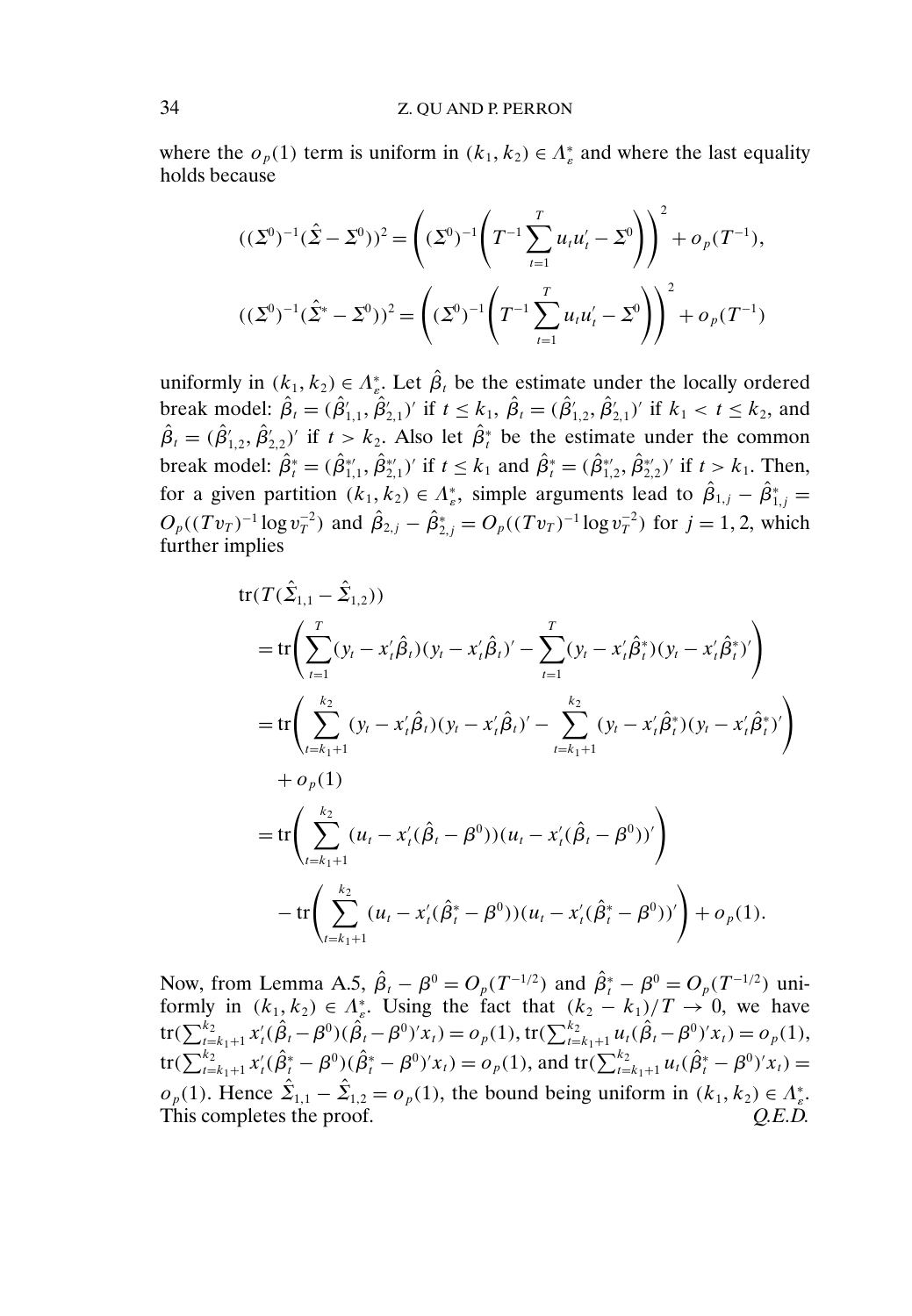PROOF OF THEOREM 8: Without loss of generality, assume all the coefficients are subject to change. Let  $\hat{\beta}_t$  denote the coefficients estimates under the globally ordered breaks alternative. Then, for a given admissible partition  $(\lambda_1, \lambda_2) \in \Lambda_{\varepsilon}^G$ , we have

$$
\hat{\beta}_t = \begin{cases}\n(\hat{\beta}'_{1,1}, \hat{\beta}'_{2,1})', & \text{if } t \leq k_1, \\
(\hat{\beta}'_{1,2}, \hat{\beta}'_{2,1})', & \text{if } k_1 < t \leq k_2, \\
(\hat{\beta}'_{1,2}, \hat{\beta}'_{2,2})', & \text{if } t > k_2,\n\end{cases}
$$

with the corresponding log-likelihood function being

$$
\mathcal{L}_T^G(k_1, k_2) = -\frac{T}{2} (\log 2\pi + 1) - \frac{T}{2} \log |\hat{\Sigma}|,
$$

with

$$
\hat{\Sigma} = \frac{1}{T} \sum_{t=1}^{T} (y_t - x_t' \hat{\beta}_t) (y_t - x_t' \hat{\beta}_t)'.
$$

Consider a related model in which only the coefficients in the second set of equations are allowed to change. Let  $\tilde{\beta}_t$  denote the corresponding estimates. Then, under the same partition as before, we have

$$
\tilde{\beta}_t = \begin{cases} (\tilde{\beta}'_1, \tilde{\beta}'_{2,1}), & \text{if } t \le k_2, \\ (\tilde{\beta}'_1, \tilde{\beta}'_{2,2}), & \text{if } t > k_2, \end{cases}
$$

with the corresponding likelihood function being

$$
\mathcal{L}_T^G(1, k_2) = -\frac{T}{2} (\log 2\pi + 1) - \frac{T}{2} \log |\tilde{\Sigma}_2|,
$$

with

$$
\tilde{\Sigma}_2 = \frac{1}{T} \sum_{t=1}^T (y_t - x_t' \tilde{\beta}_t) (y_t - x_t' \tilde{\beta}_t)'.
$$

Hence, the likelihood ratio under the given partition can be expressed as

$$
LR_T^G(k_1, k_2, p_{b1}, p_{b2}, \varepsilon)
$$
  
=  $T(\log|\tilde{\Sigma}_2| - \log|\hat{\Sigma}|) + T(\log|\tilde{\Sigma}| - \log|\tilde{\Sigma}_2|).$ 

The likelihood ratio is the sum of two components, each involving only one break, with some coefficients restricted not to change. Given this, the rest of the proof follows that of Theorem 5, that is, the analysis of  $F_1^j$ . 0.E.D.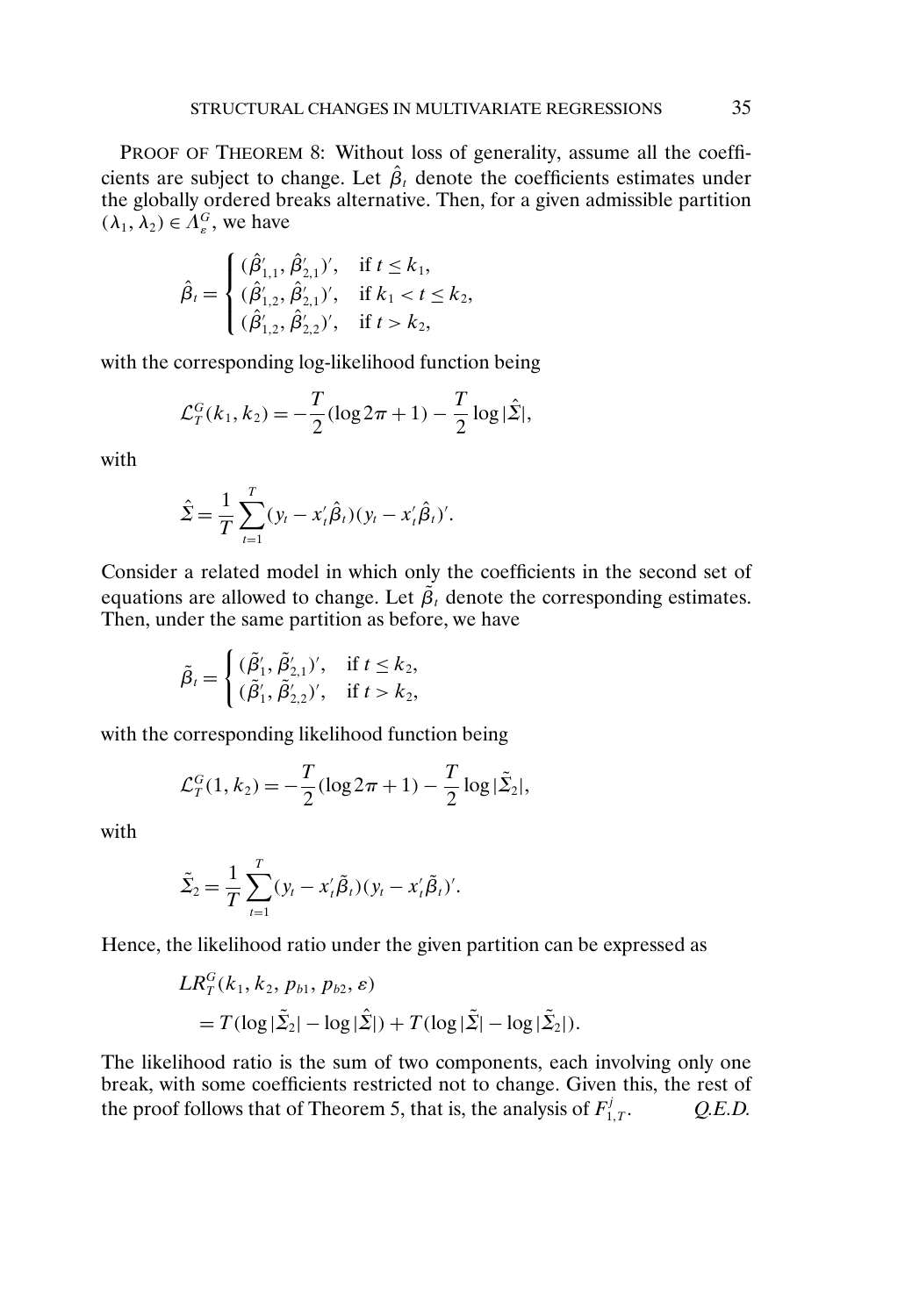## 36 Z. QU AND P. PERRON

#### THE LIMIT DISTRIBUTION OF THE STRUCTURAL CHANGE TEST IN THE CASE OF SWITCHING REGIMES

Consider a situation where the system switches from regime 1 to regime 2, then switches back to regime 1. This type of phenomenon was noticed by Sensier and van Dijk (2004), who argued that the volatility of the time series of aggregate price indices showed an increase in the early 1970s and a decrease of roughly similar absolute magnitude in the early 1980s. Let  $p_b$  and  $n_b$  denote the number of regressors and of independent entries of the covariance matrix of the errors, respectively, subject to change. The test is then

$$
\sup LR_T^S(k_1, k_2, p_b, n_b, \varepsilon) = \sup_{(\lambda_1, \lambda_2) \in \Lambda_{\varepsilon}} [2\log \hat{L}_T(k_1, k_2) - 2\log \tilde{L}_T],
$$

where  $\log \tilde{L}_T$  denotes the log-likelihood function estimated under the null hypothesis of no change and  $\log \hat{L}_T(k_1, k_2)$  denotes the maximized value of the likelihood function under the alternative hypothesis of two changes but imposing the restriction that the first and the third regimes are the same, and imposing that the maximization is taken over the set of admissible partitions

$$
\Lambda_{\varepsilon} = \{(\lambda_1, \lambda_2); \lambda_1 \geq \varepsilon, \lambda_2 - \lambda_1 \geq \varepsilon, \lambda_2 \leq 1 - \varepsilon\}.
$$

The limiting distribution of the test is presented in the next theorem, whose proof is straightforward and is omitted.

THEOREM S.1: Let  $W_{p_h+n_h}(\cdot)$  be a  $p_b+n_b$  vector of independent Wiener *processes on* [0 1] *Then under Assumptions* A11 *and* A12 (*assuming Normal errors when allowing changes in the covariance matrix of the errors*),

$$
\sup LR_T^S \Rightarrow \sup_{(\lambda_1, \lambda_2) \in \Lambda_e} \left\| [W_{p_b + n_b}(\lambda_2) - \lambda_2 W_{p_b + n_b}(1)] - [W_{p_b + n_b}(\lambda_1) - \lambda_1 W_{p_b + n_b}(1)] \right\|^2
$$
  

$$
/((\lambda_2 - \lambda_1)(1 - \lambda_2 + \lambda_1)).
$$

*Dept. of Economics, University of Illinois at Urbana–Champaign, 1206 S. Sixth St., Champaign, IL 61820, U.S.A.; zqu@uiuc.edu*

*and*

*Dept. of Economics, Boston University, 270 Bay State Rd., Boston, MA 02215, U.S.A.; perron@bu.edu.*

#### **REFERENCES**

BAI, J. R. (2000): "Vector Autoregressive Models with Structural Changes in Regression Coefficient and in Variance–Covariance Matrices," *Annals of Economics and Finance*, 1, 303–339. [2,11,14]